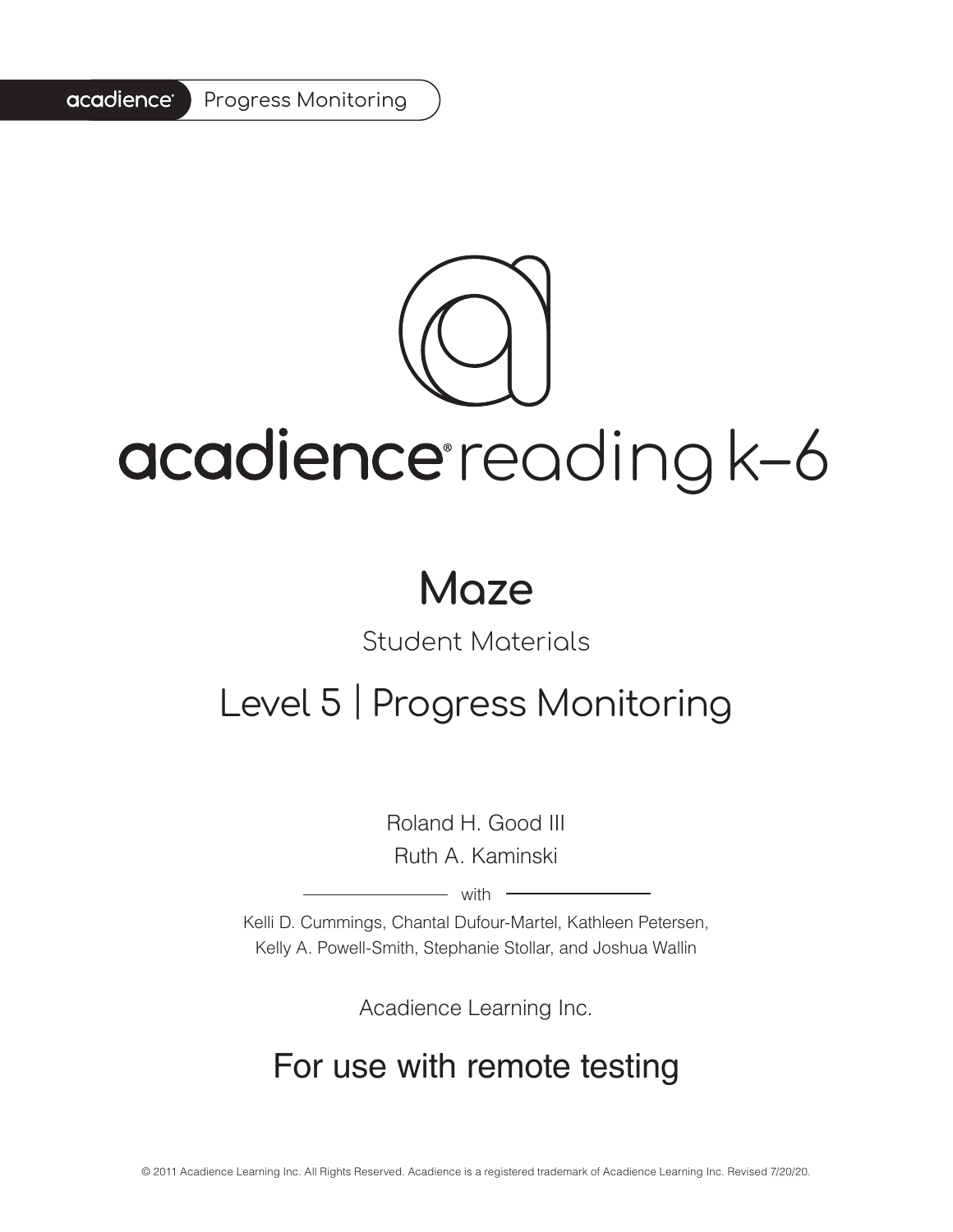| Progress Monitoring |
|---------------------|
|                     |

# **1**

Ē.

Name: \_\_\_\_\_\_\_\_\_\_\_\_\_\_\_\_\_\_\_\_\_\_\_\_\_\_\_\_\_\_\_\_\_\_\_\_\_\_\_\_\_\_\_\_\_\_\_\_\_\_\_\_\_\_\_\_\_\_\_\_\_\_\_\_\_\_\_\_\_\_\_\_\_\_\_\_\_\_\_\_\_\_\_\_\_\_\_\_\_\_\_\_\_\_\_\_\_\_\_\_\_\_\_

### Practice 1

|                                                                   | home |  |
|-------------------------------------------------------------------|------|--|
| After playing in the dirt, Sam went   summer   to wash her hands. |      |  |
|                                                                   | was  |  |
|                                                                   |      |  |

<u> 1989 - Johann Barn, mars ann an t-Amhain Aonaich an t-Aonaich an t-Aonaich ann an t-Aonaich ann an t-Aonaich</u>

### Practice 2

| On her way home, she $ $ sleep | chair<br>saw | an ice cream truck. |
|--------------------------------|--------------|---------------------|
|--------------------------------|--------------|---------------------|



| C: C<br><b>Contractor</b> |
|---------------------------|
| lt i v                    |

| - -<br><u>гч</u><br>$\sim$ |  |
|----------------------------|--|
|----------------------------|--|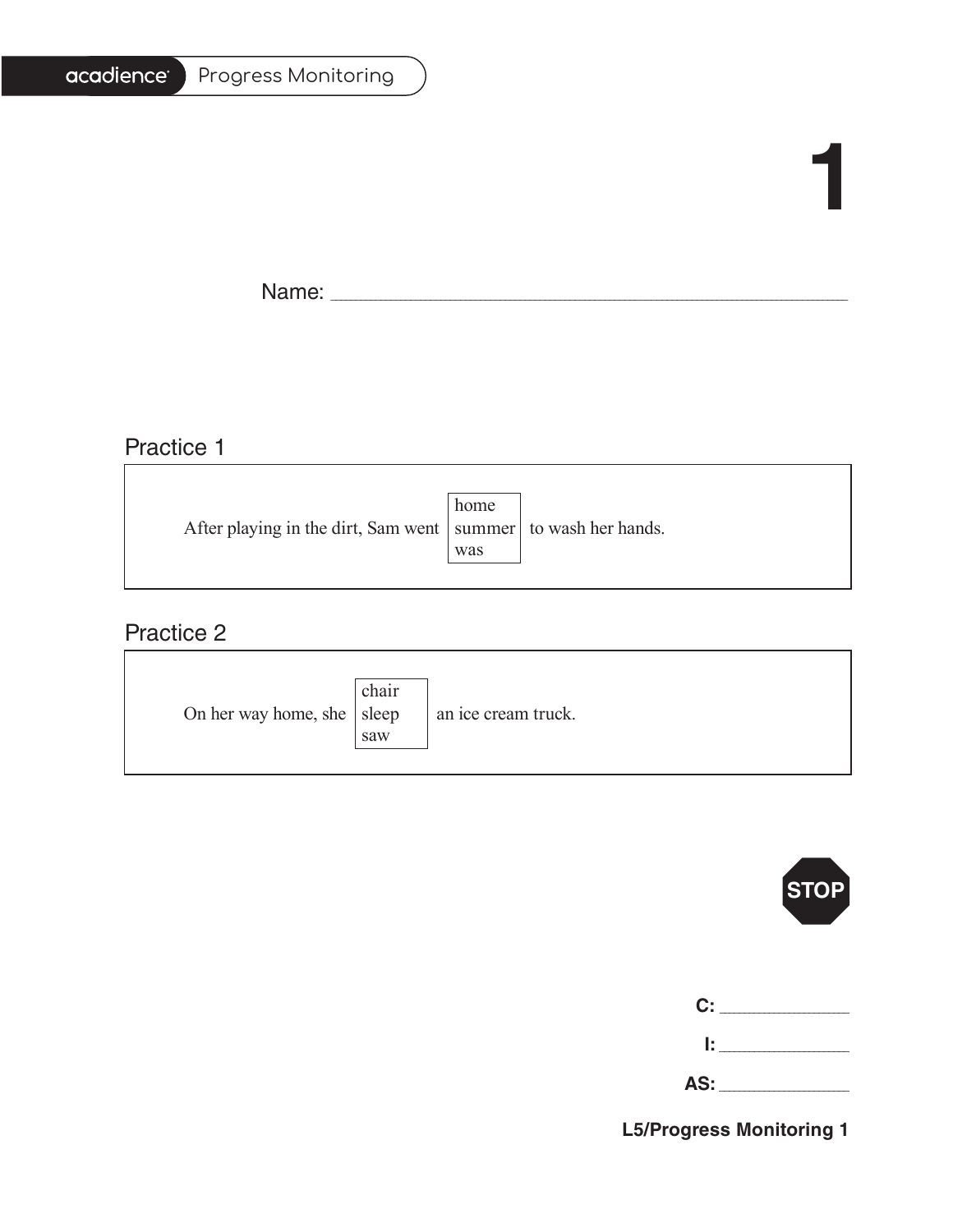#### A Change of Plans

The afternoon was cooling off as the dinner hour approached. The family was sitting in the

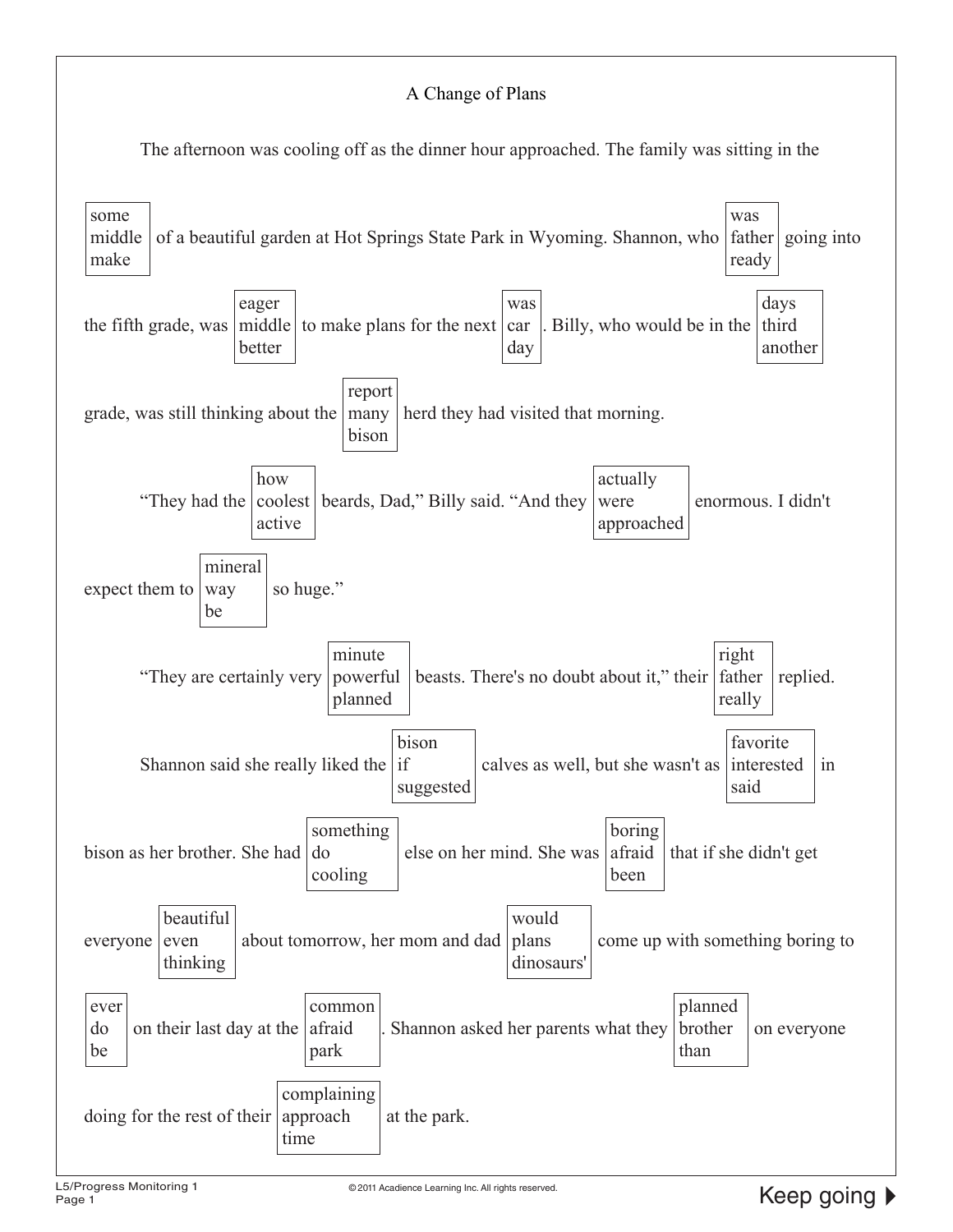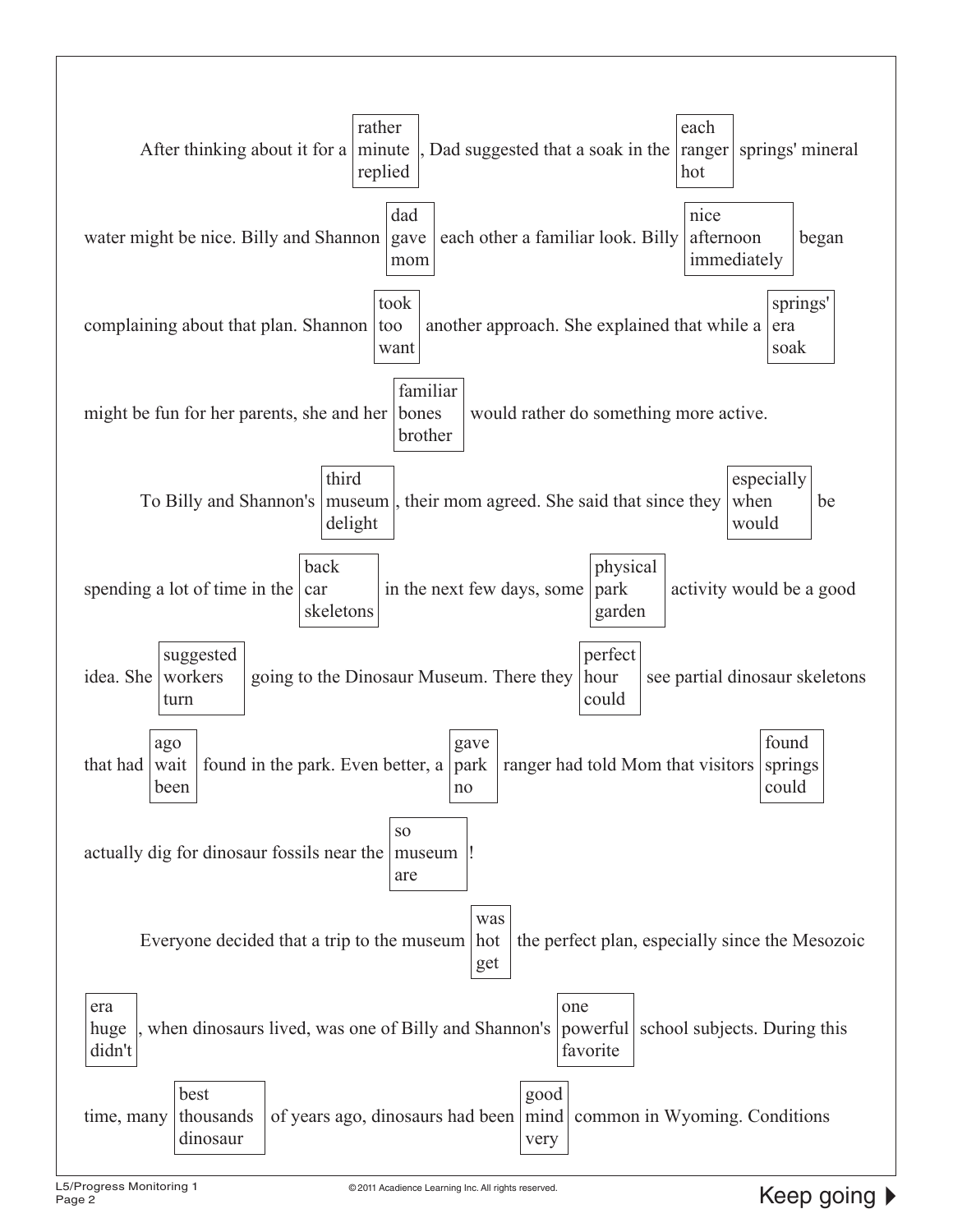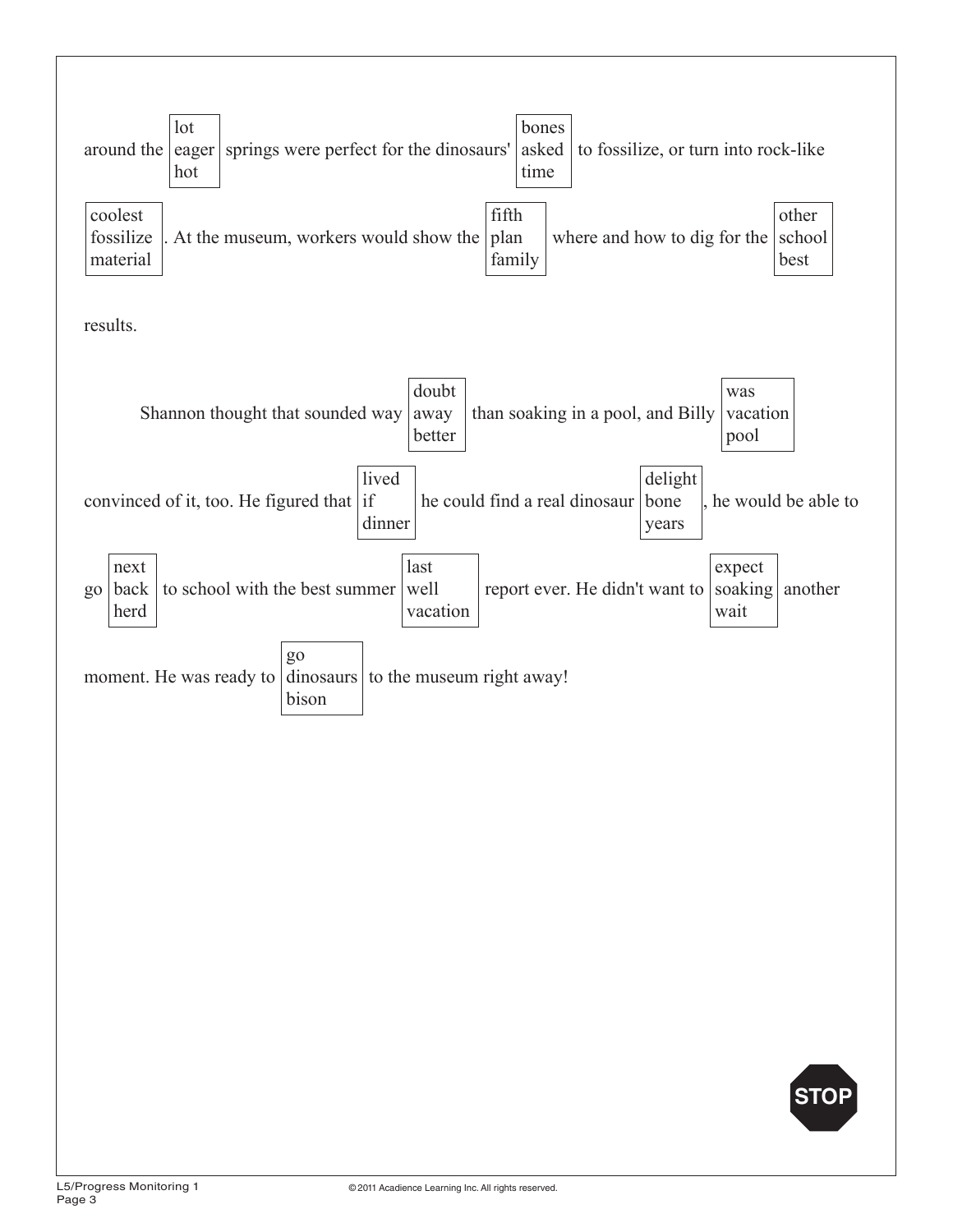| Progress Monitoring |
|---------------------|
|                     |

### **2**

Ē.

Name: \_\_\_\_\_\_\_\_\_\_\_\_\_\_\_\_\_\_\_\_\_\_\_\_\_\_\_\_\_\_\_\_\_\_\_\_\_\_\_\_\_\_\_\_\_\_\_\_\_\_\_\_\_\_\_\_\_\_\_\_\_\_\_\_\_\_\_\_\_\_\_\_\_\_\_\_\_\_\_\_\_\_\_\_\_\_\_\_\_\_\_\_\_\_\_\_\_\_\_\_\_\_\_

<u> 1980 - Johann Barbara, martxa alemaniar arg</u>

### Practice 1

|                                                                   | home |  |
|-------------------------------------------------------------------|------|--|
| After playing in the dirt, Sam went   summer   to wash her hands. |      |  |
|                                                                   | was  |  |
|                                                                   |      |  |

### Practice 2

| On her way home, she $ $ sleep | chair<br>saw | an ice cream truck. |
|--------------------------------|--------------|---------------------|
|--------------------------------|--------------|---------------------|



| C:  |  |
|-----|--|
| Ŀ   |  |
| AS: |  |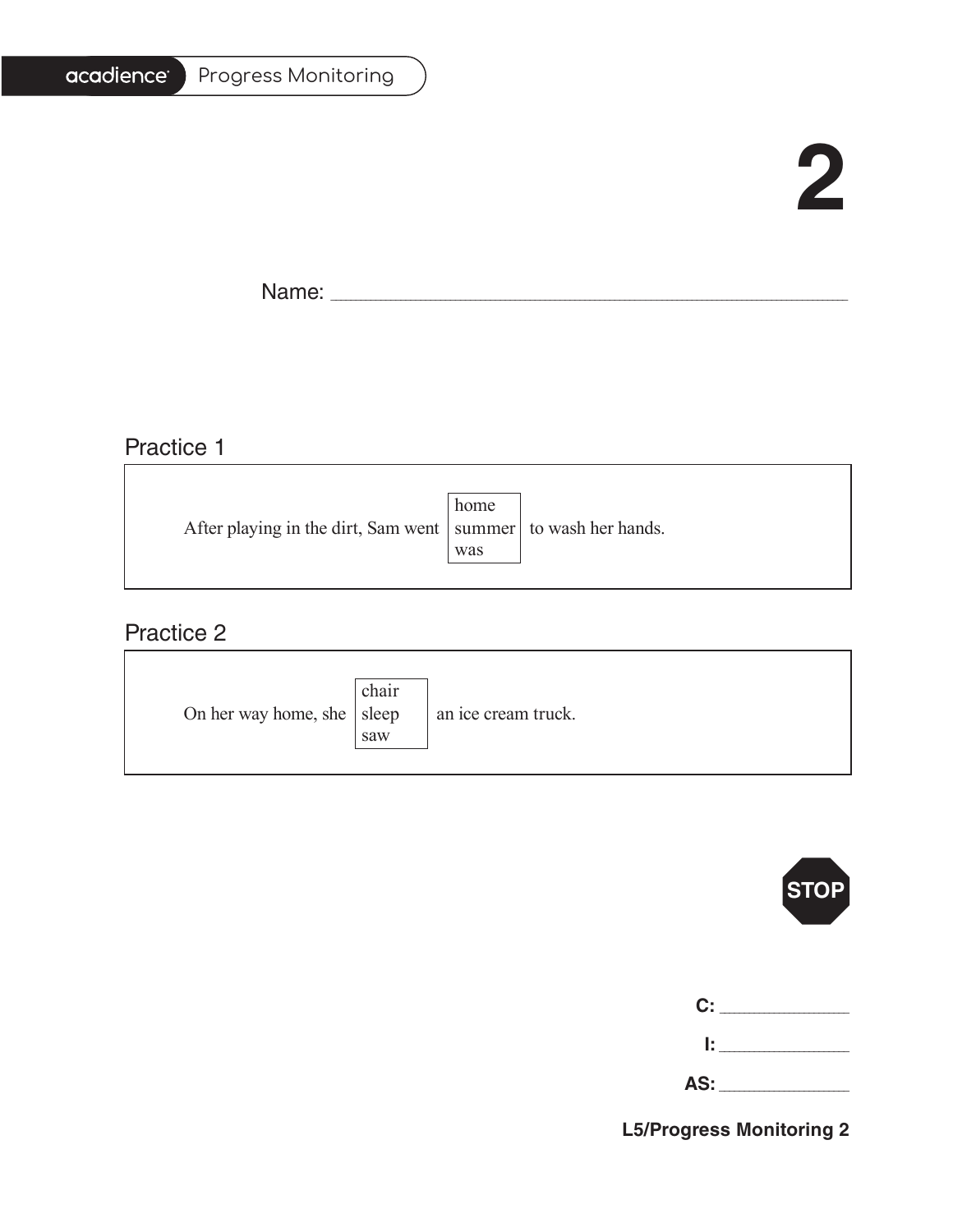#### Bringing the Mail



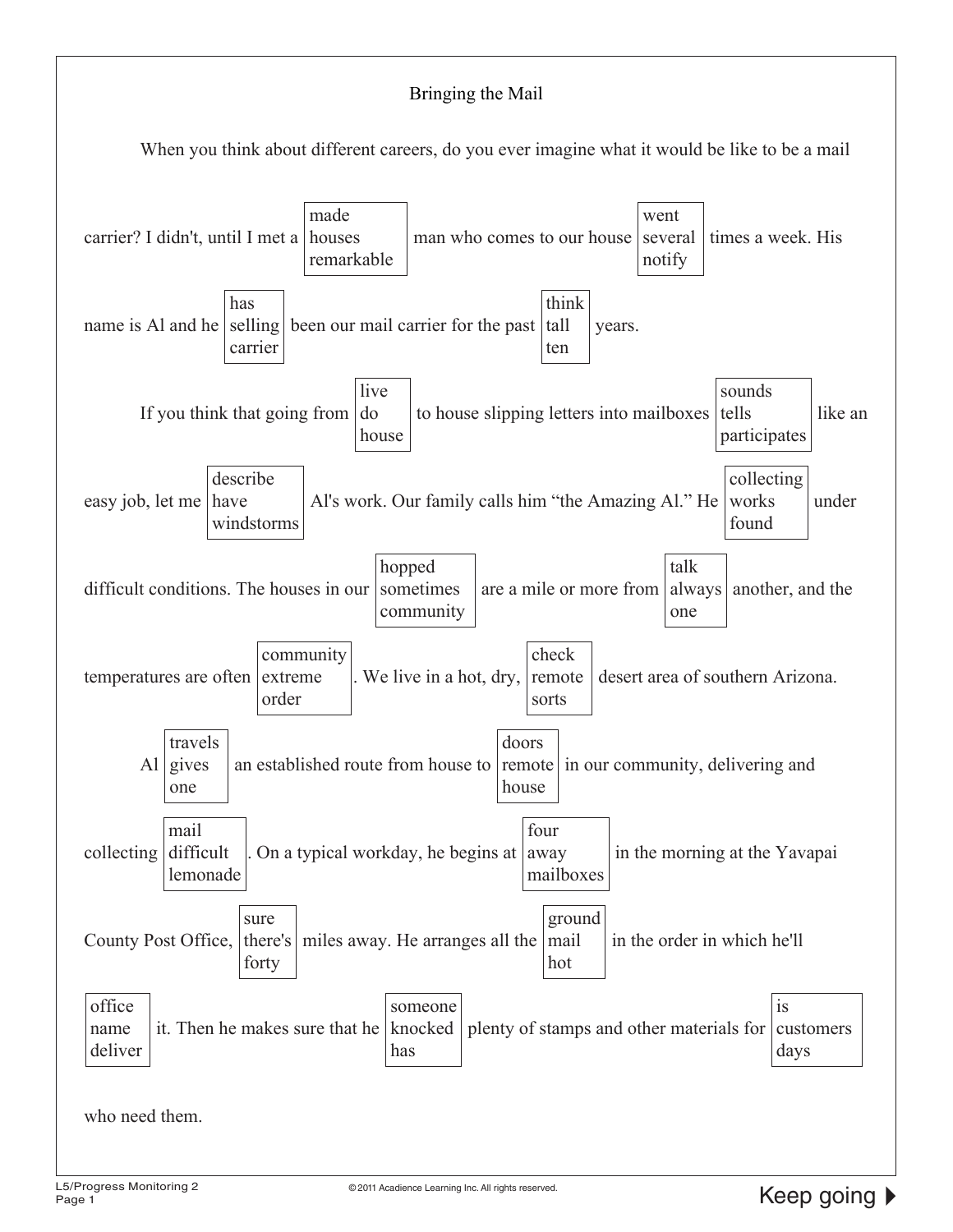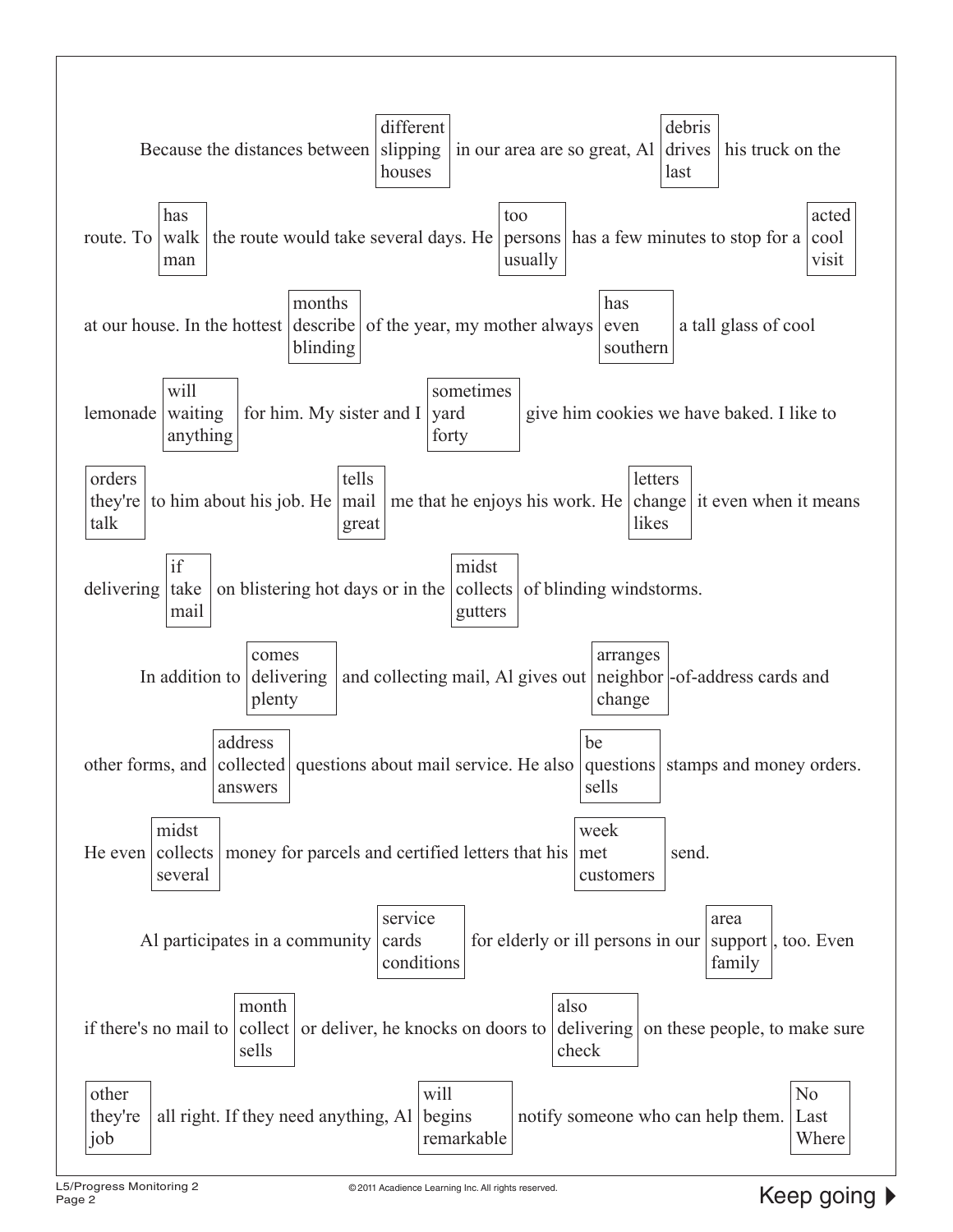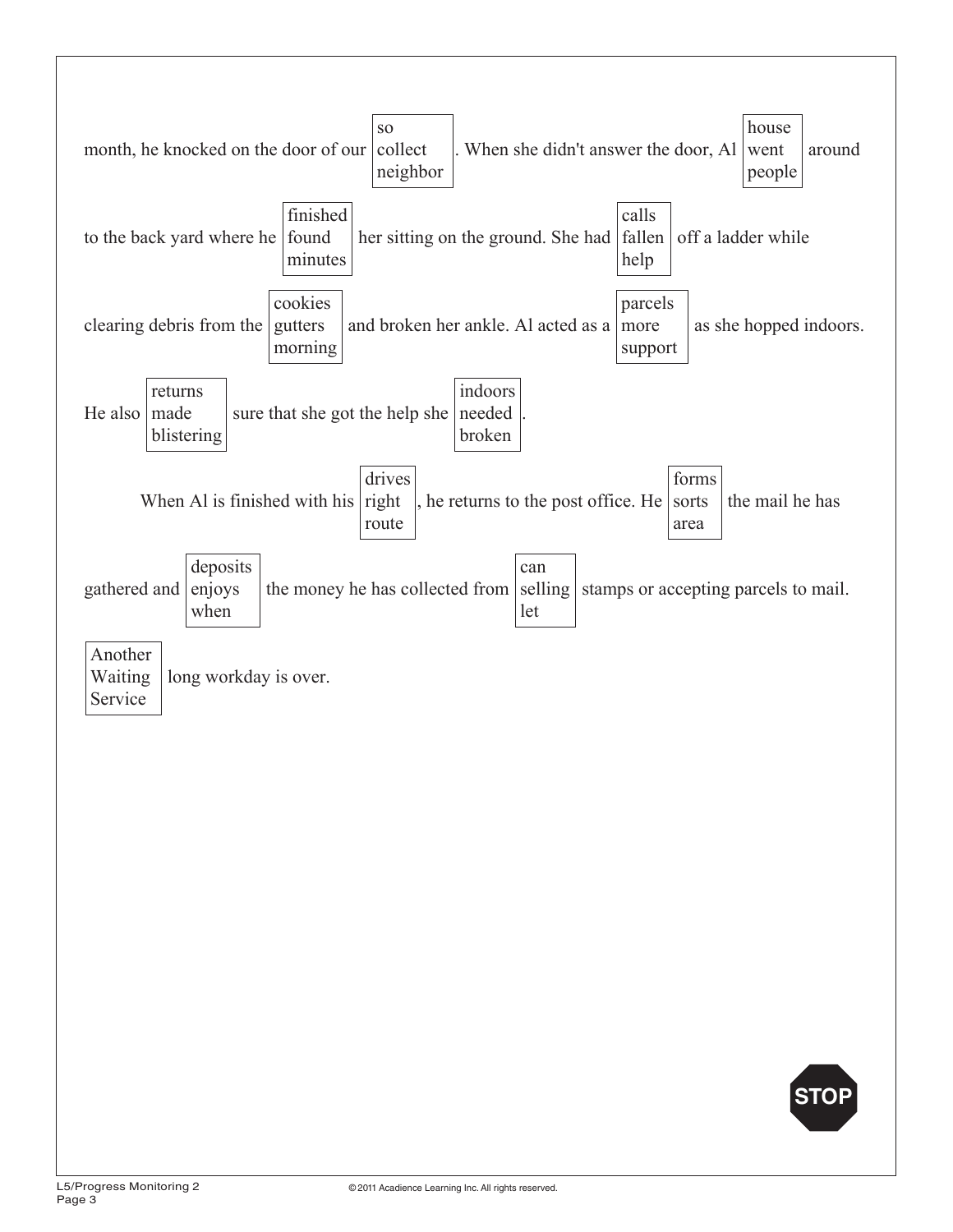| <b>Progress Monitoring</b> |
|----------------------------|
|                            |

# **3**

F.

Name: \_\_\_\_\_\_\_\_\_\_\_\_\_\_\_\_\_\_\_\_\_\_\_\_\_\_\_\_\_\_\_\_\_\_\_\_\_\_\_\_\_\_\_\_\_\_\_\_\_\_\_\_\_\_\_\_\_\_\_\_\_\_\_\_\_\_\_\_\_\_\_\_\_\_\_\_\_\_\_\_\_\_\_\_\_\_\_\_\_\_\_\_\_\_\_\_\_\_\_\_\_\_\_

### Practice 1

|                                                                   | home |  |
|-------------------------------------------------------------------|------|--|
| After playing in the dirt, Sam went   summer   to wash her hands. |      |  |
|                                                                   | was  |  |
|                                                                   |      |  |

### Practice 2

| On her way home, she $ $ sleep | chair<br>saw | an ice cream truck. |
|--------------------------------|--------------|---------------------|
|--------------------------------|--------------|---------------------|



| $\mathbf{C}$ : $\_$ |  |
|---------------------|--|
| Ŀ.                  |  |
|                     |  |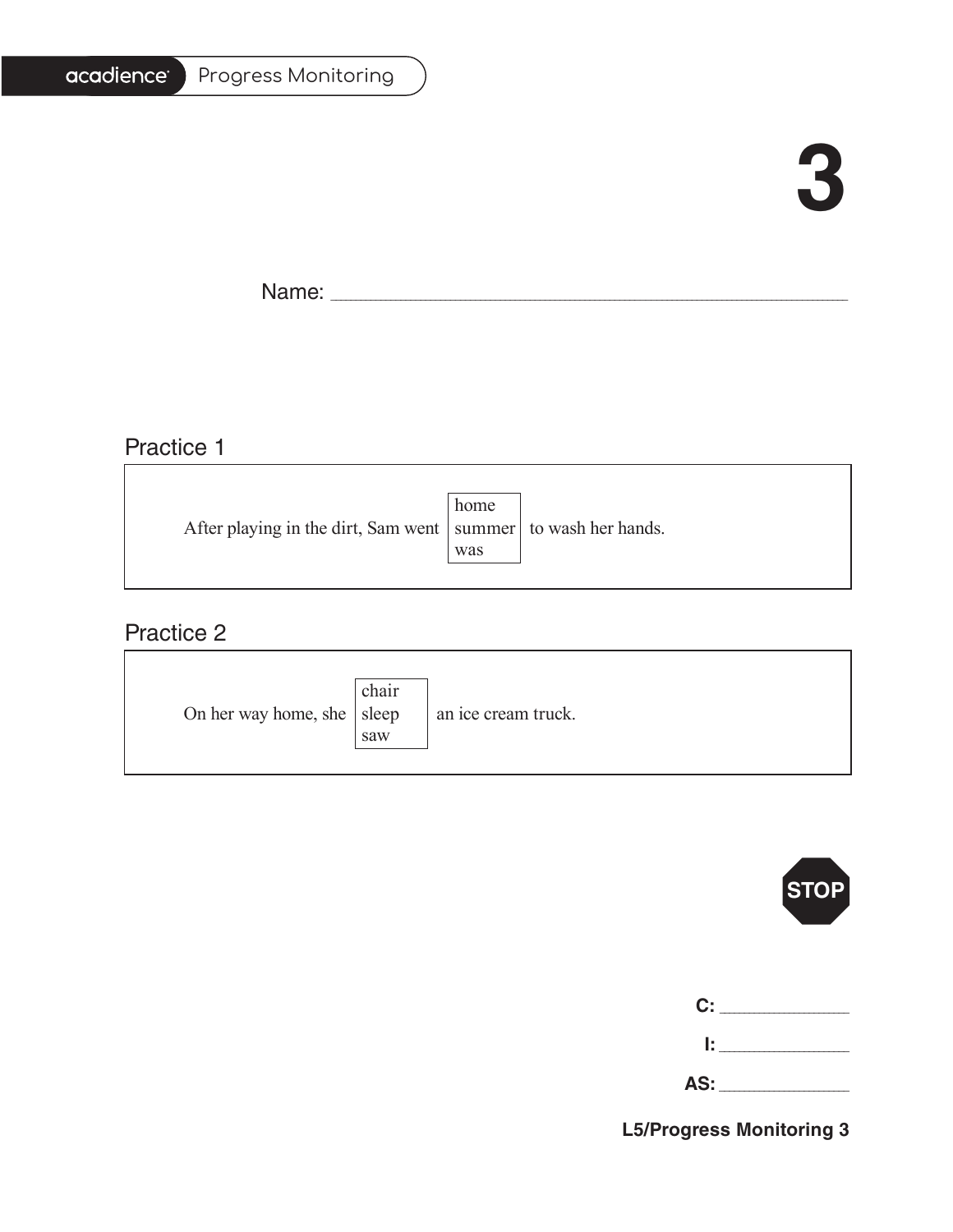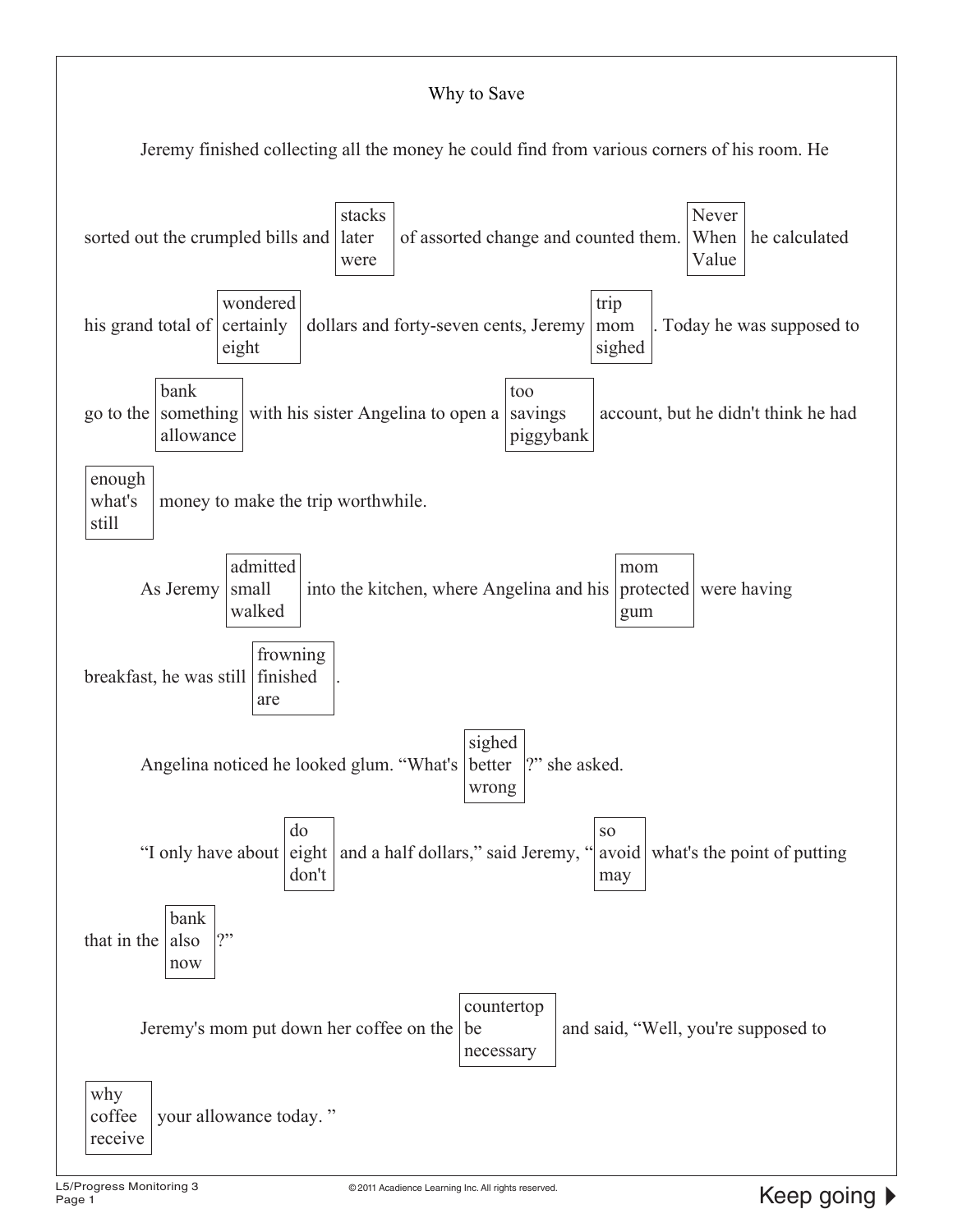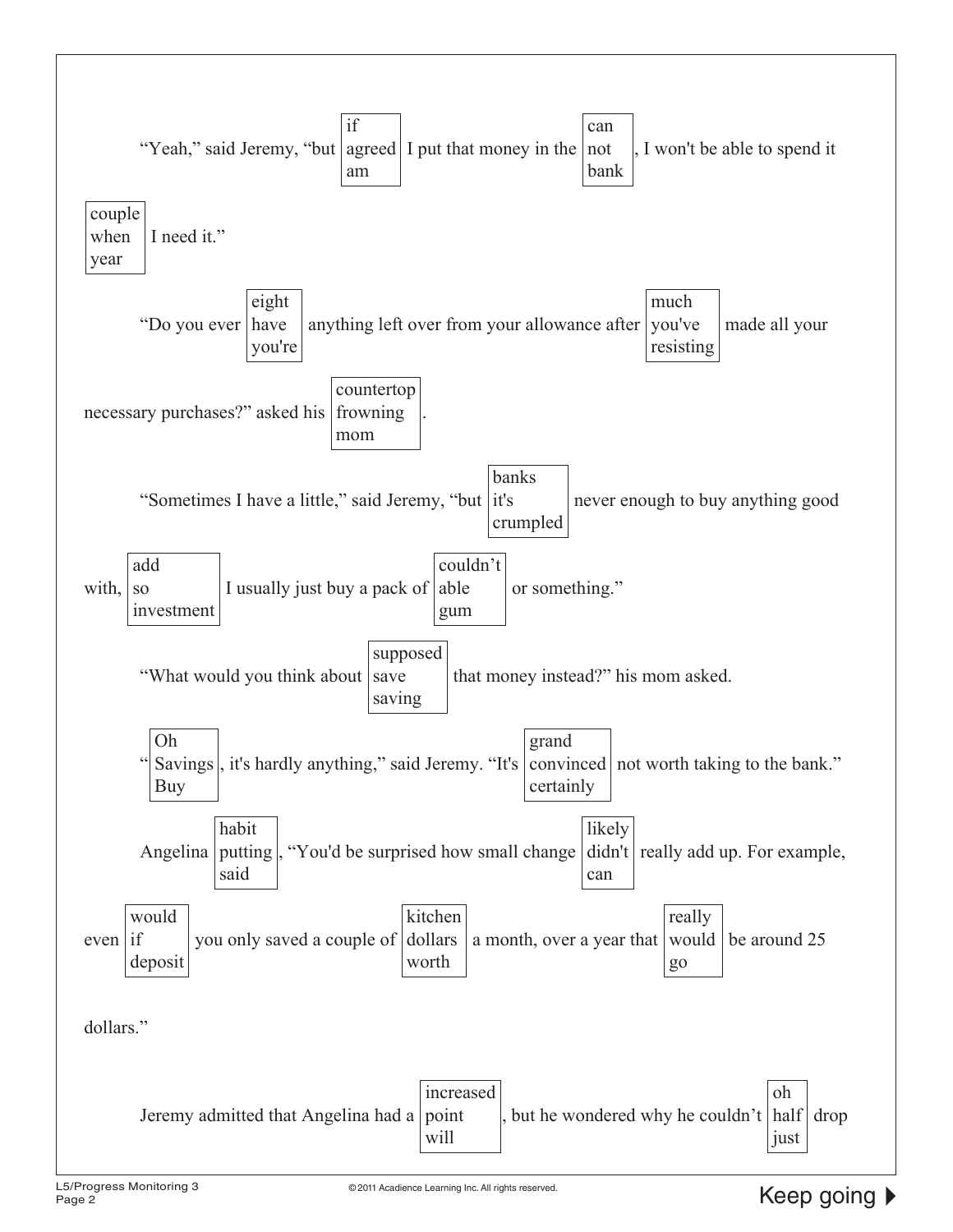

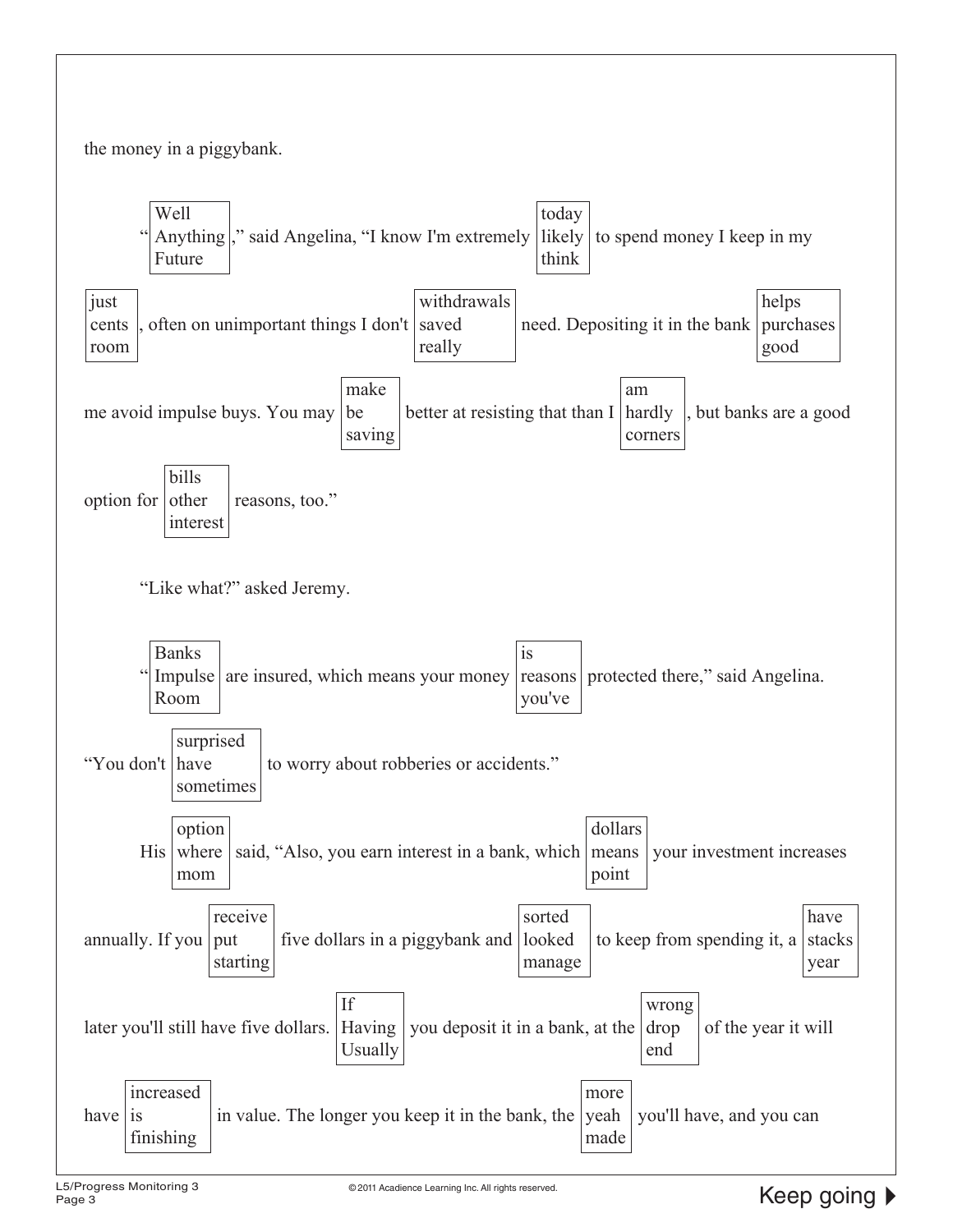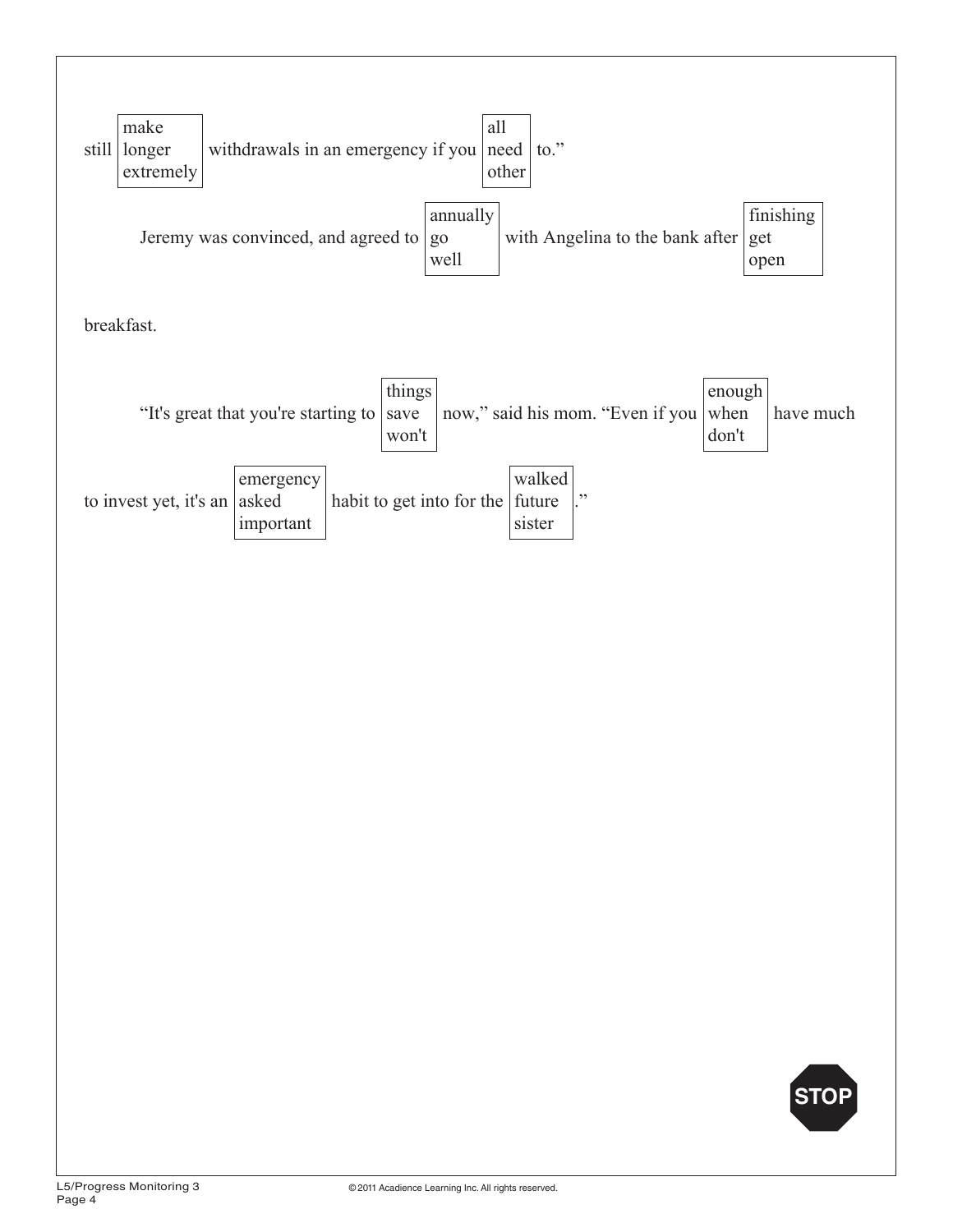| Progress Monitoring |  |
|---------------------|--|
|---------------------|--|

### **4**

Ē.

Name: \_\_\_\_\_\_\_\_\_\_\_\_\_\_\_\_\_\_\_\_\_\_\_\_\_\_\_\_\_\_\_\_\_\_\_\_\_\_\_\_\_\_\_\_\_\_\_\_\_\_\_\_\_\_\_\_\_\_\_\_\_\_\_\_\_\_\_\_\_\_\_\_\_\_\_\_\_\_\_\_\_\_\_\_\_\_\_\_\_\_\_\_\_\_\_\_\_\_\_\_\_\_\_

### Practice 1

|                                                                   | home |  |
|-------------------------------------------------------------------|------|--|
| After playing in the dirt, Sam went   summer   to wash her hands. |      |  |
|                                                                   | was  |  |
|                                                                   |      |  |

### Practice 2

| On her way home, she $ $ sleep | chair<br>saw | an ice cream truck. |
|--------------------------------|--------------|---------------------|
|--------------------------------|--------------|---------------------|



| C:    |  |
|-------|--|
| 1: 1  |  |
| AS: _ |  |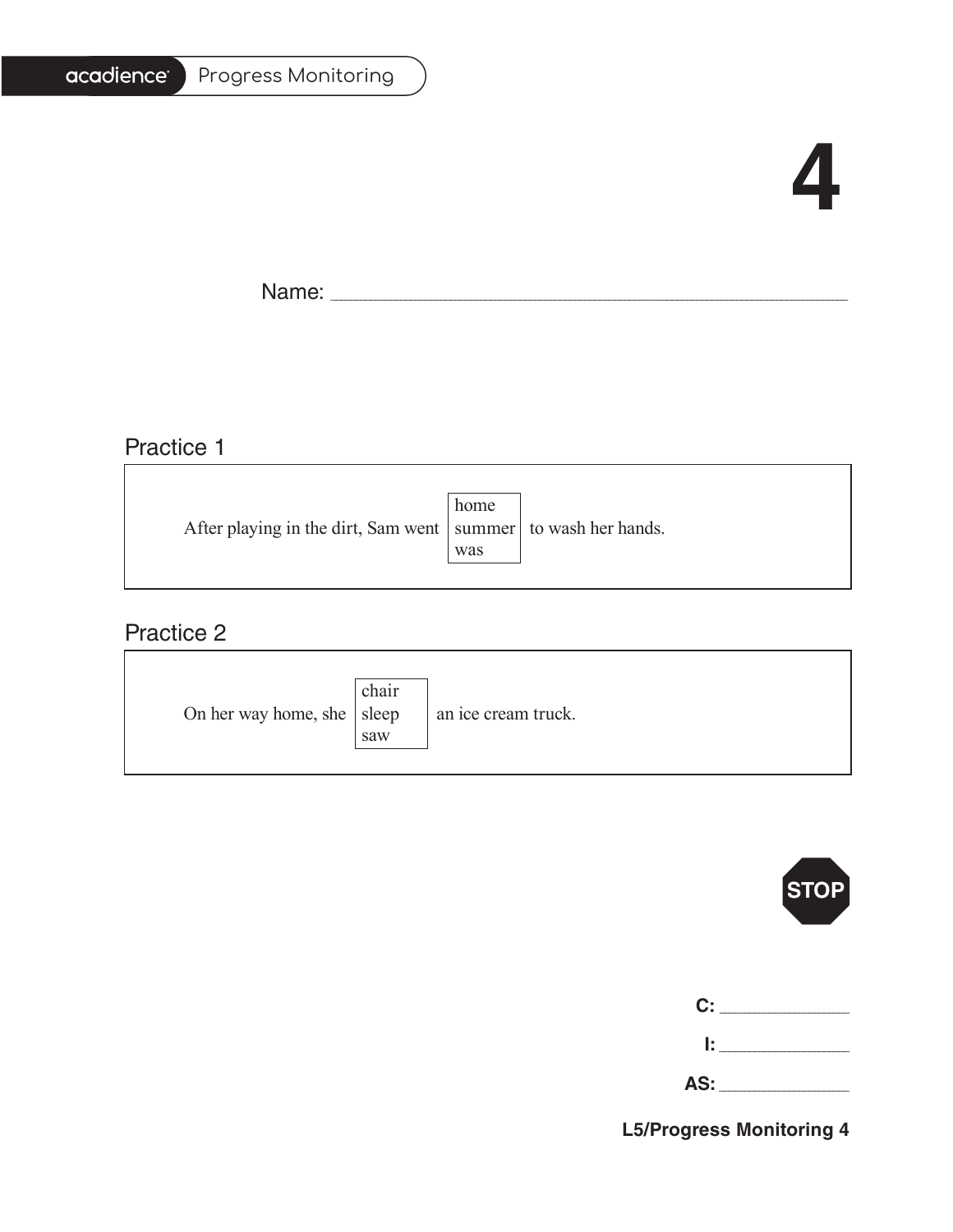#### Being a Lifeguard

In Caroline's opinion, no one was a better lifeguard than her older brother, Max. She thought he

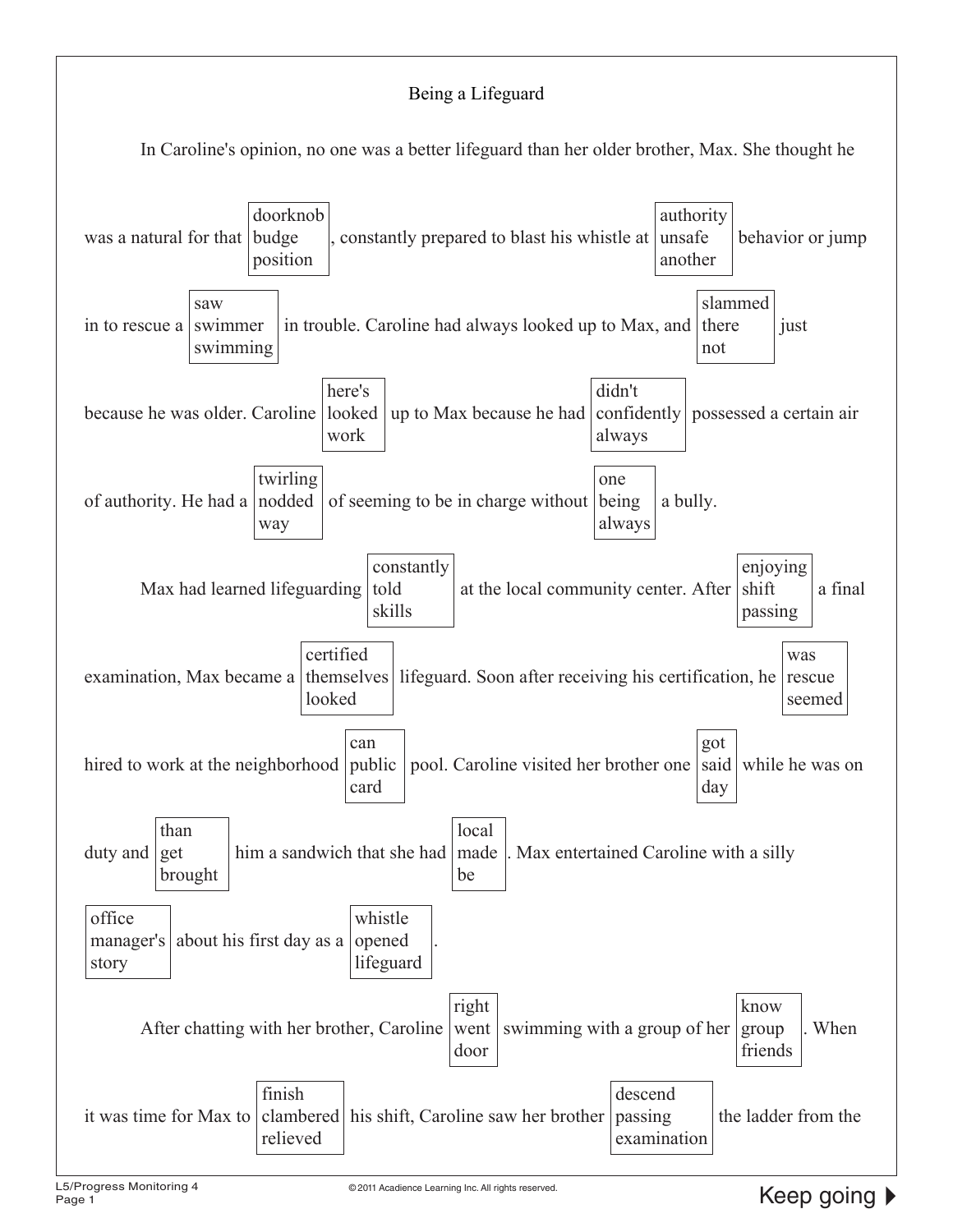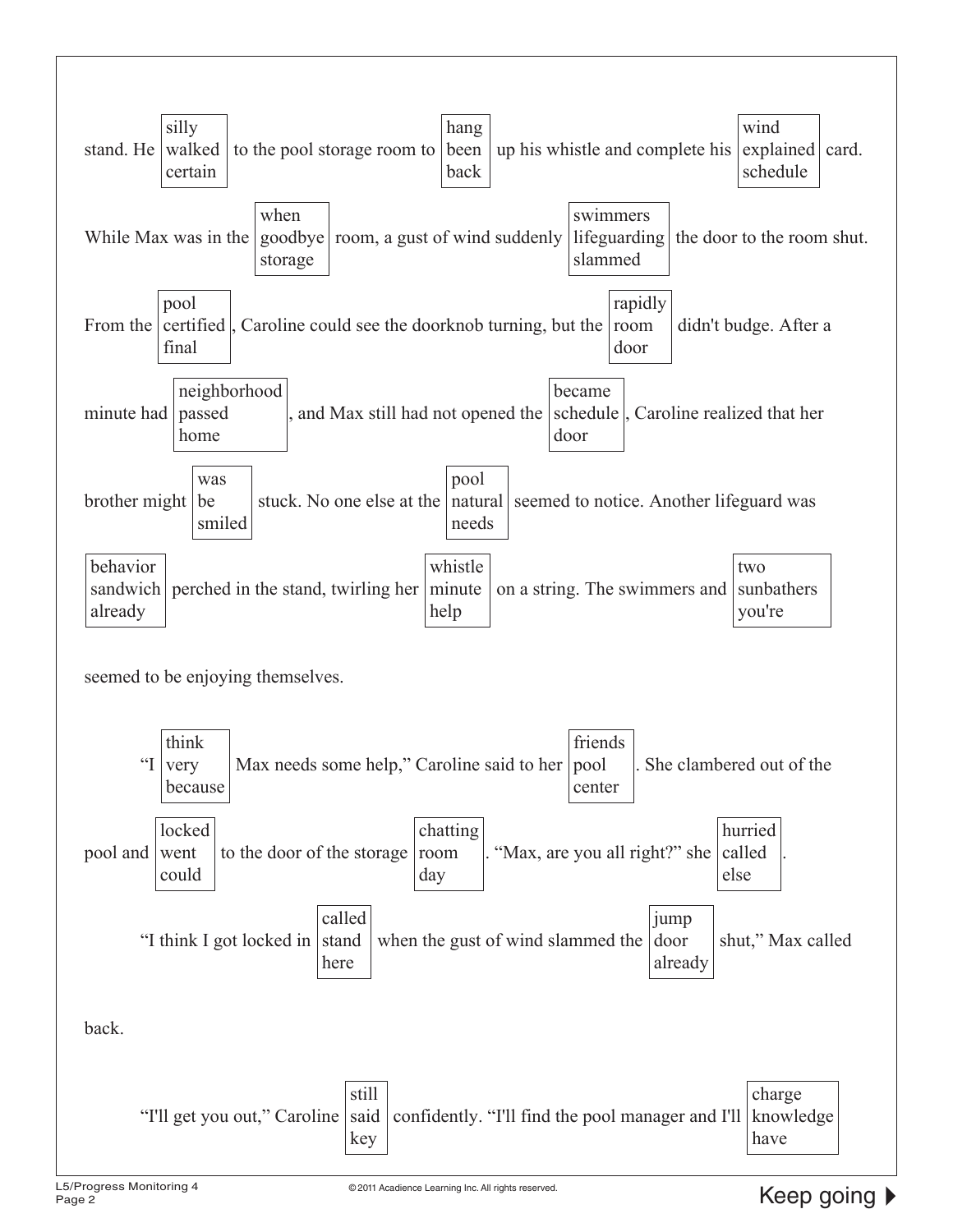

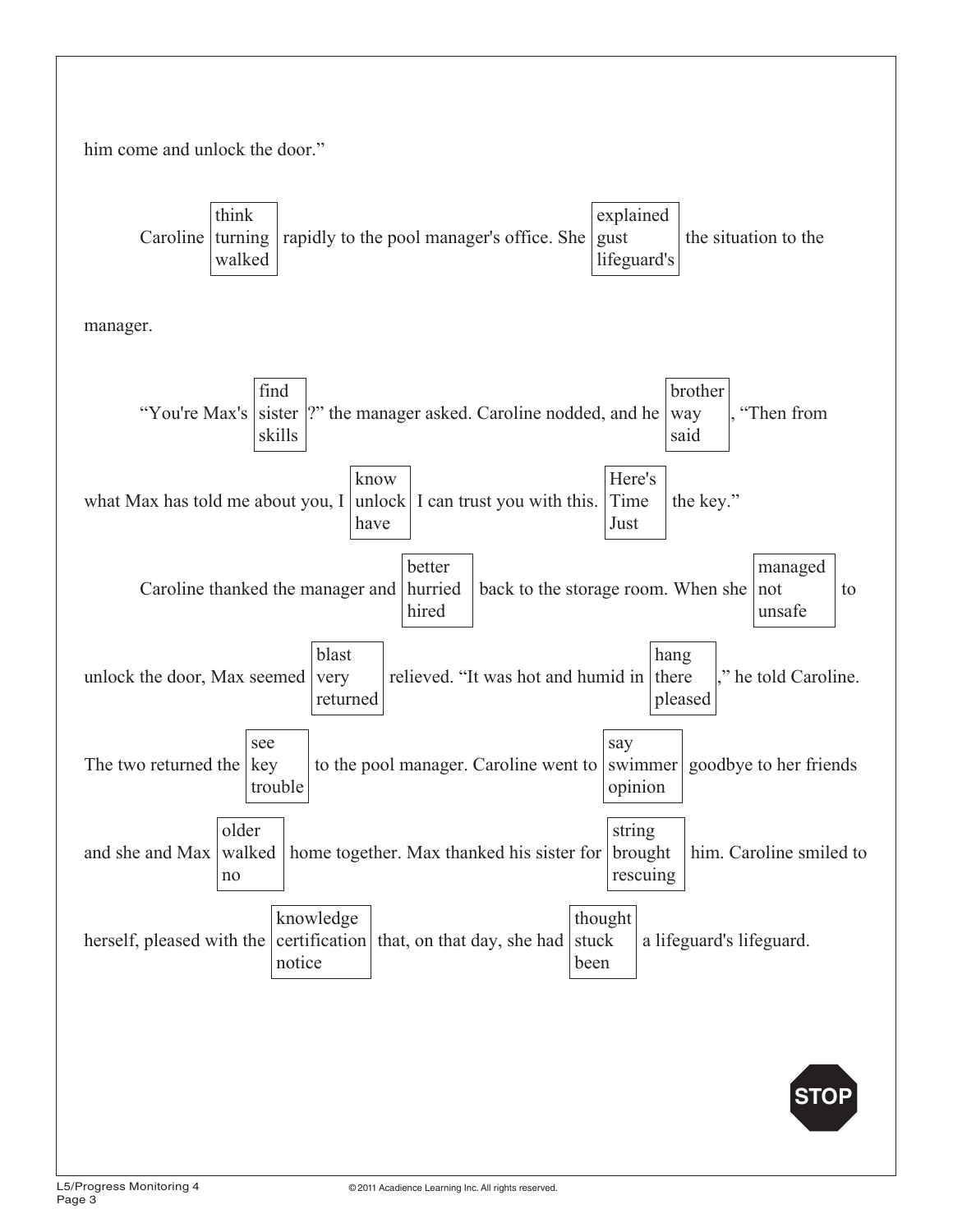| <b>Progress Monitoring</b> |
|----------------------------|
|                            |

### **5**

Ē.

Name: \_\_\_\_\_\_\_\_\_\_\_\_\_\_\_\_\_\_\_\_\_\_\_\_\_\_\_\_\_\_\_\_\_\_\_\_\_\_\_\_\_\_\_\_\_\_\_\_\_\_\_\_\_\_\_\_\_\_\_\_\_\_\_\_\_\_\_\_\_\_\_\_\_\_\_\_\_\_\_\_\_\_\_\_\_\_\_\_\_\_\_\_\_\_\_\_\_\_\_\_\_\_\_

### Practice 1

|                                                                   | home |  |
|-------------------------------------------------------------------|------|--|
| After playing in the dirt, Sam went   summer   to wash her hands. |      |  |
|                                                                   | was  |  |
|                                                                   |      |  |

### Practice 2

| On her way home, she $ $ sleep | chair<br>saw | an ice cream truck. |
|--------------------------------|--------------|---------------------|
|--------------------------------|--------------|---------------------|



| C:  |  |
|-----|--|
| Ŀ   |  |
| AS: |  |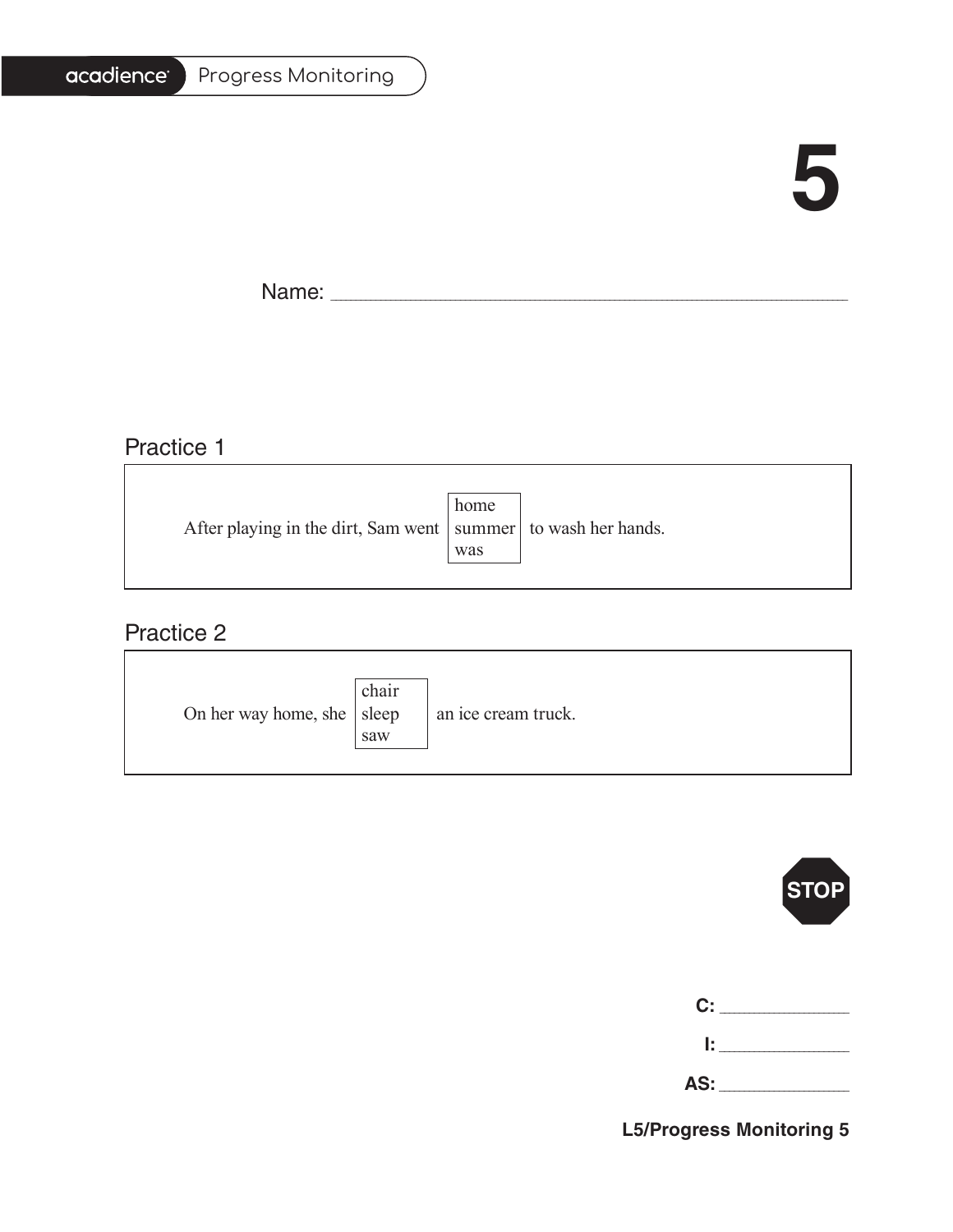#### Books for Children

Think back to some of the books you read as a small child. Those books may have seemed easy

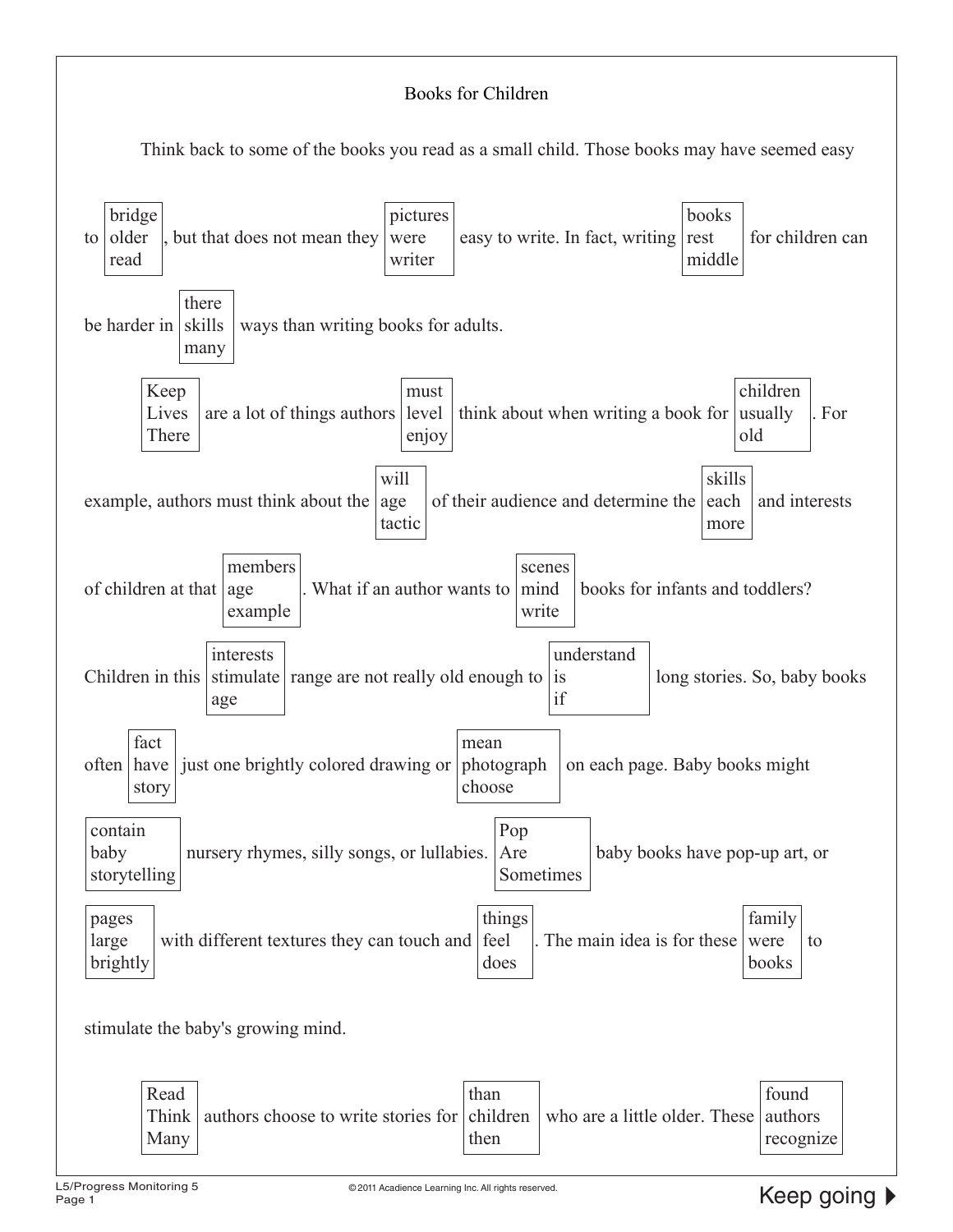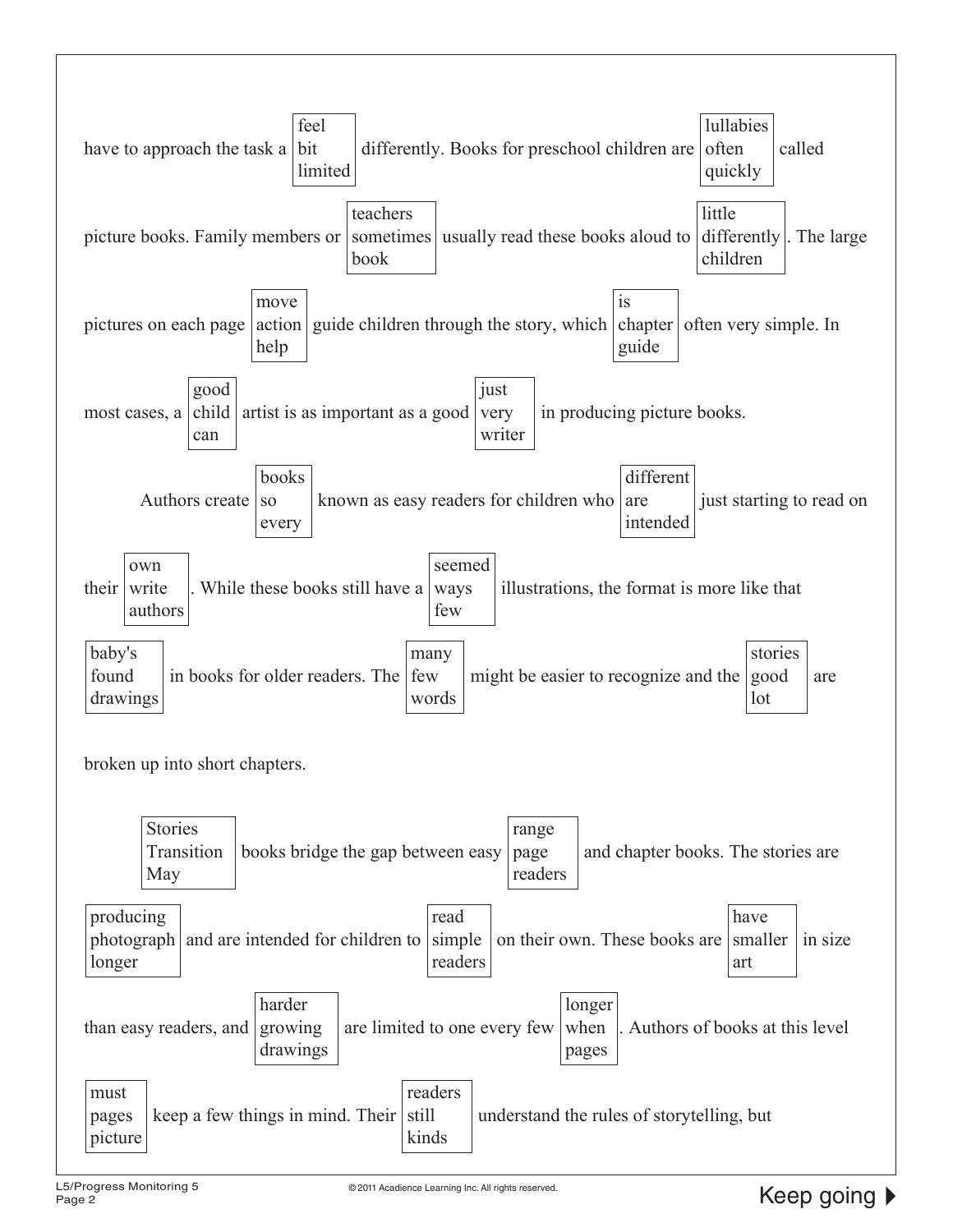

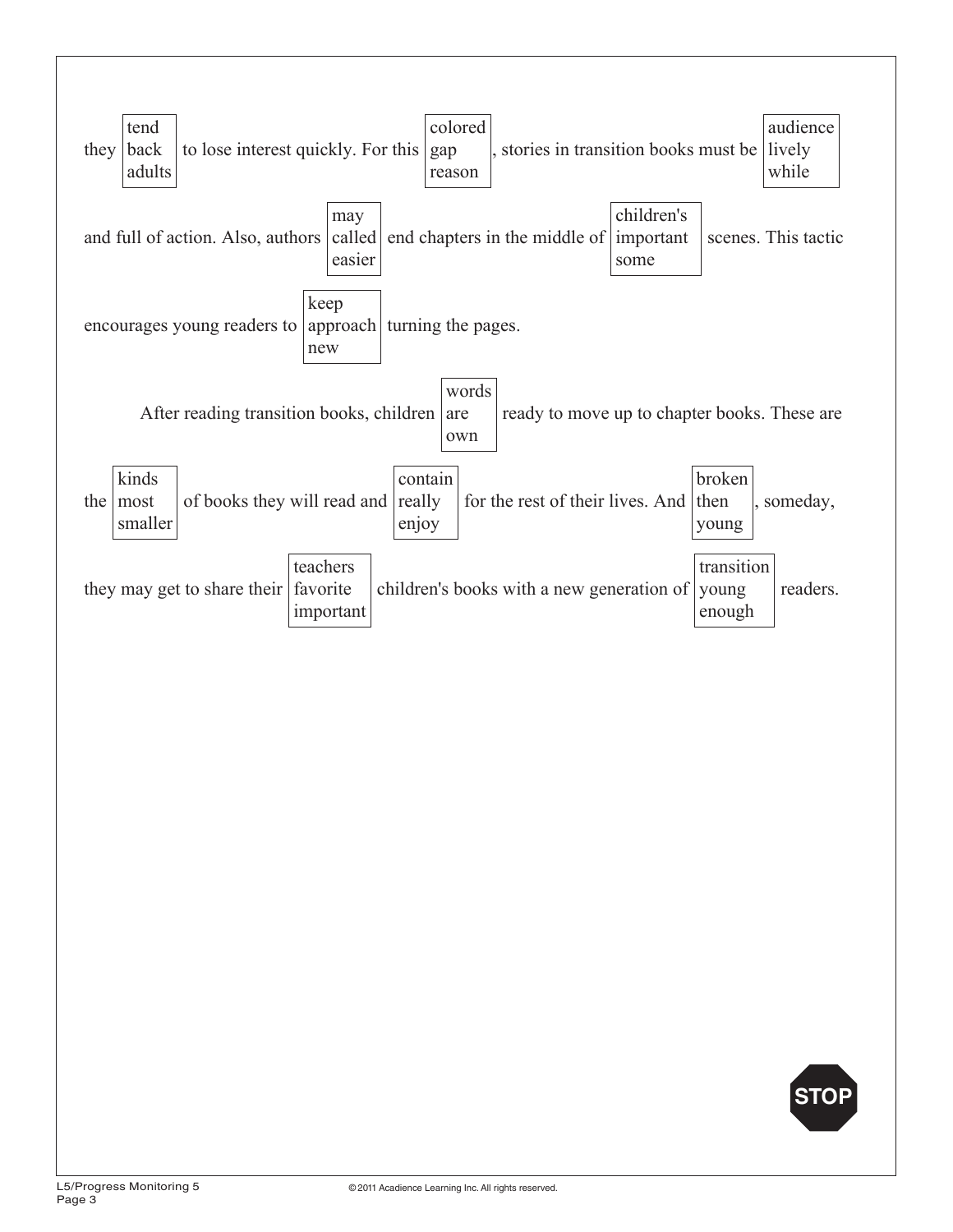### **6**

T.

Name: \_\_\_\_\_\_\_\_\_\_\_\_\_\_\_\_\_\_\_\_\_\_\_\_\_\_\_\_\_\_\_\_\_\_\_\_\_\_\_\_\_\_\_\_\_\_\_\_\_\_\_\_\_\_\_\_\_\_\_\_\_\_\_\_\_\_\_\_\_\_\_\_\_\_\_\_\_\_\_\_\_\_\_\_\_\_\_\_\_\_\_\_\_\_\_\_\_\_\_\_\_\_\_

<u> 1980 - Johann Barn, amerikansk politiker (</u>

### Practice 1

|                                                                   | home |  |
|-------------------------------------------------------------------|------|--|
| After playing in the dirt, Sam went   summer   to wash her hands. |      |  |
|                                                                   | was  |  |
|                                                                   |      |  |

<u> 1989 - Johann Stoff, deutscher Stoffen und der Stoffen und der Stoffen und der Stoffen und der Stoffen und der</u>

### Practice 2

| On her way home, she $ $ sleep | chair<br>saw | an ice cream truck. |
|--------------------------------|--------------|---------------------|
|--------------------------------|--------------|---------------------|



| $\mathbf{C}$ : $\_$ |  |
|---------------------|--|
| Ŀ.                  |  |
|                     |  |

| . .<br>-- |  |
|-----------|--|
|-----------|--|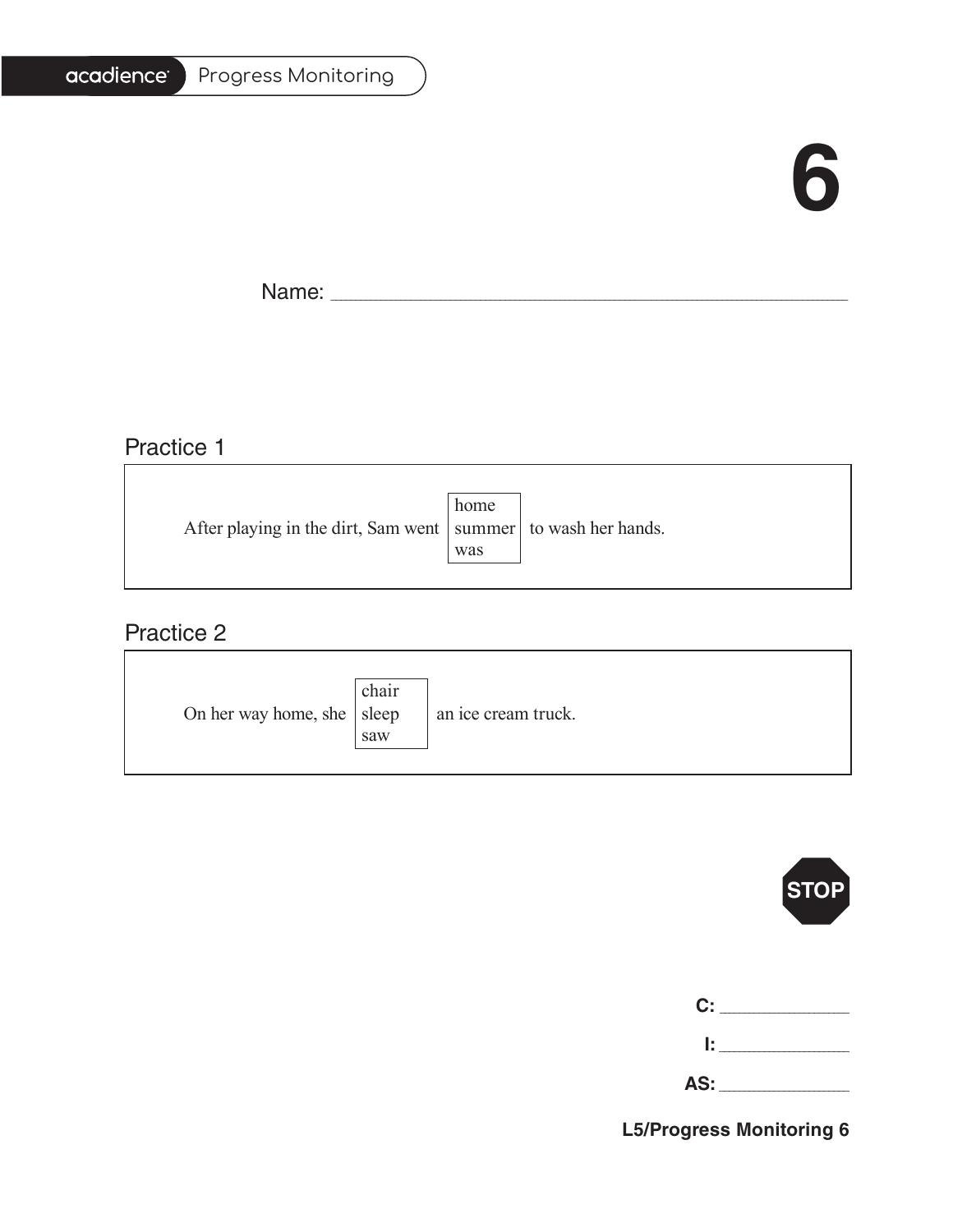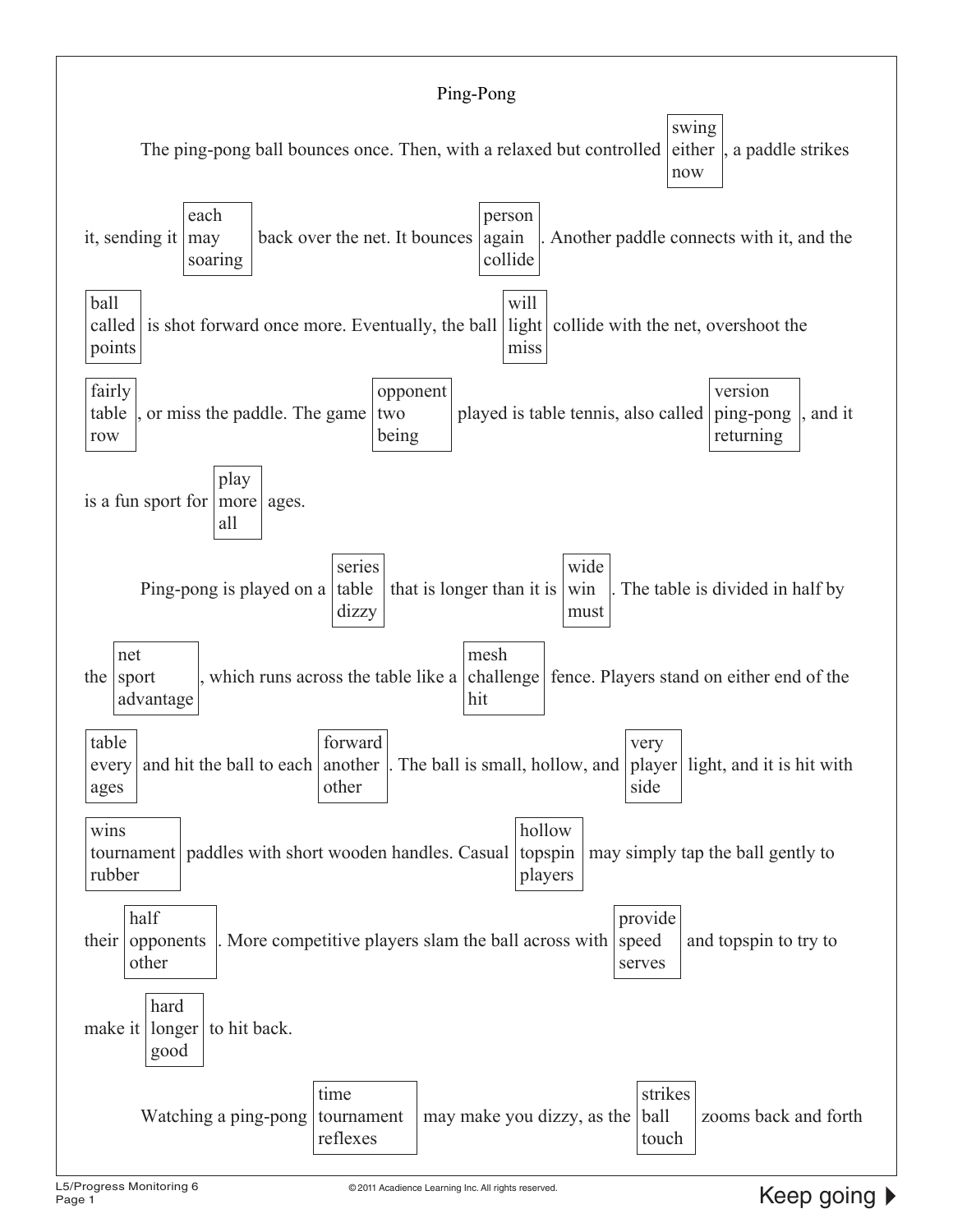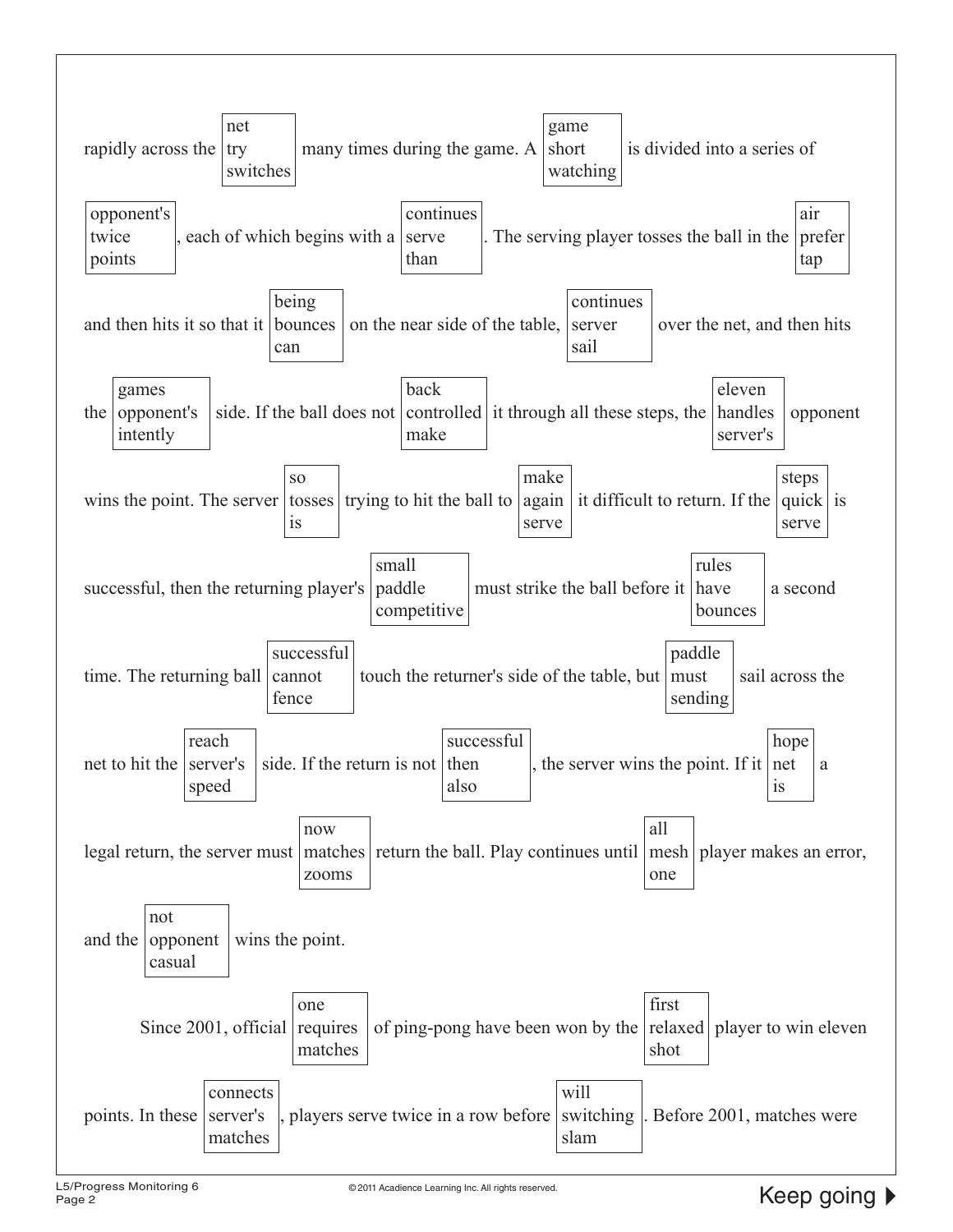

reach.

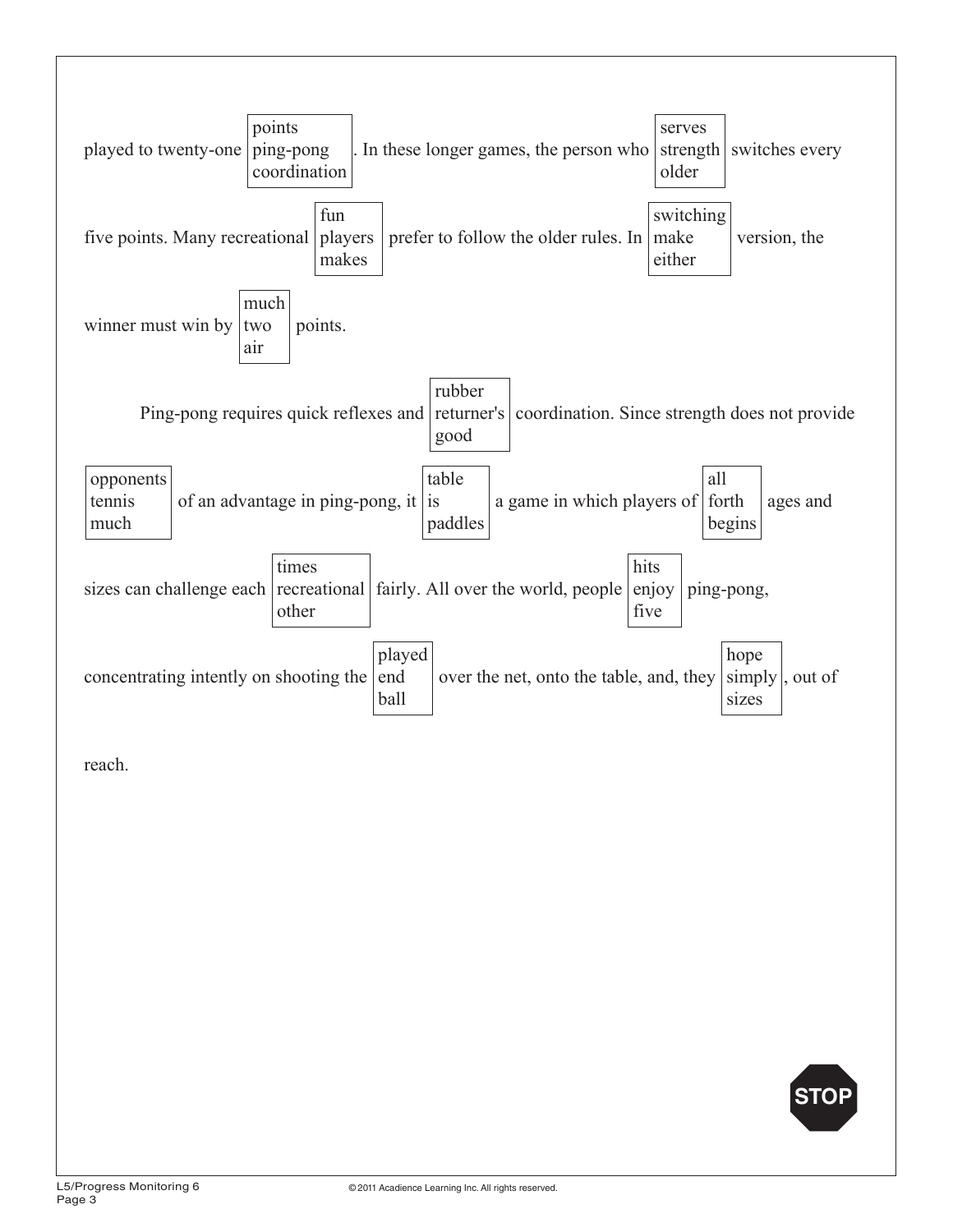#### Progress Monitoring

# **7**

Ē.

Name: \_\_\_\_\_\_\_\_\_\_\_\_\_\_\_\_\_\_\_\_\_\_\_\_\_\_\_\_\_\_\_\_\_\_\_\_\_\_\_\_\_\_\_\_\_\_\_\_\_\_\_\_\_\_\_\_\_\_\_\_\_\_\_\_\_\_\_\_\_\_\_\_\_\_\_\_\_\_\_\_\_\_\_\_\_\_\_\_\_\_\_\_\_\_\_\_\_\_\_\_\_\_\_

### Practice 1

|                                                                   | home |  |
|-------------------------------------------------------------------|------|--|
| After playing in the dirt, Sam went   summer   to wash her hands. |      |  |
|                                                                   | was  |  |
|                                                                   |      |  |

<u> 1989 - Johann Barbara, martxa alemaniar amerikan basar da a</u>

### Practice 2

| On her way home, she $ $ sleep | chair<br>saw | an ice cream truck. |
|--------------------------------|--------------|---------------------|
|--------------------------------|--------------|---------------------|



| C:   | the control of the con- |
|------|-------------------------|
| I: I |                         |

**AS:** \_\_\_\_\_\_\_\_\_\_\_\_\_\_\_\_\_\_\_\_\_\_\_\_\_\_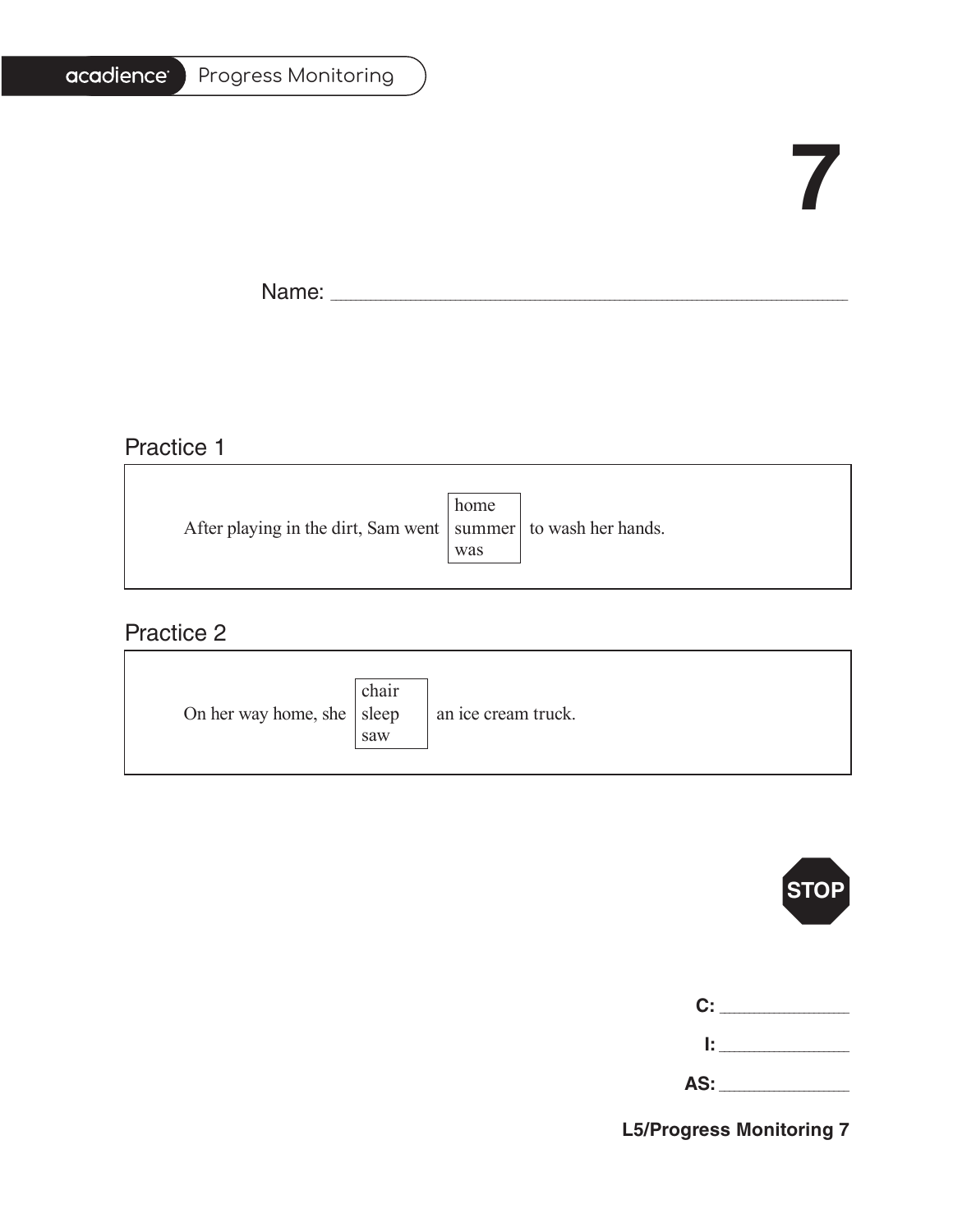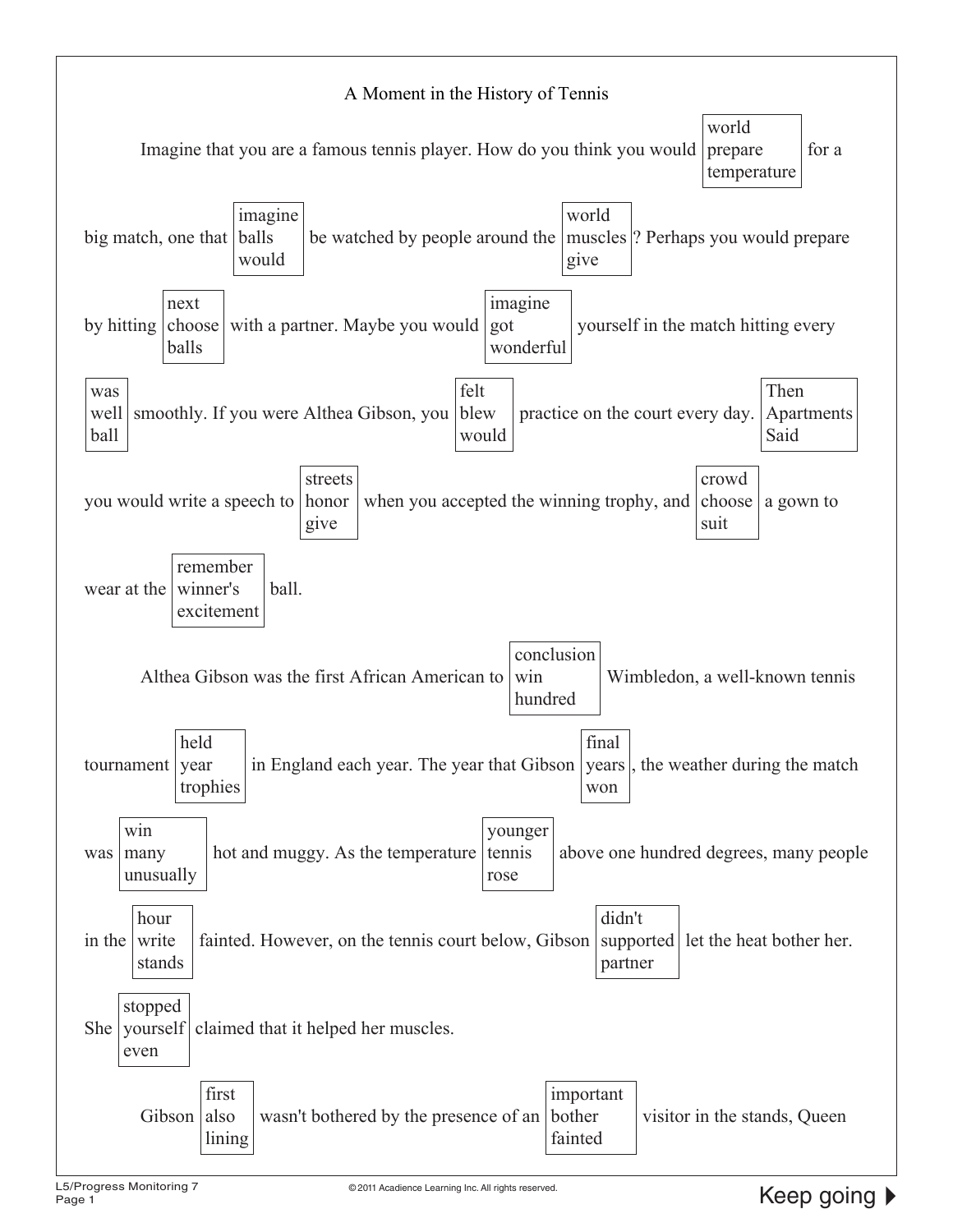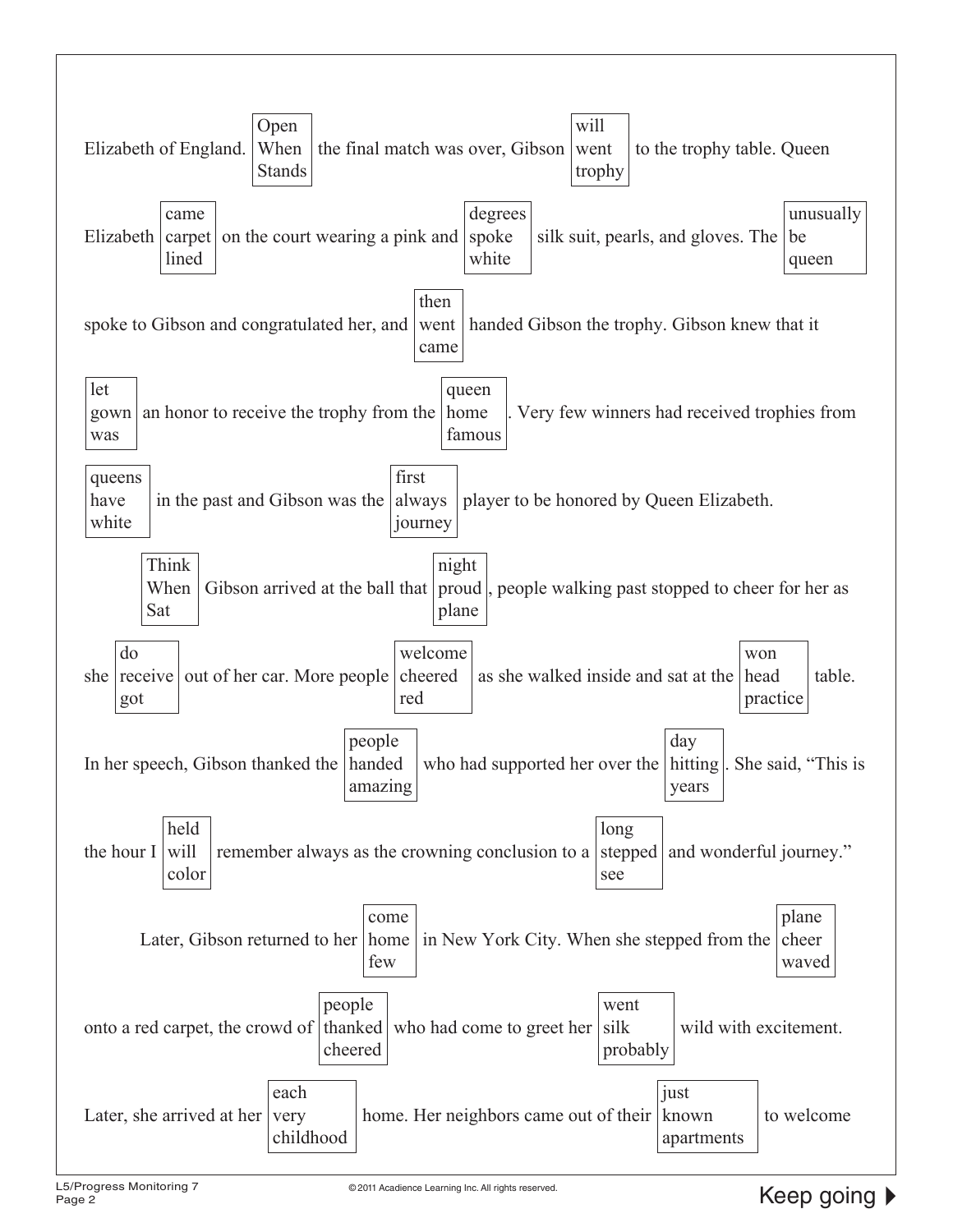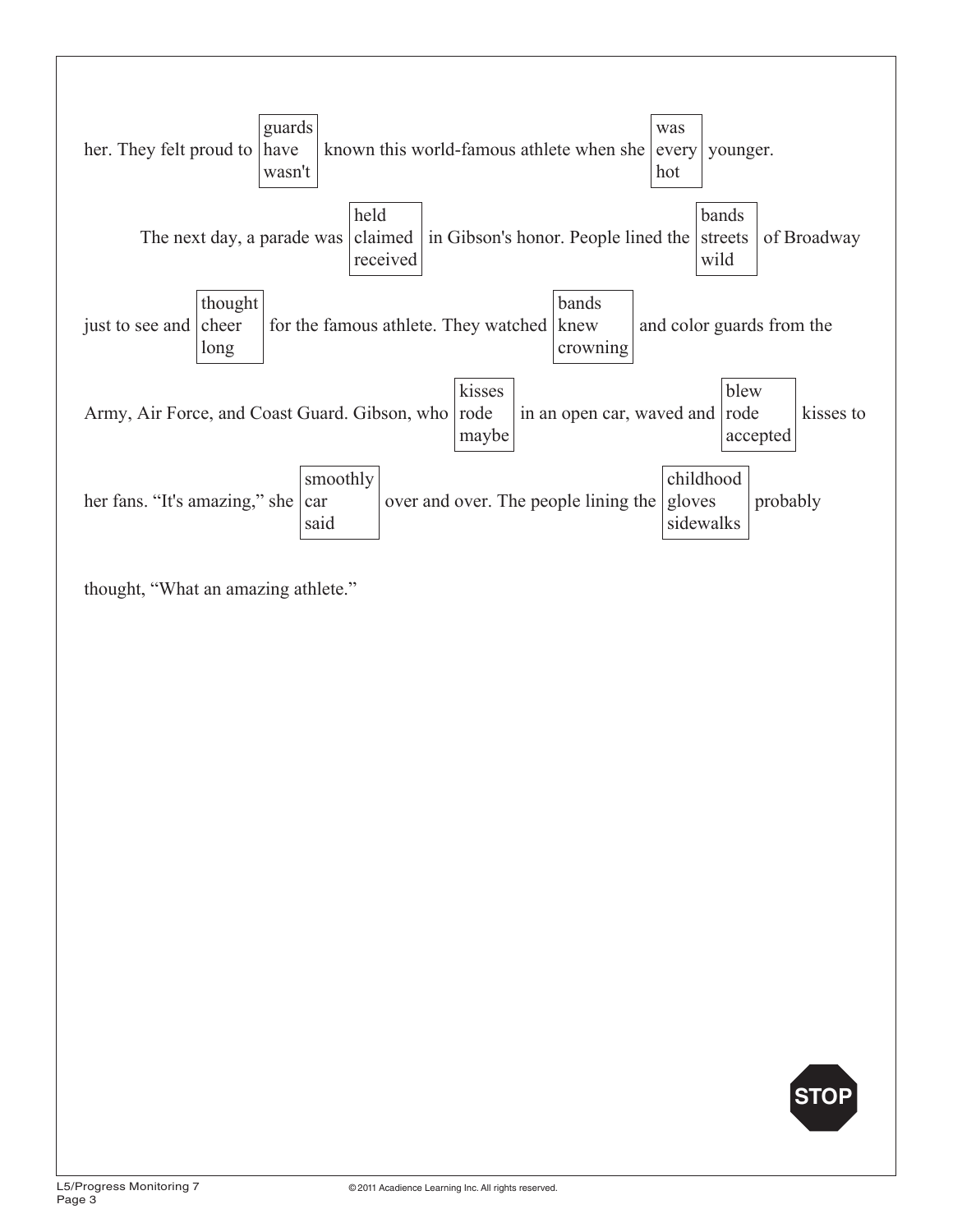### **8**

Ē.

Name: \_\_\_\_\_\_\_\_\_\_\_\_\_\_\_\_\_\_\_\_\_\_\_\_\_\_\_\_\_\_\_\_\_\_\_\_\_\_\_\_\_\_\_\_\_\_\_\_\_\_\_\_\_\_\_\_\_\_\_\_\_\_\_\_\_\_\_\_\_\_\_\_\_\_\_\_\_\_\_\_\_\_\_\_\_\_\_\_\_\_\_\_\_\_\_\_\_\_\_\_\_\_\_

<u> 1980 - Johann Barbara, martxa alemaniar amerikan a</u>

### Practice 1

|                                                                   | home |  |
|-------------------------------------------------------------------|------|--|
| After playing in the dirt, Sam went   summer   to wash her hands. |      |  |
|                                                                   | was  |  |
|                                                                   |      |  |

### Practice 2

| On her way home, she $ $ sleep | chair<br>saw | an ice cream truck. |
|--------------------------------|--------------|---------------------|
|--------------------------------|--------------|---------------------|



| C:  |  |
|-----|--|
| Ŀ   |  |
| AS: |  |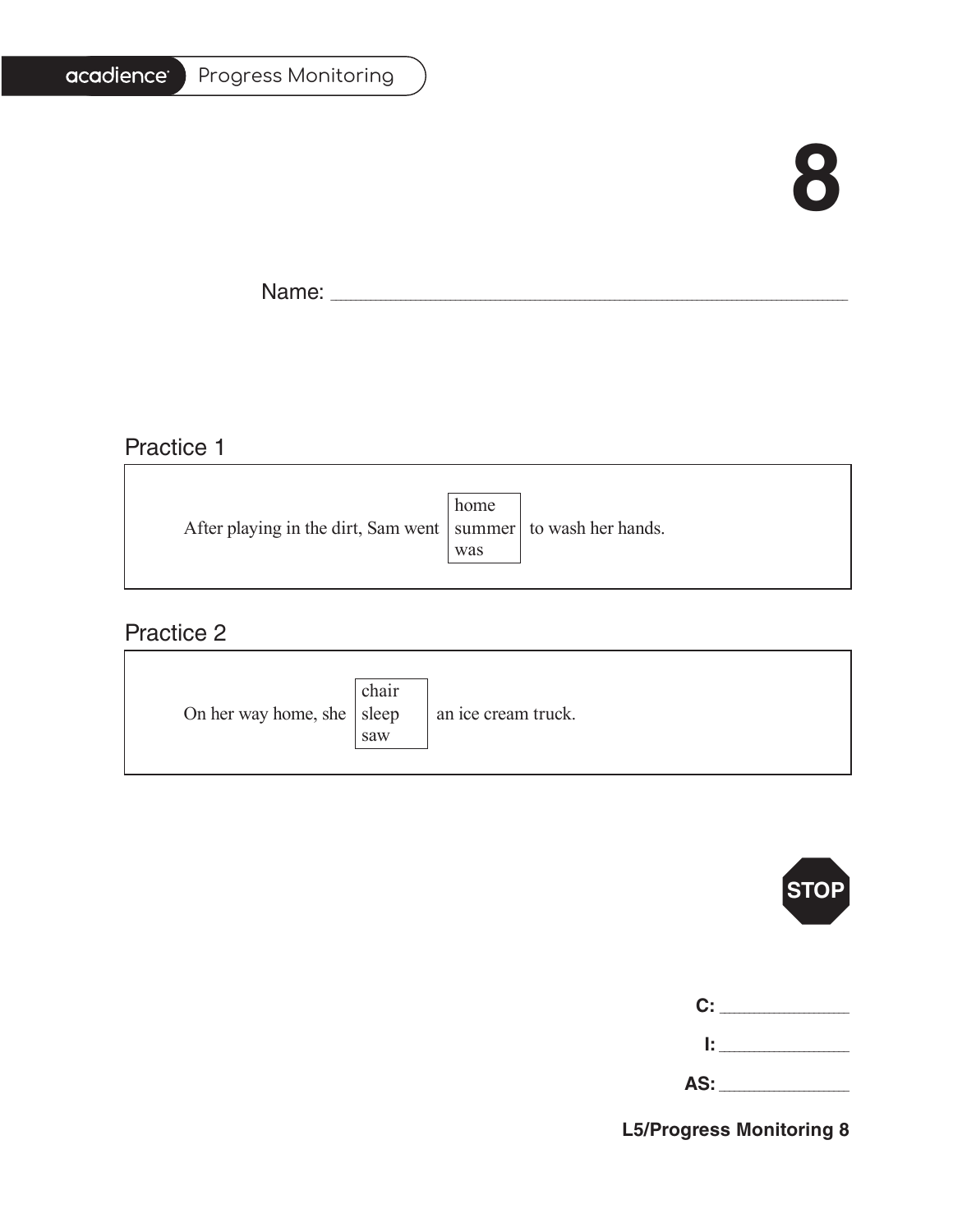#### Great Salt Lake State Park



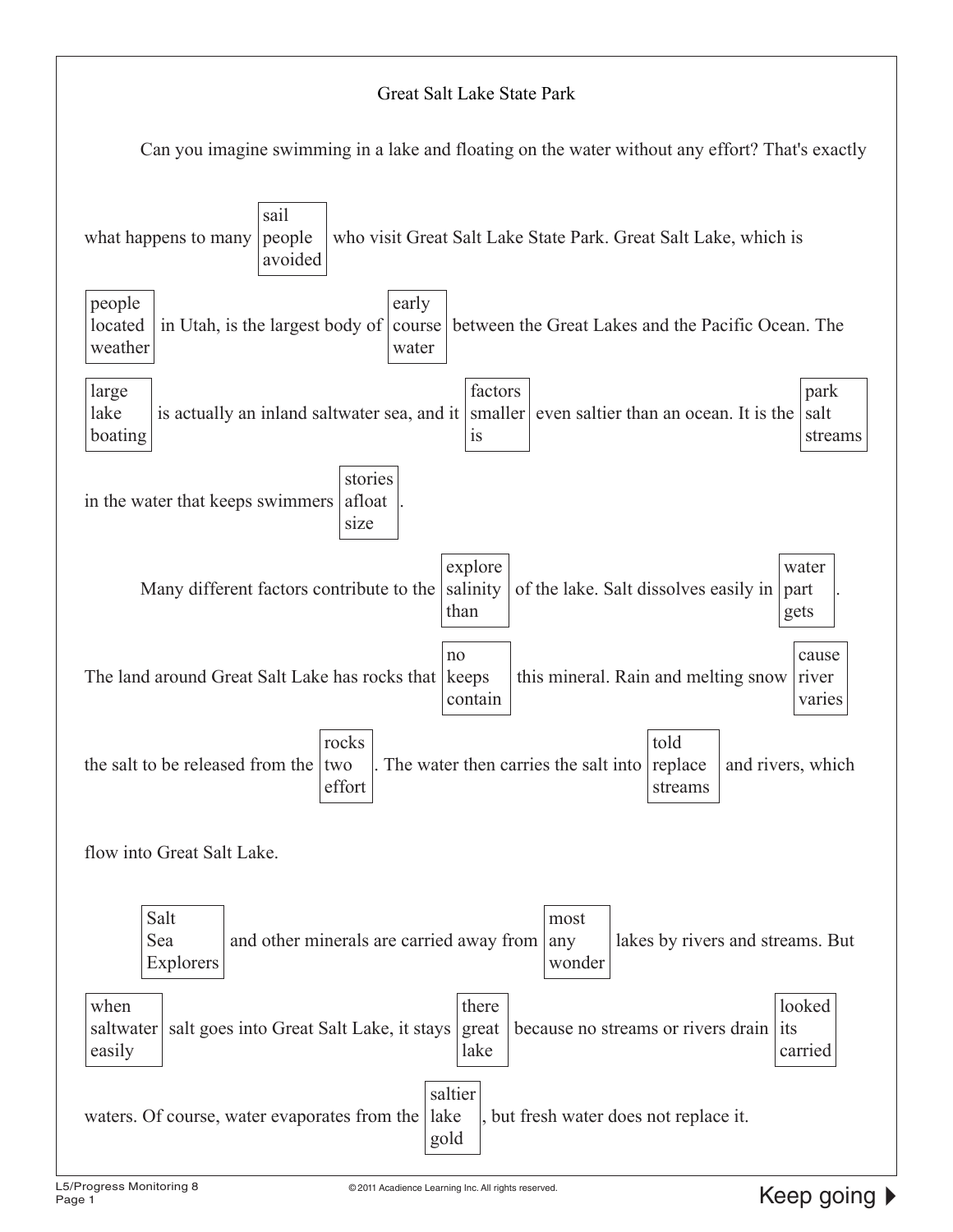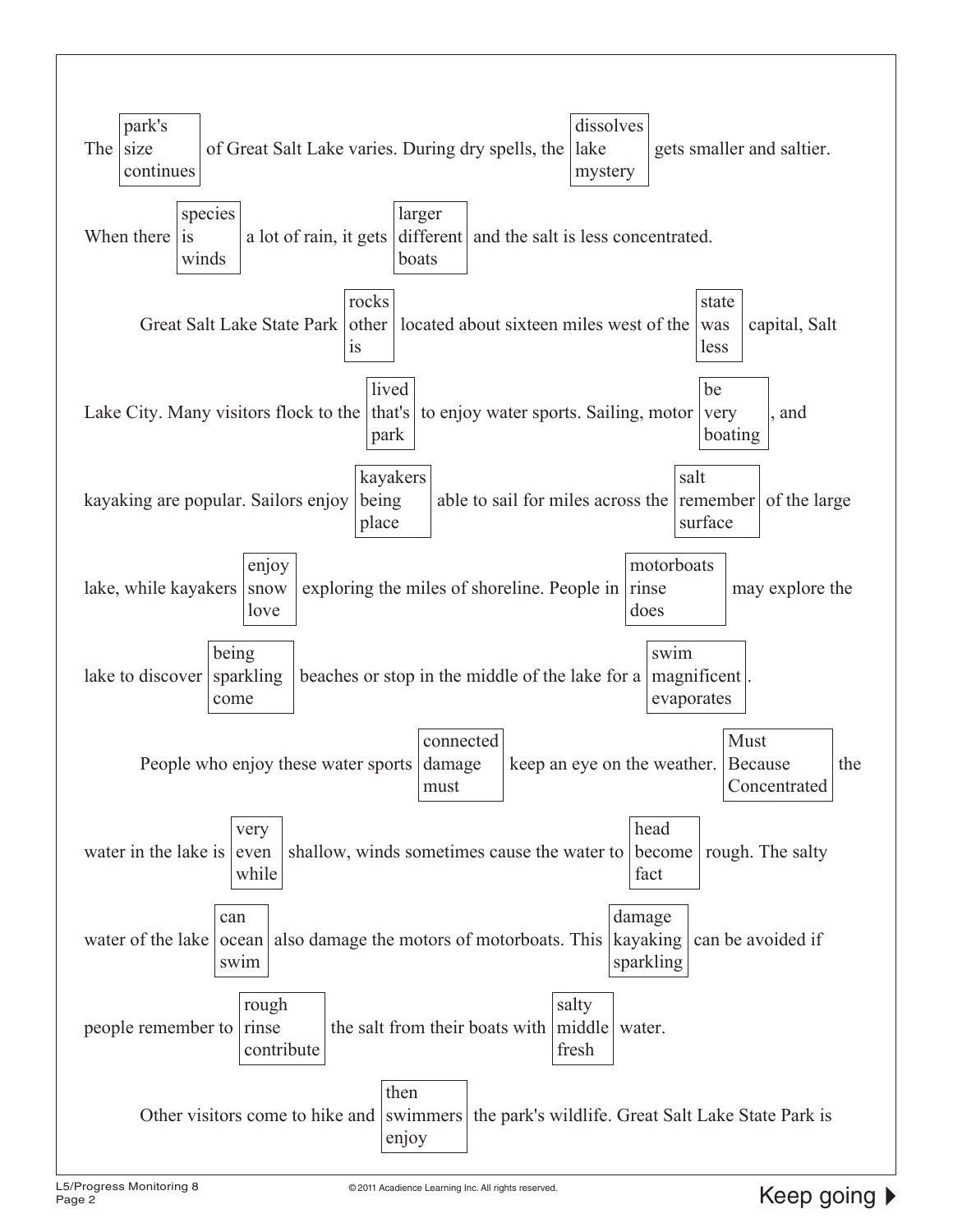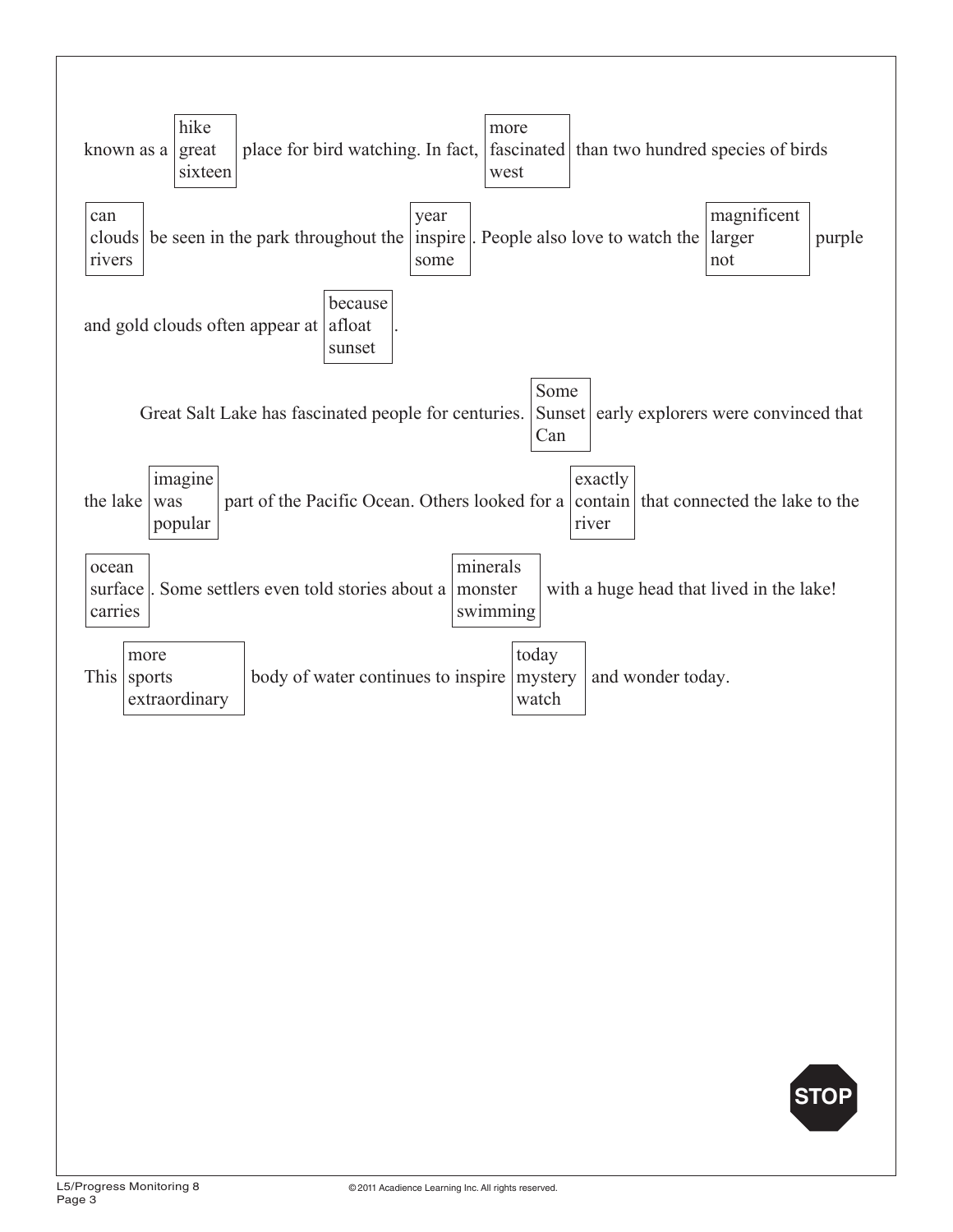### **9**

Ē.

Name: \_\_\_\_\_\_\_\_\_\_\_\_\_\_\_\_\_\_\_\_\_\_\_\_\_\_\_\_\_\_\_\_\_\_\_\_\_\_\_\_\_\_\_\_\_\_\_\_\_\_\_\_\_\_\_\_\_\_\_\_\_\_\_\_\_\_\_\_\_\_\_\_\_\_\_\_\_\_\_\_\_\_\_\_\_\_\_\_\_\_\_\_\_\_\_\_\_\_\_\_\_\_\_

<u> 1980 - Johann Barbara, martxa alemaniar amerikan a</u>

### Practice 1

|                                                                   | home |  |
|-------------------------------------------------------------------|------|--|
| After playing in the dirt, Sam went   summer   to wash her hands. |      |  |
|                                                                   | was  |  |
|                                                                   |      |  |

### Practice 2

| On her way home, she $ $ sleep | chair<br>saw | an ice cream truck. |
|--------------------------------|--------------|---------------------|
|--------------------------------|--------------|---------------------|



| C:  |  |
|-----|--|
| Ŀ.  |  |
| AS: |  |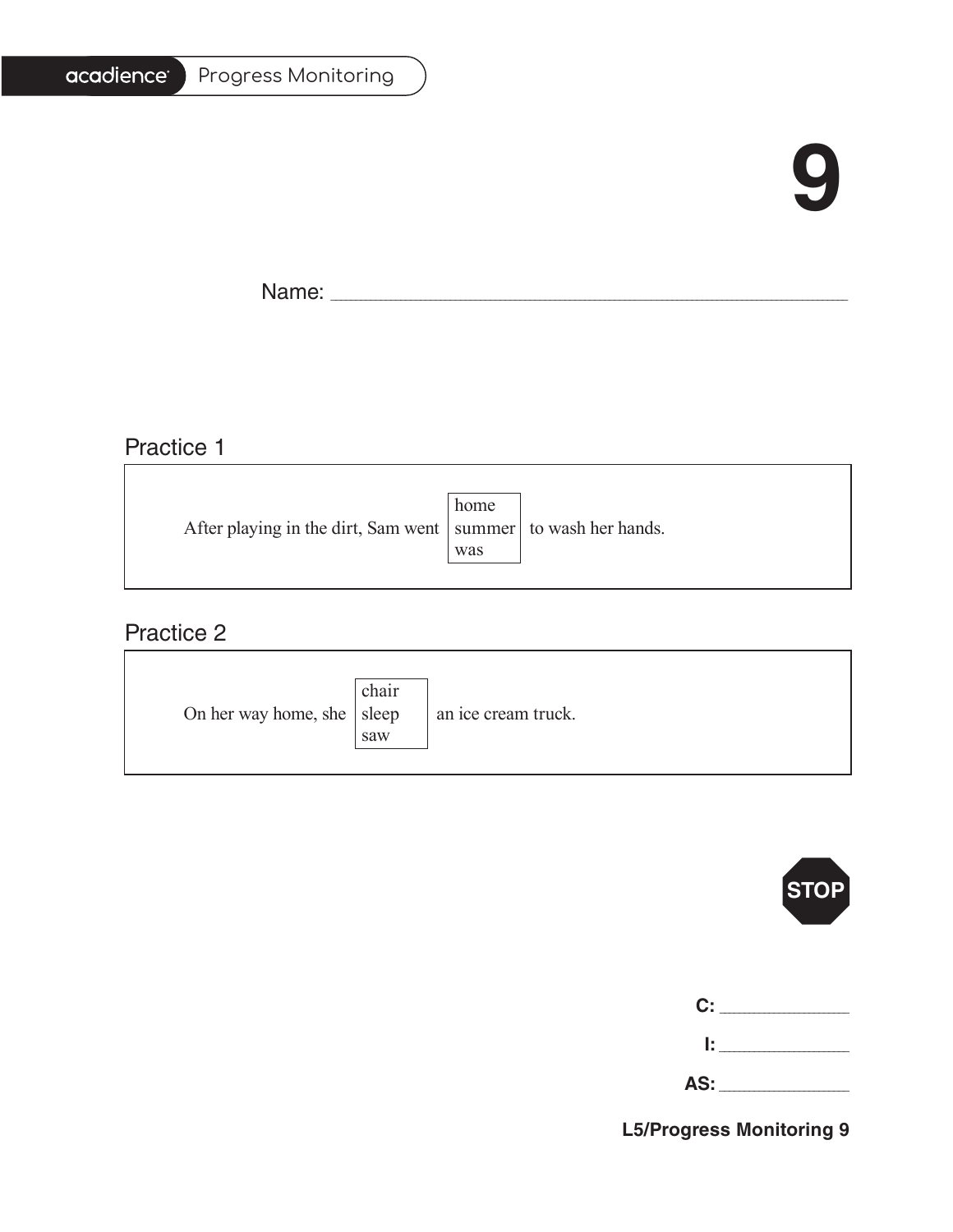#### Trace Lake State Park

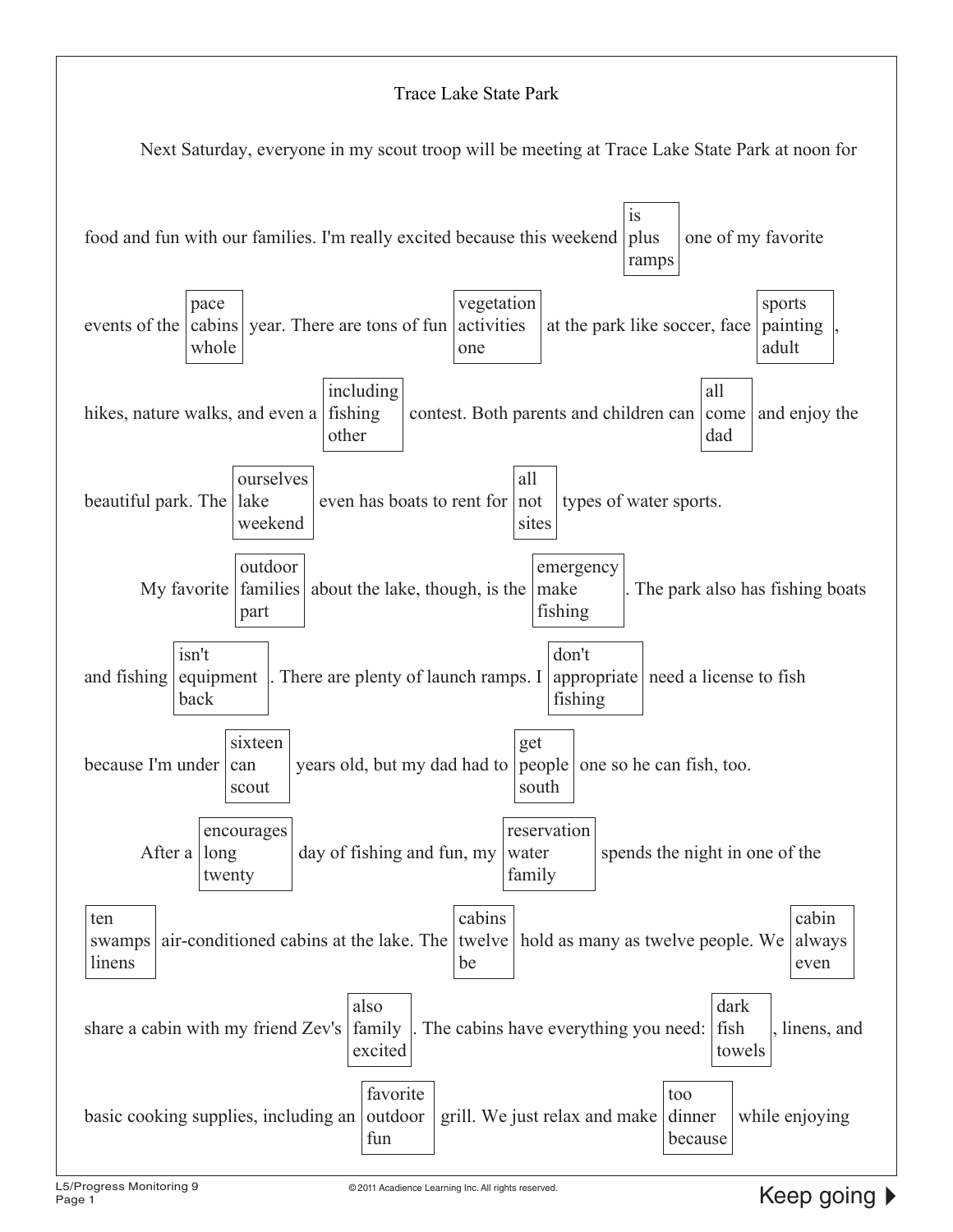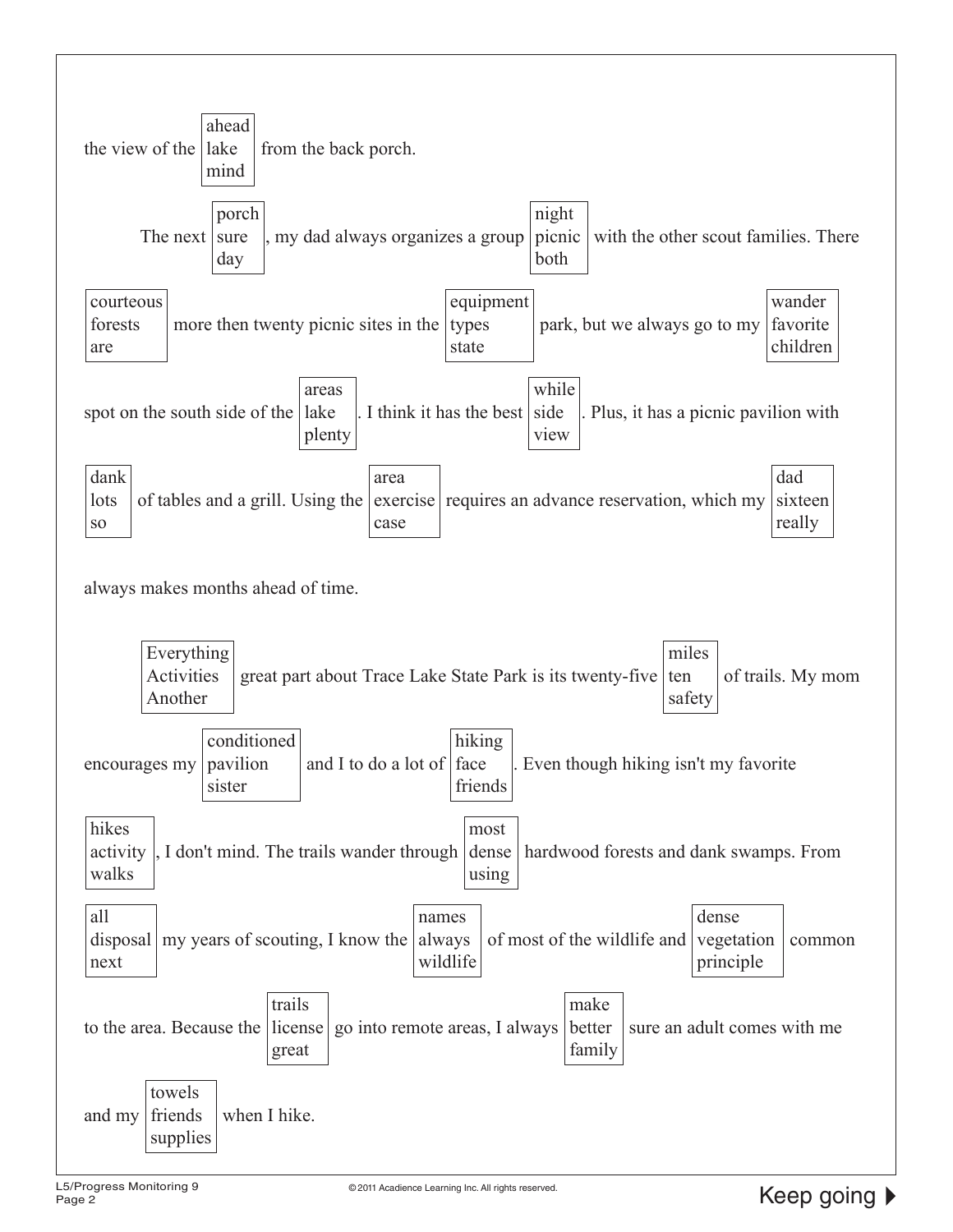

appropriate disposal.

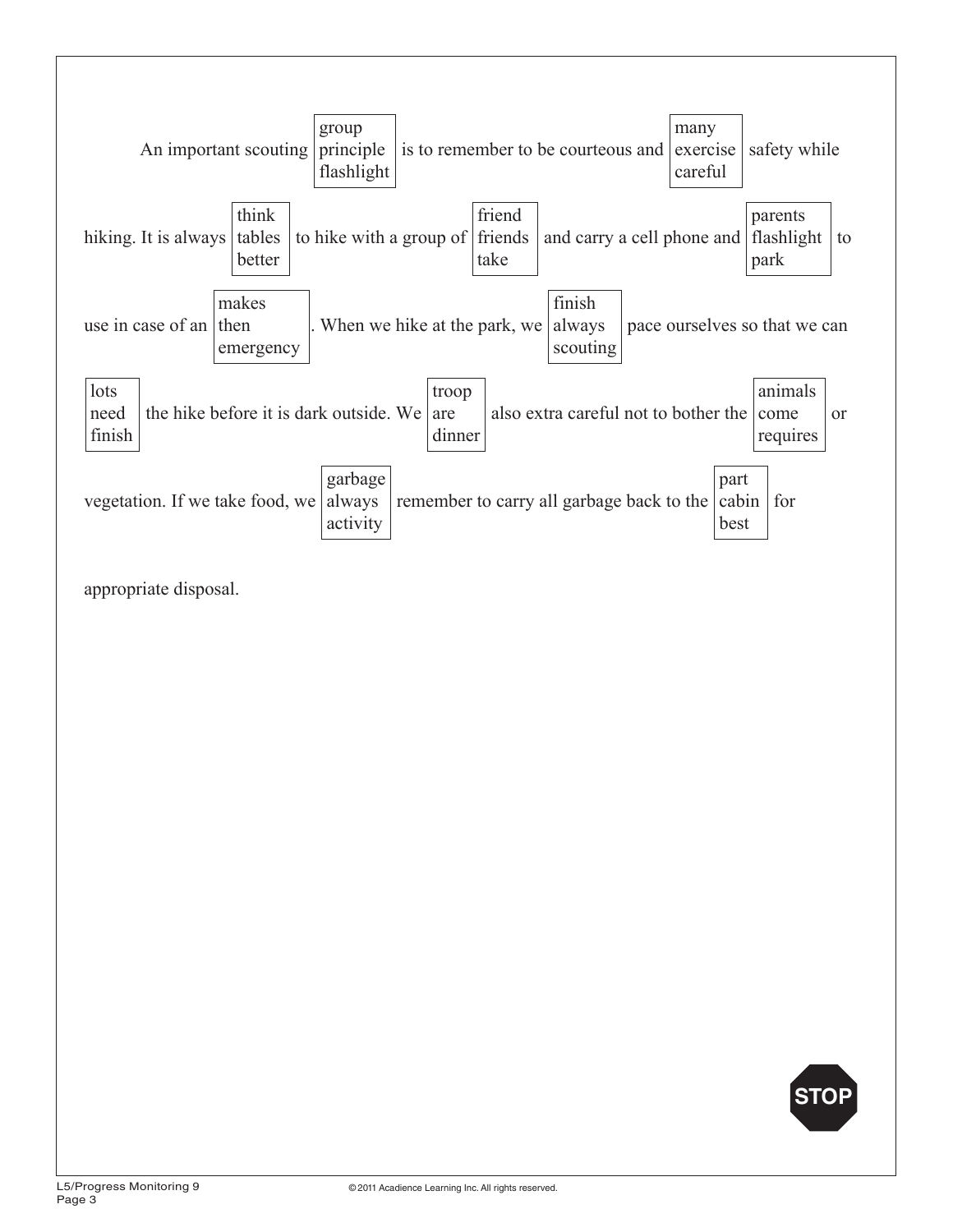#### Progress Monitoring

# **10**

T.

Name: \_\_\_\_\_\_\_\_\_\_\_\_\_\_\_\_\_\_\_\_\_\_\_\_\_\_\_\_\_\_\_\_\_\_\_\_\_\_\_\_\_\_\_\_\_\_\_\_\_\_\_\_\_\_\_\_\_\_\_\_\_\_\_\_\_\_\_\_\_\_\_\_\_\_\_\_\_\_\_\_\_\_\_\_\_\_\_\_\_\_\_\_\_\_\_\_\_\_\_\_\_\_\_

## Practice 1

|                                                                   | home |  |
|-------------------------------------------------------------------|------|--|
| After playing in the dirt, Sam went   summer   to wash her hands. |      |  |
|                                                                   | was  |  |
|                                                                   |      |  |

<u> 1989 - Johann Barbara, martxa alemaniar amerikan basar da a</u>

### Practice 2

| On her way home, she $ $ sleep | chair<br>saw | an ice cream truck. |
|--------------------------------|--------------|---------------------|
|--------------------------------|--------------|---------------------|



| C:  |  |
|-----|--|
| Ŀ.  |  |
| AS: |  |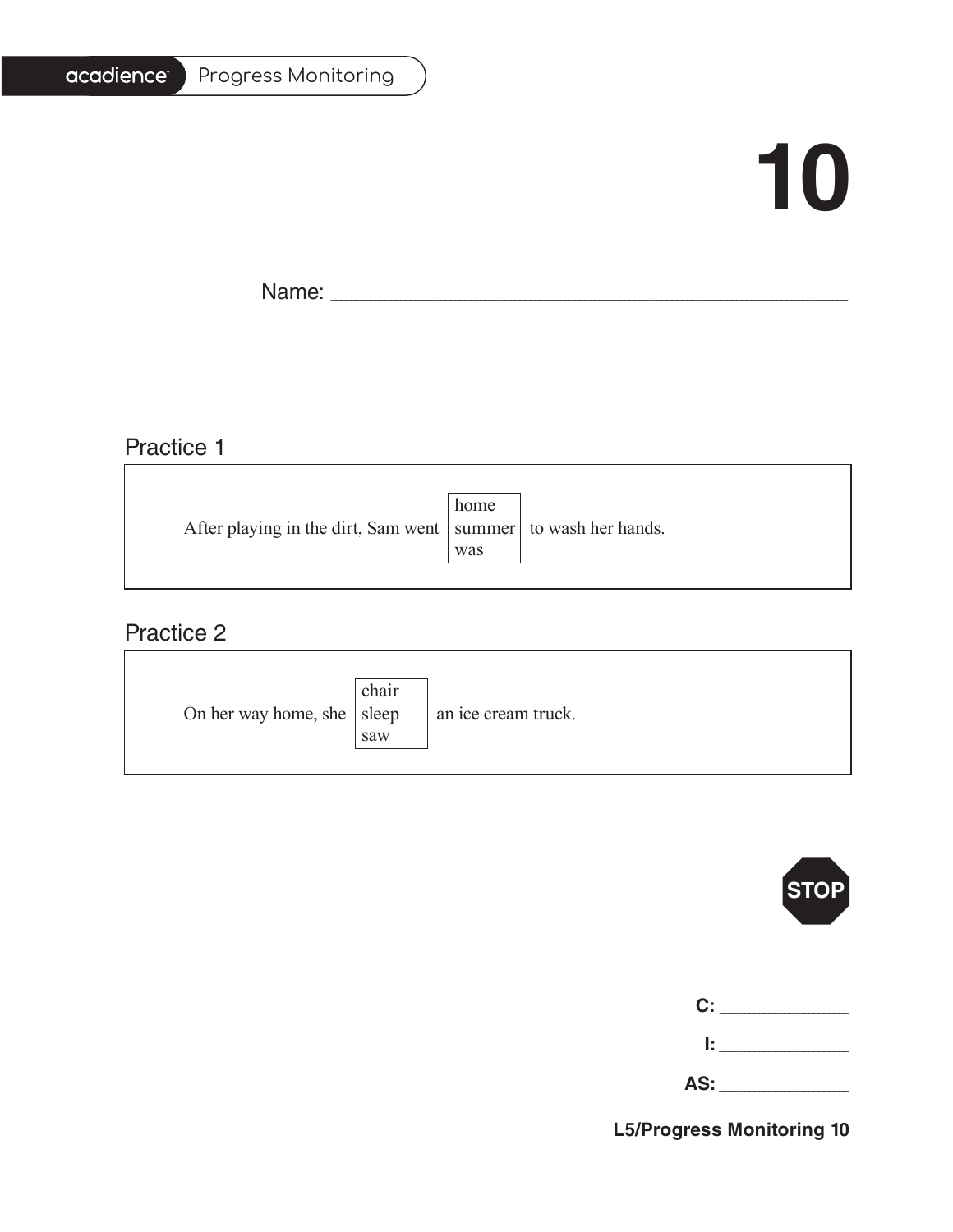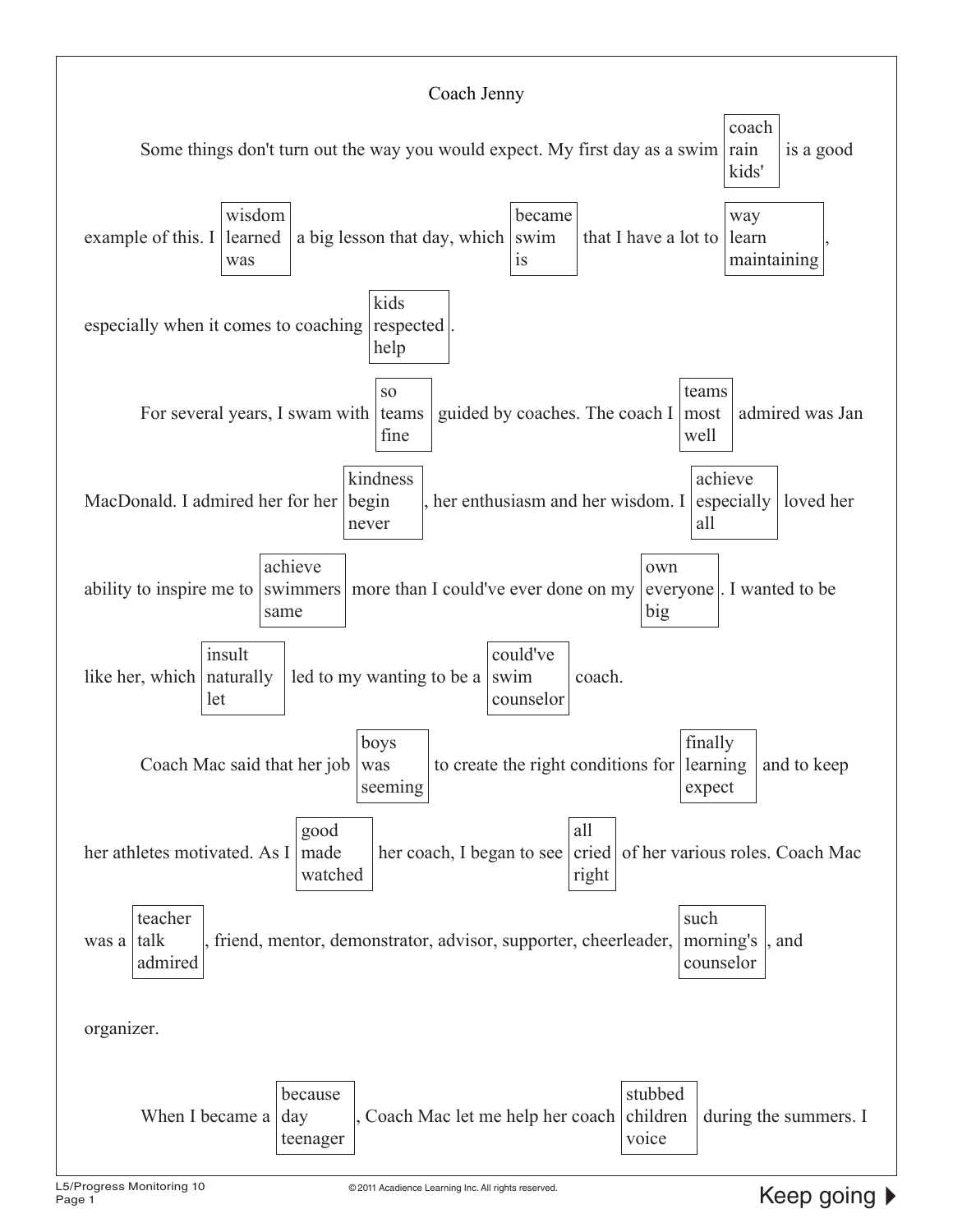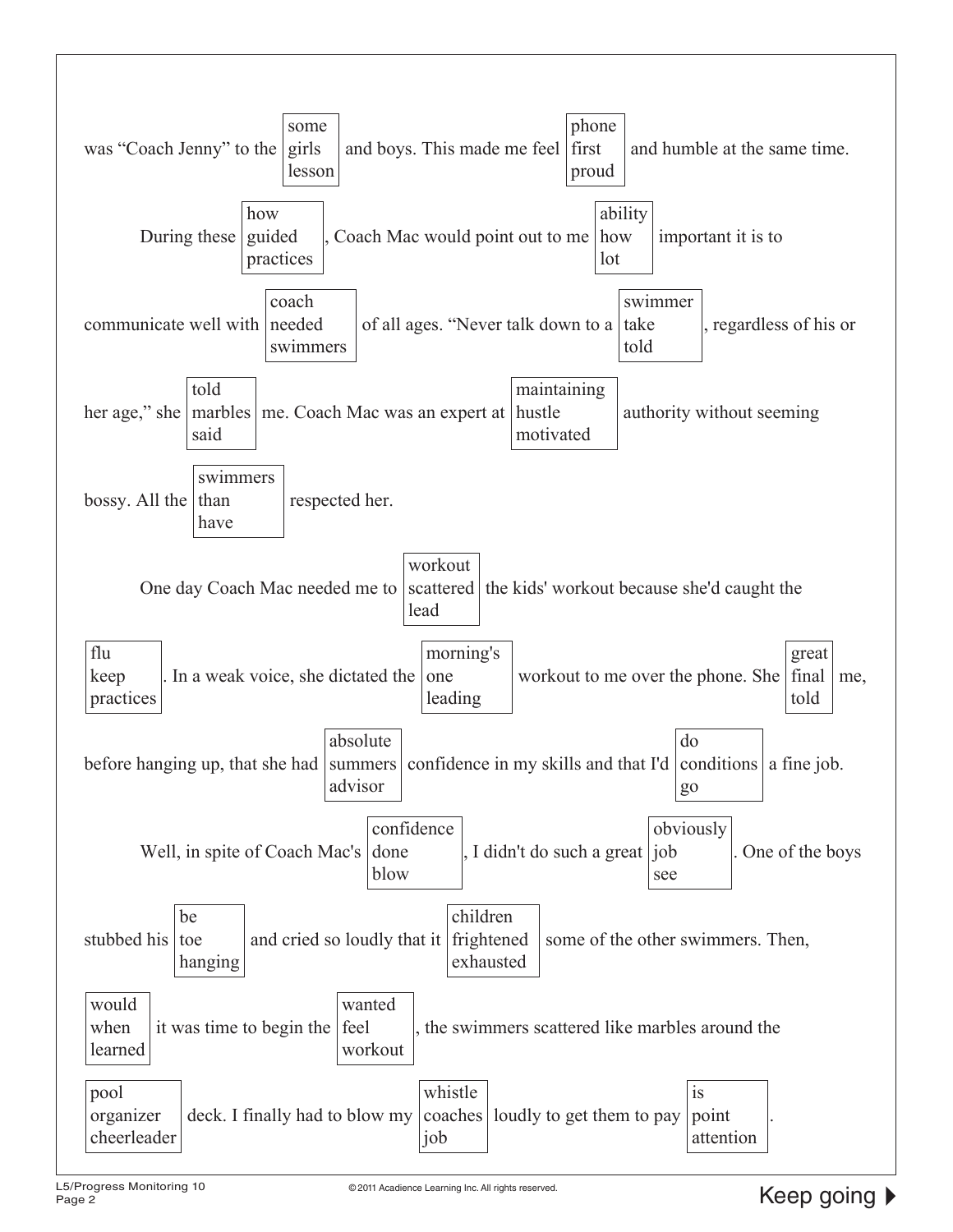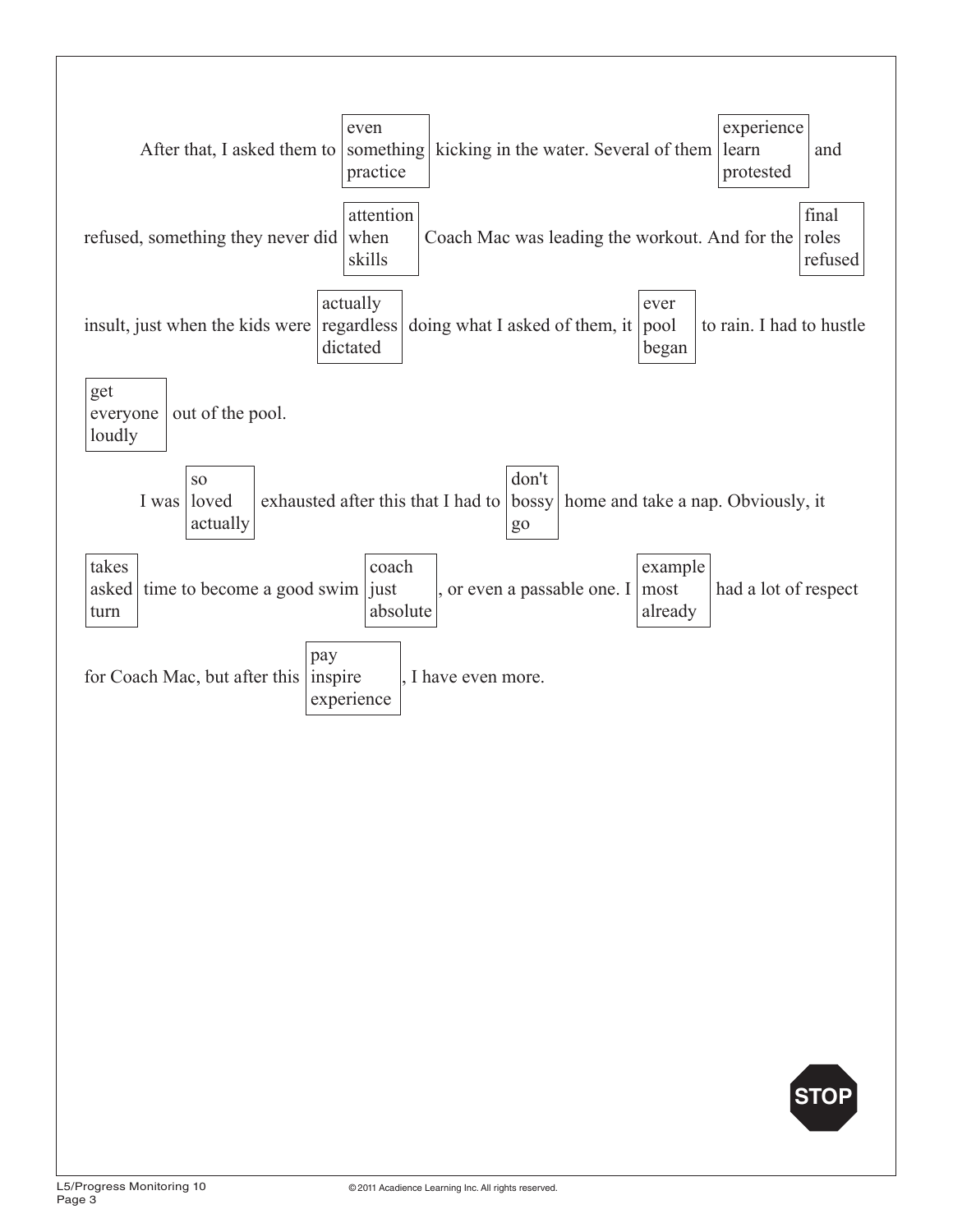#### Progress Monitoring

## **11**

Ē.

Name: \_\_\_\_\_\_\_\_\_\_\_\_\_\_\_\_\_\_\_\_\_\_\_\_\_\_\_\_\_\_\_\_\_\_\_\_\_\_\_\_\_\_\_\_\_\_\_\_\_\_\_\_\_\_\_\_\_\_\_\_\_\_\_\_\_\_\_\_\_\_\_\_\_\_\_\_\_\_\_\_\_\_\_\_\_\_\_\_\_\_\_\_\_\_\_\_\_\_\_\_\_\_\_

### Practice 1

|                                                                   | home |  |
|-------------------------------------------------------------------|------|--|
| After playing in the dirt, Sam went   summer   to wash her hands. |      |  |
|                                                                   | was  |  |
|                                                                   |      |  |

<u> 1989 - Johann Barbara, martxa alemaniar amerikan basar da a</u>

### Practice 2

| On her way home, she $ $ sleep | chair<br>saw | an ice cream truck. |
|--------------------------------|--------------|---------------------|
|--------------------------------|--------------|---------------------|



| C:  |  |
|-----|--|
| Ŀ.  |  |
| AS: |  |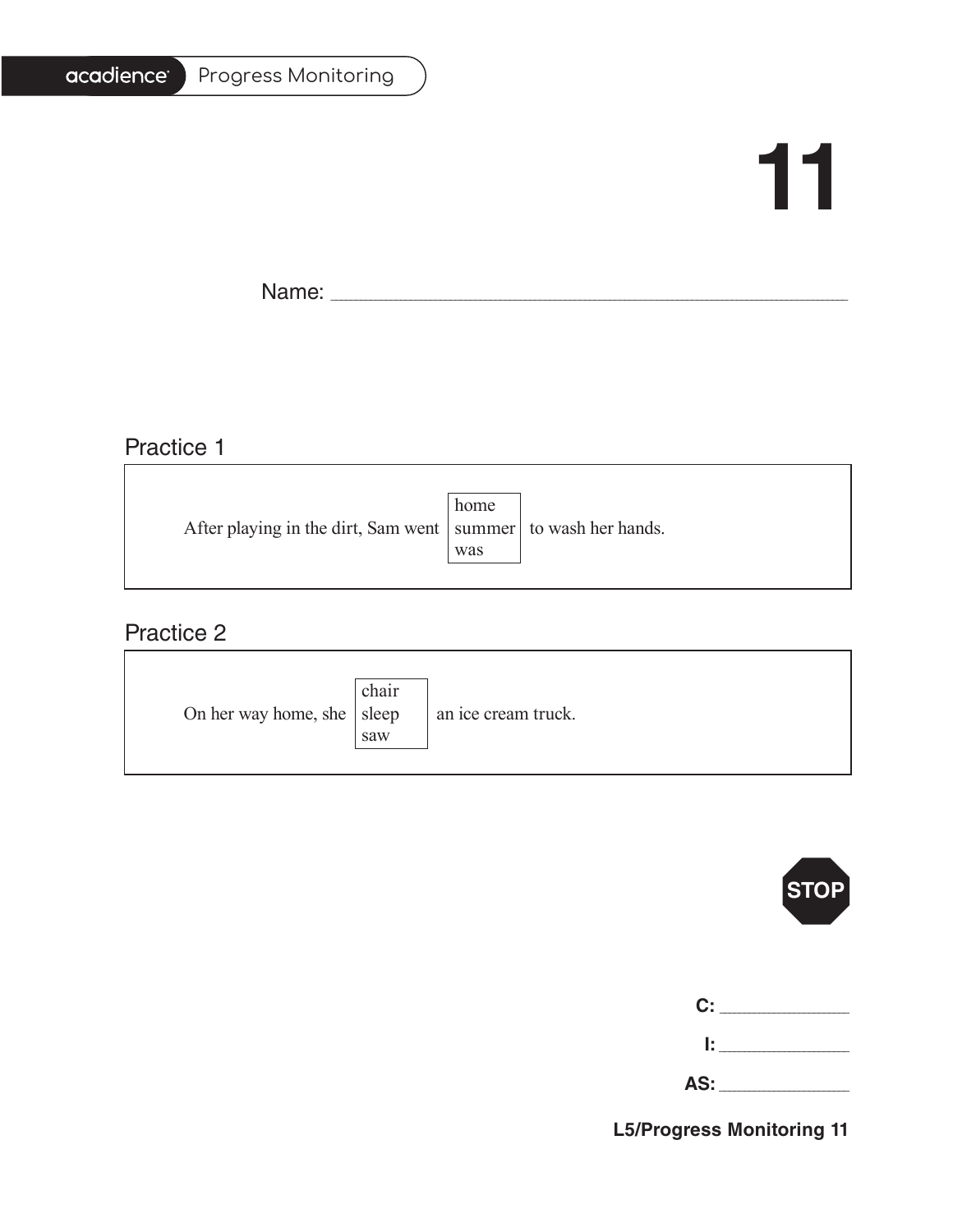#### Park Rangers

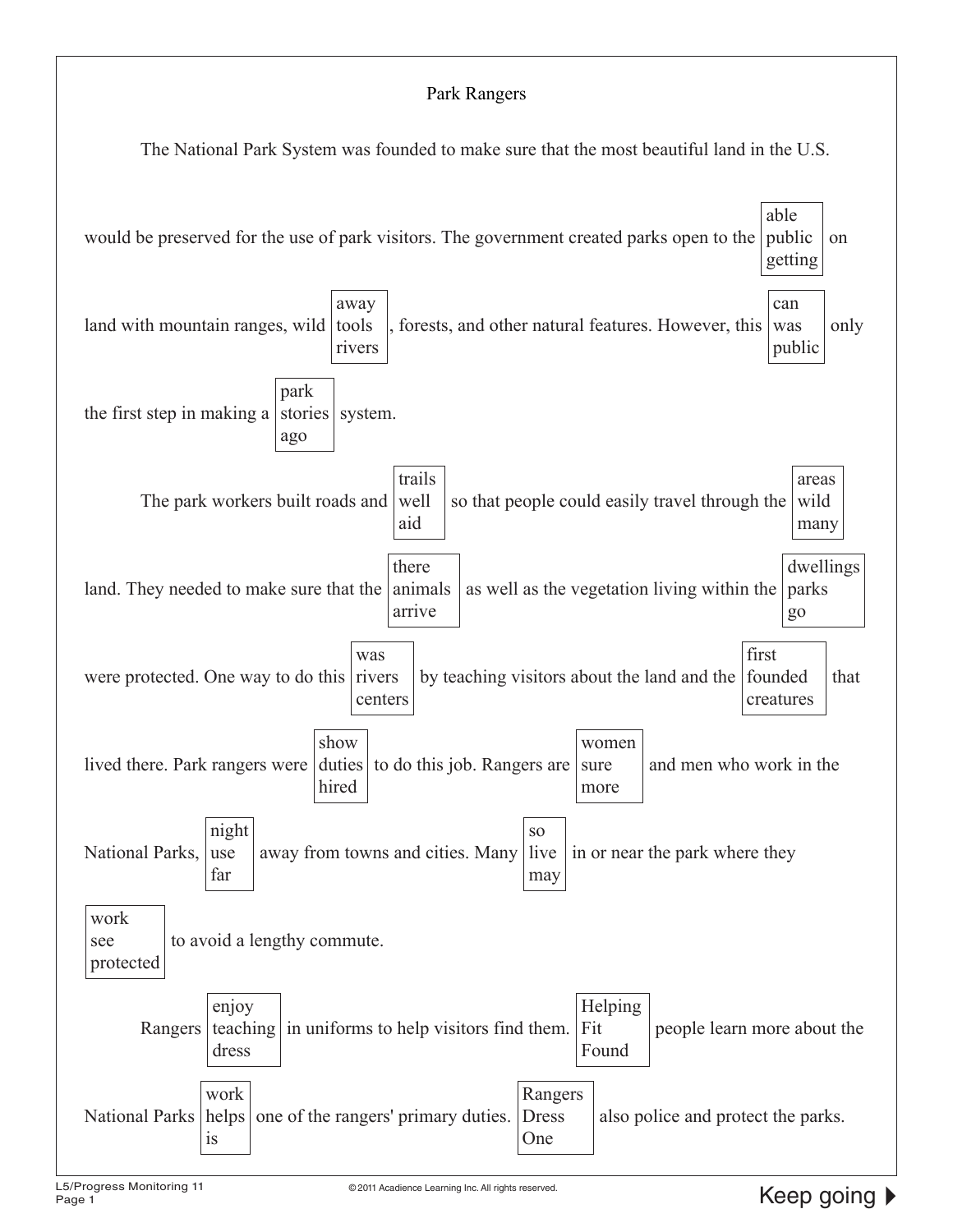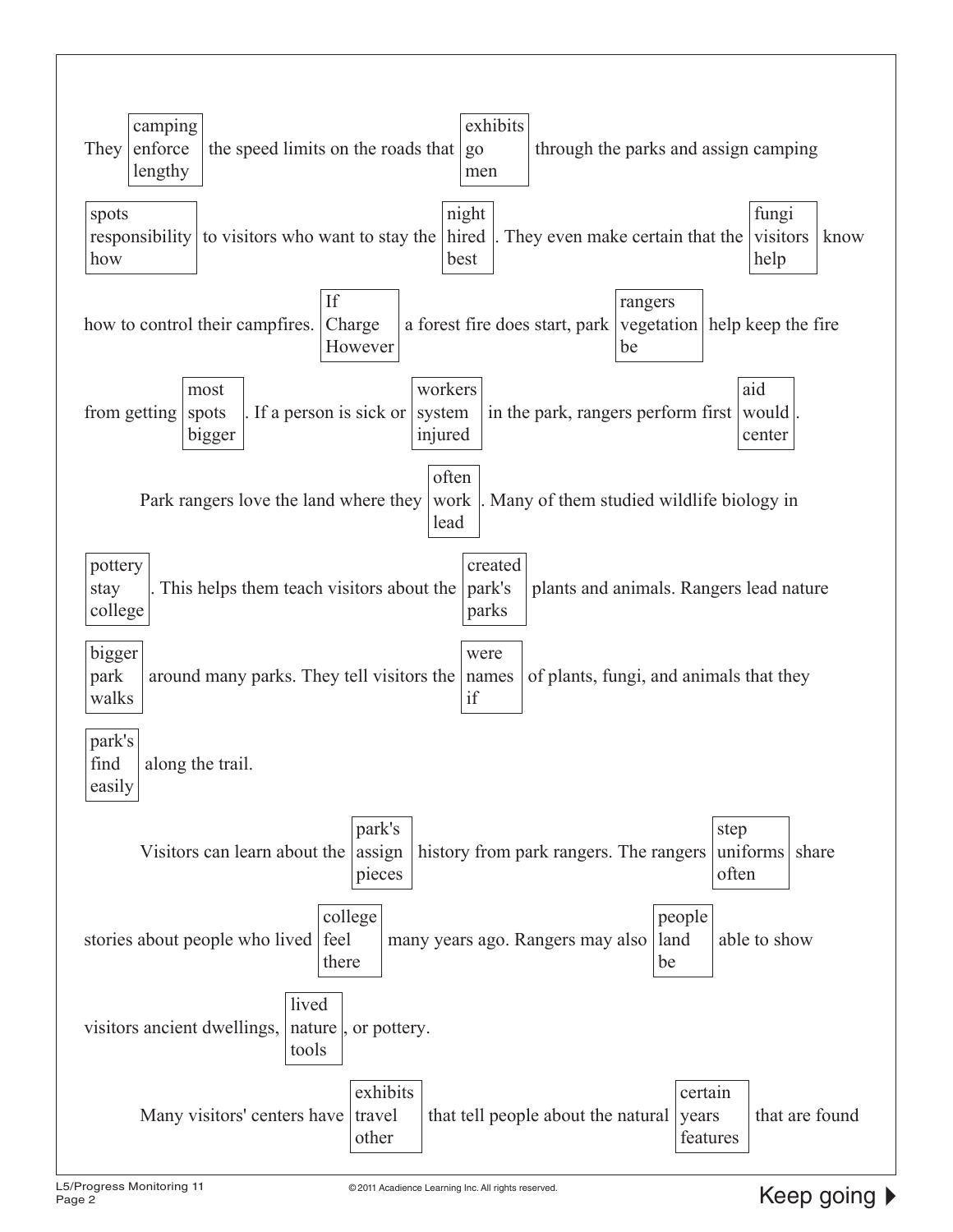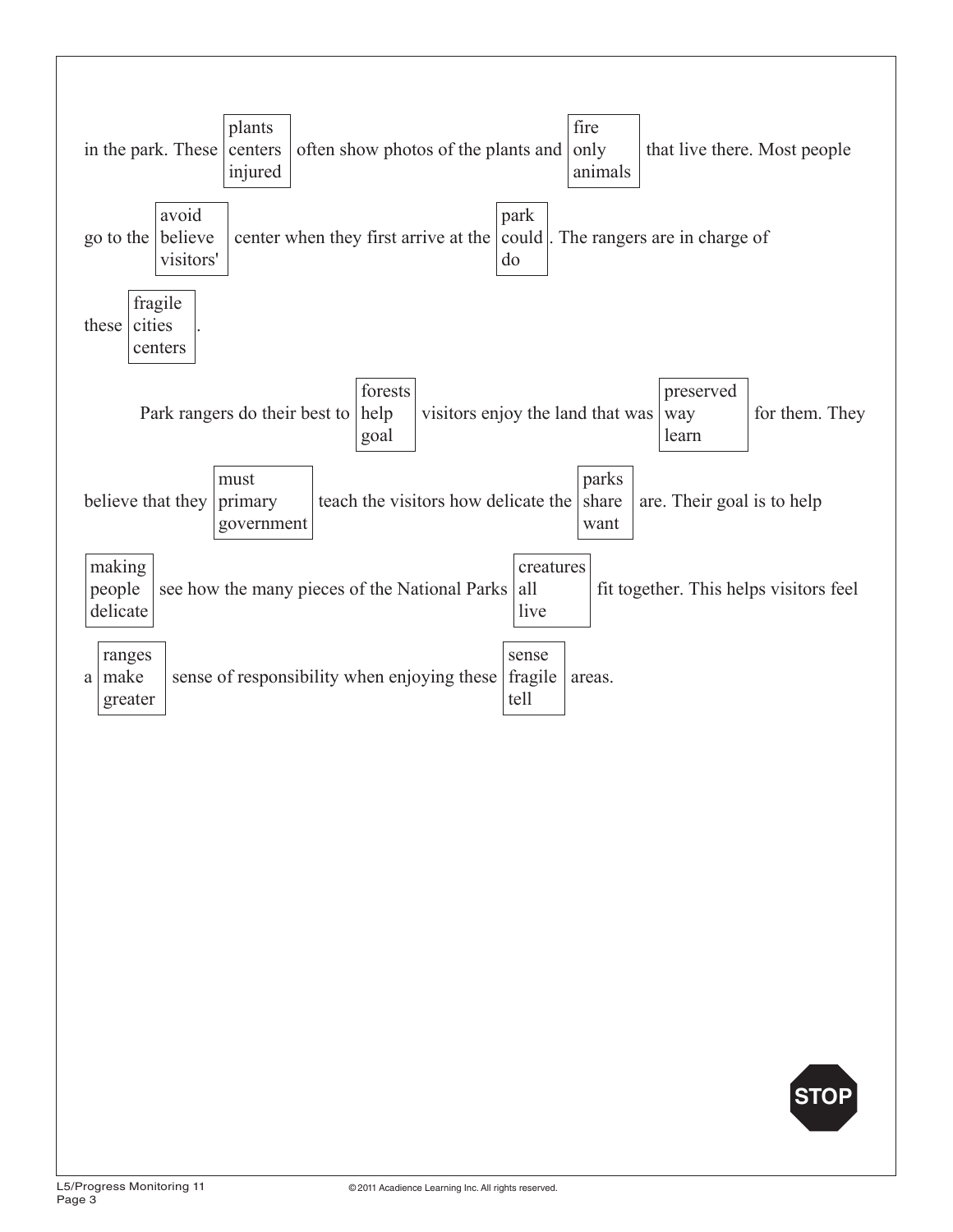#### Progress Monitoring

## **12**

T.

 $\overline{\phantom{0}}$ 

Name: \_\_\_\_\_\_\_\_\_\_\_\_\_\_\_\_\_\_\_\_\_\_\_\_\_\_\_\_\_\_\_\_\_\_\_\_\_\_\_\_\_\_\_\_\_\_\_\_\_\_\_\_\_\_\_\_\_\_\_\_\_\_\_\_\_\_\_\_\_\_\_\_\_\_\_\_\_\_\_\_\_\_\_\_\_\_\_\_\_\_\_\_\_\_\_\_\_\_\_\_\_\_\_

### Practice 1

|     | After playing in the dirt, Sam went   summer   to wash her hands. |
|-----|-------------------------------------------------------------------|
| was |                                                                   |
|     | home                                                              |

<u> 1989 - Johann Stoff, deutscher Stoffen und der Stoffen und der Stoffen und der Stoffen und der Stoffen und der</u>

### Practice 2

| On her way home, she $ $ sleep | chair<br>saw | an ice cream truck. |
|--------------------------------|--------------|---------------------|
|--------------------------------|--------------|---------------------|



| C:  |  |
|-----|--|
| Ŀ.  |  |
| AS: |  |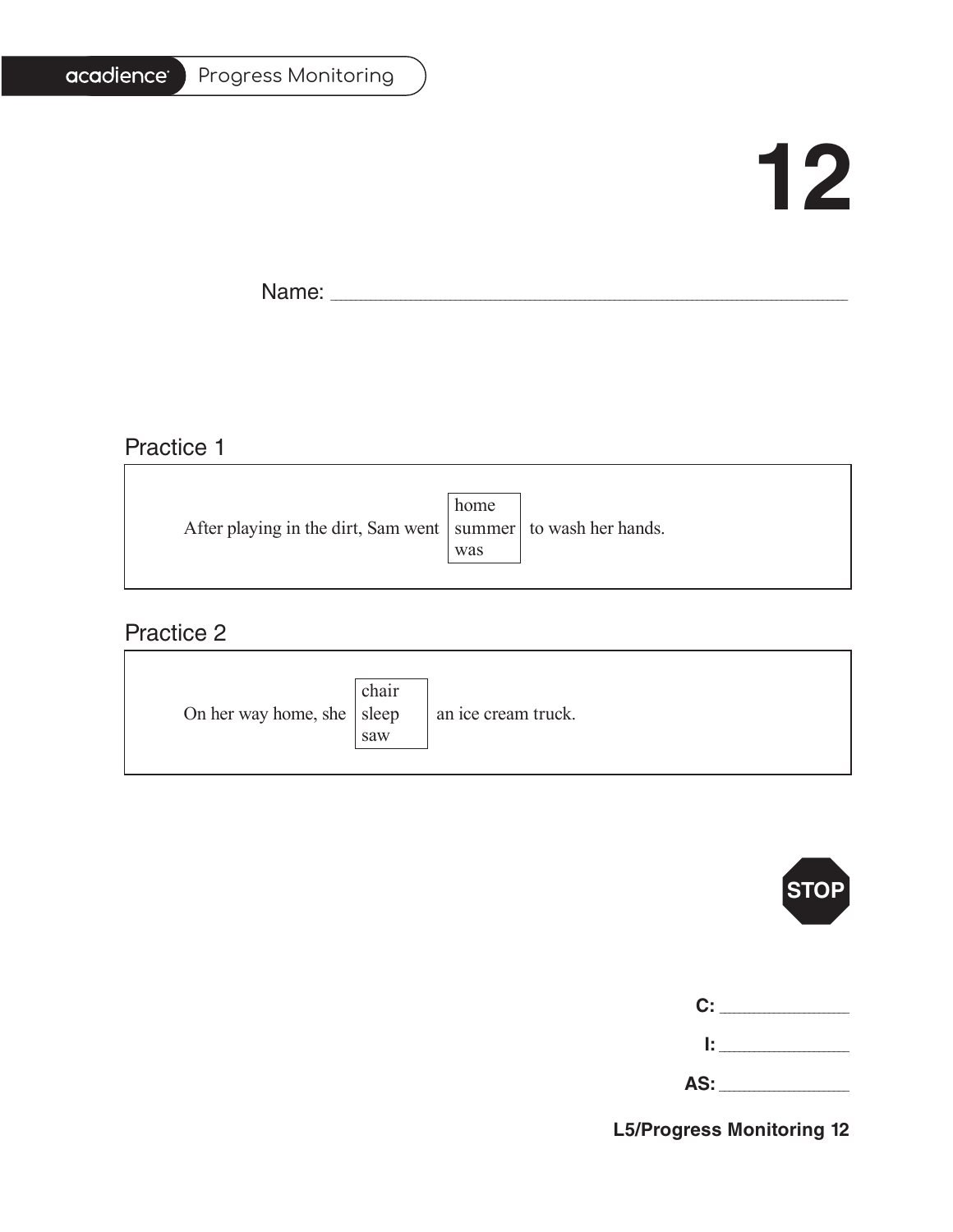#### Old Mill State Park

Over a hundred years ago, the Larson family settled in what is now the state of Minnesota.

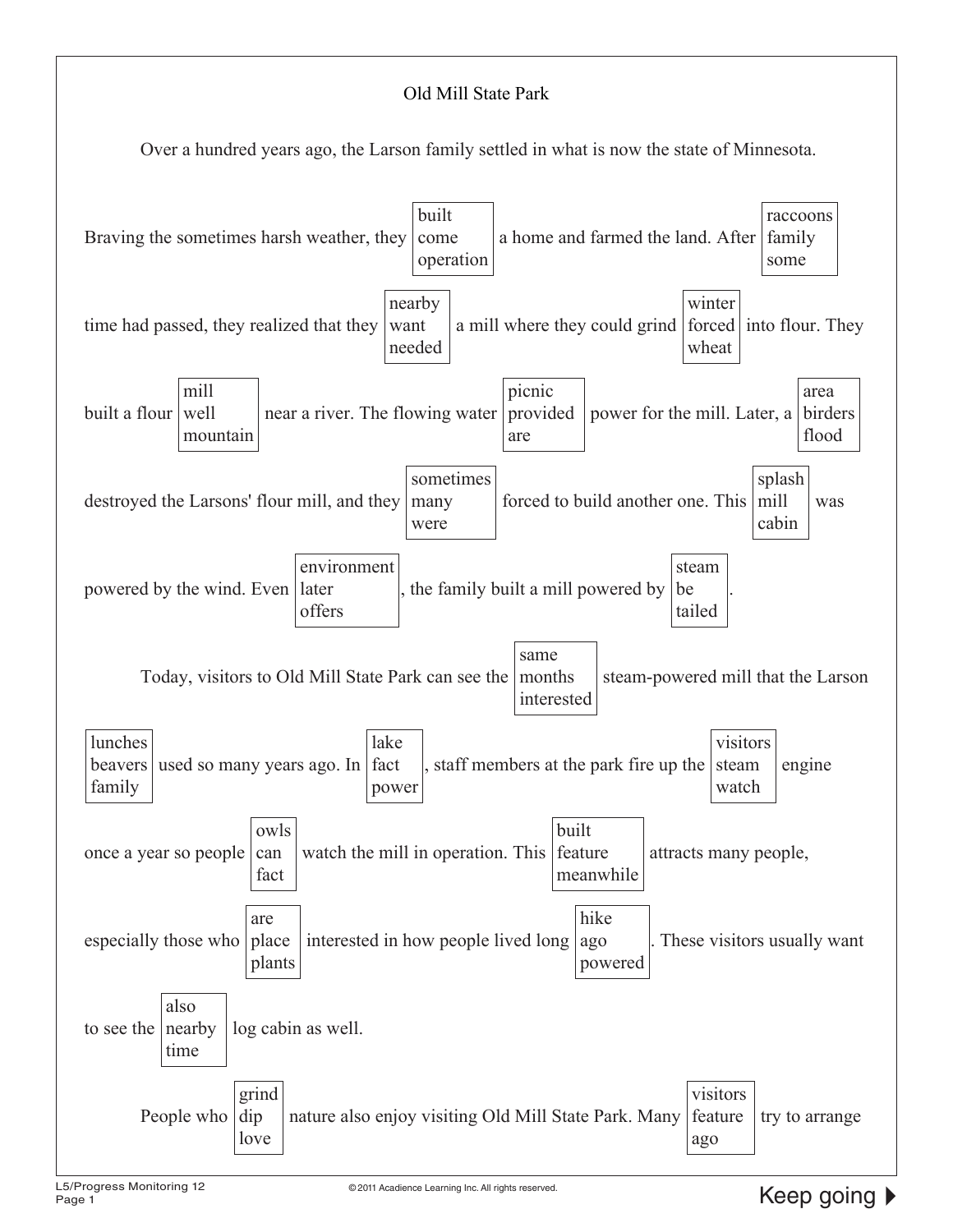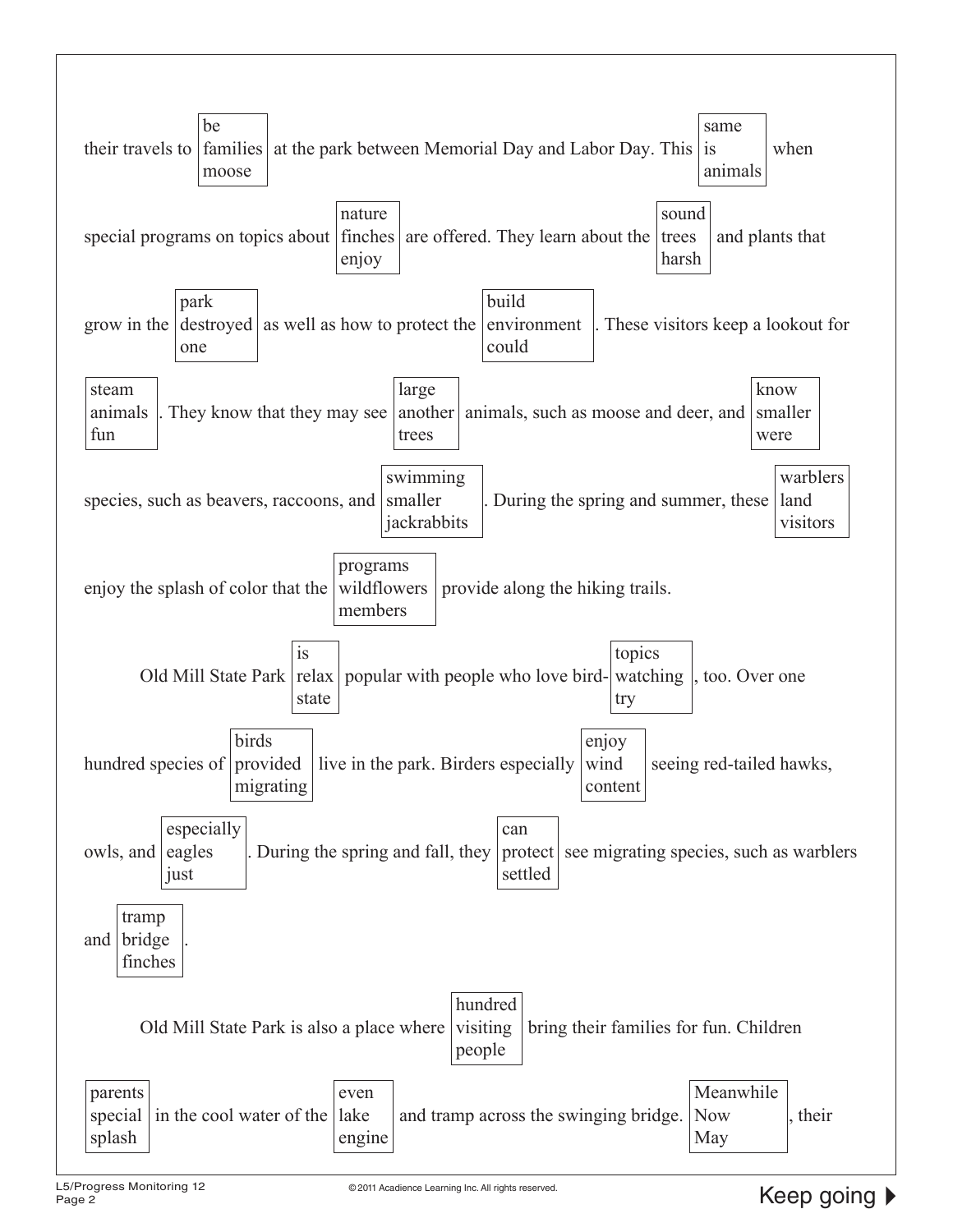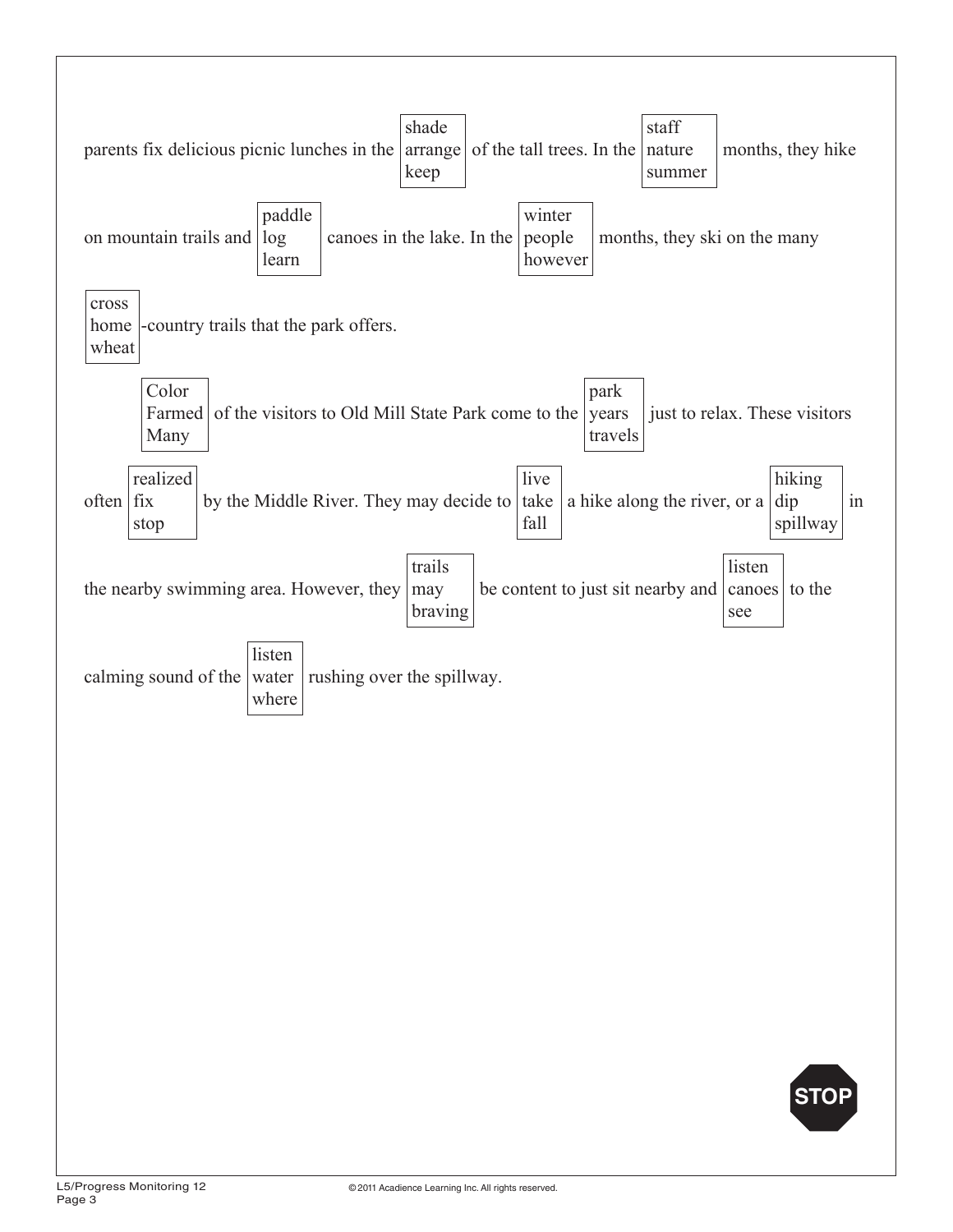#### Progress Monitoring

## **13**

T.

Name: \_\_\_\_\_\_\_\_\_\_\_\_\_\_\_\_\_\_\_\_\_\_\_\_\_\_\_\_\_\_\_\_\_\_\_\_\_\_\_\_\_\_\_\_\_\_\_\_\_\_\_\_\_\_\_\_\_\_\_\_\_\_\_\_\_\_\_\_\_\_\_\_\_\_\_\_\_\_\_\_\_\_\_\_\_\_\_\_\_\_\_\_\_\_\_\_\_\_\_\_\_\_\_

### Practice 1

|                                                                   | home |  |
|-------------------------------------------------------------------|------|--|
| After playing in the dirt, Sam went   summer   to wash her hands. |      |  |
|                                                                   | was  |  |
|                                                                   |      |  |

<u> 1989 - Johann Stoff, deutscher Stoffen und der Stoffen und der Stoffen und der Stoffen und der Stoffen und der</u>

### Practice 2

| On her way home, she $ $ sleep | chair<br>saw | an ice cream truck. |
|--------------------------------|--------------|---------------------|
|--------------------------------|--------------|---------------------|



| C: C |        |
|------|--------|
|      | lt i v |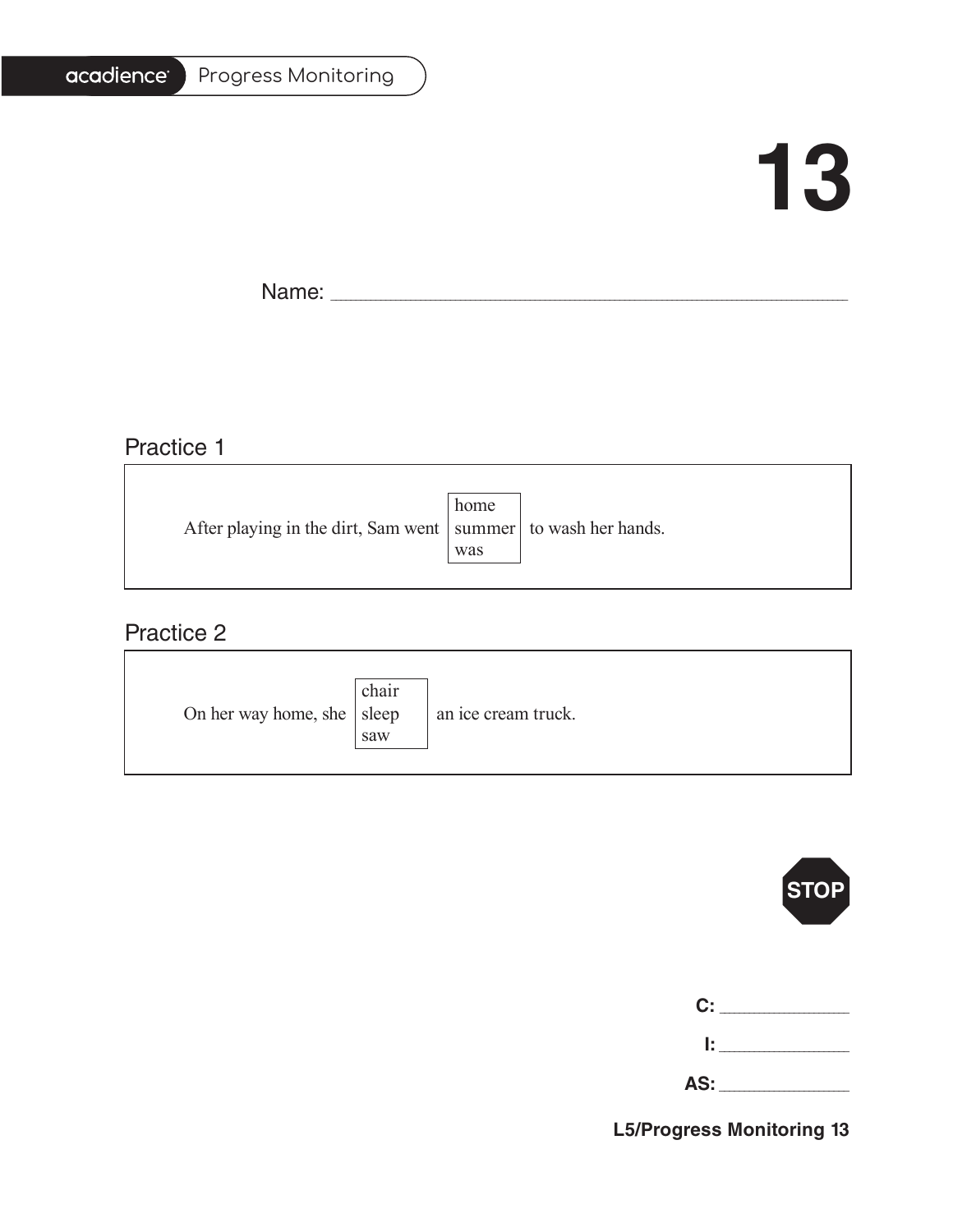#### Faster Than Sound Have you ever heard a loud "boom" sound as an airplane flies overhead? What you heard was the sound of the  $\vert$  rocket some plane breaking the sound barrier. A sonic boom new picture is an explosive sound made when an airplane yes engine travels faster than the speed of work getting . How does this work and what does sound easier safely a pilot named Chuck Yeager have to three broke do with the sound barrier? First, let's return similar squeeze to the airplane in the sky. As the does stronger moves through the air, it pushes plane boat air form molecules out of the way. This microscopic more many process creates waves, which consist of military compressed pebble and uncompressed air. They spread out from the plane compressed in all directions. This years process is remained similar calls to the ripples that you make speed moving you toss a pebble in a when pond hear away . Imagine the airplane getting faster and build faster two , until it surpasses the speed of  $|$  recognize  $|$ . At breaking sound this point, the air pressure handle waves pilot build up in front of the plane and ever compress sky or squeeze together, to form shock change waves sonic The process is easier to understand tumbled heard if you picture the waves that build up at the was air front of a fast-moving boat.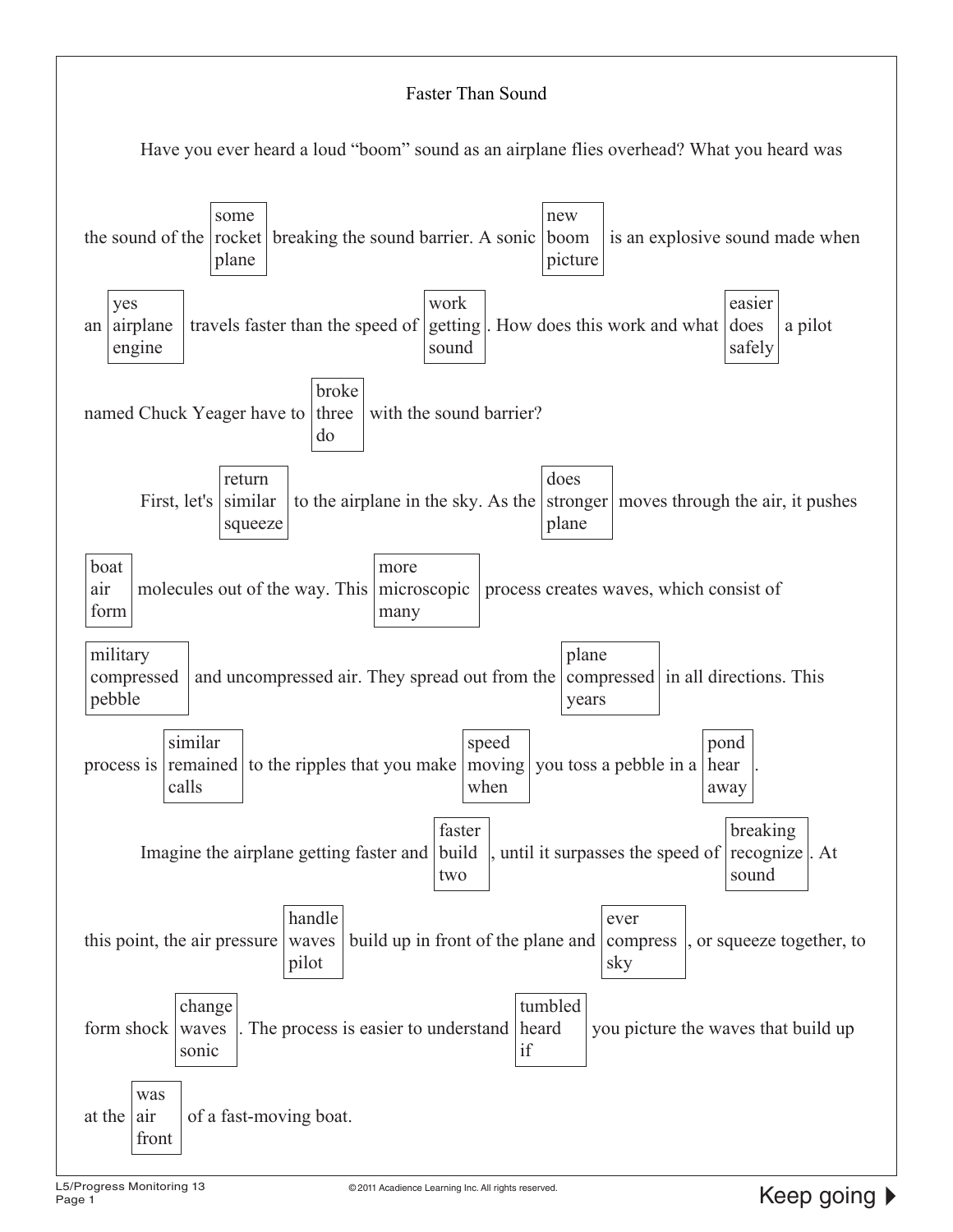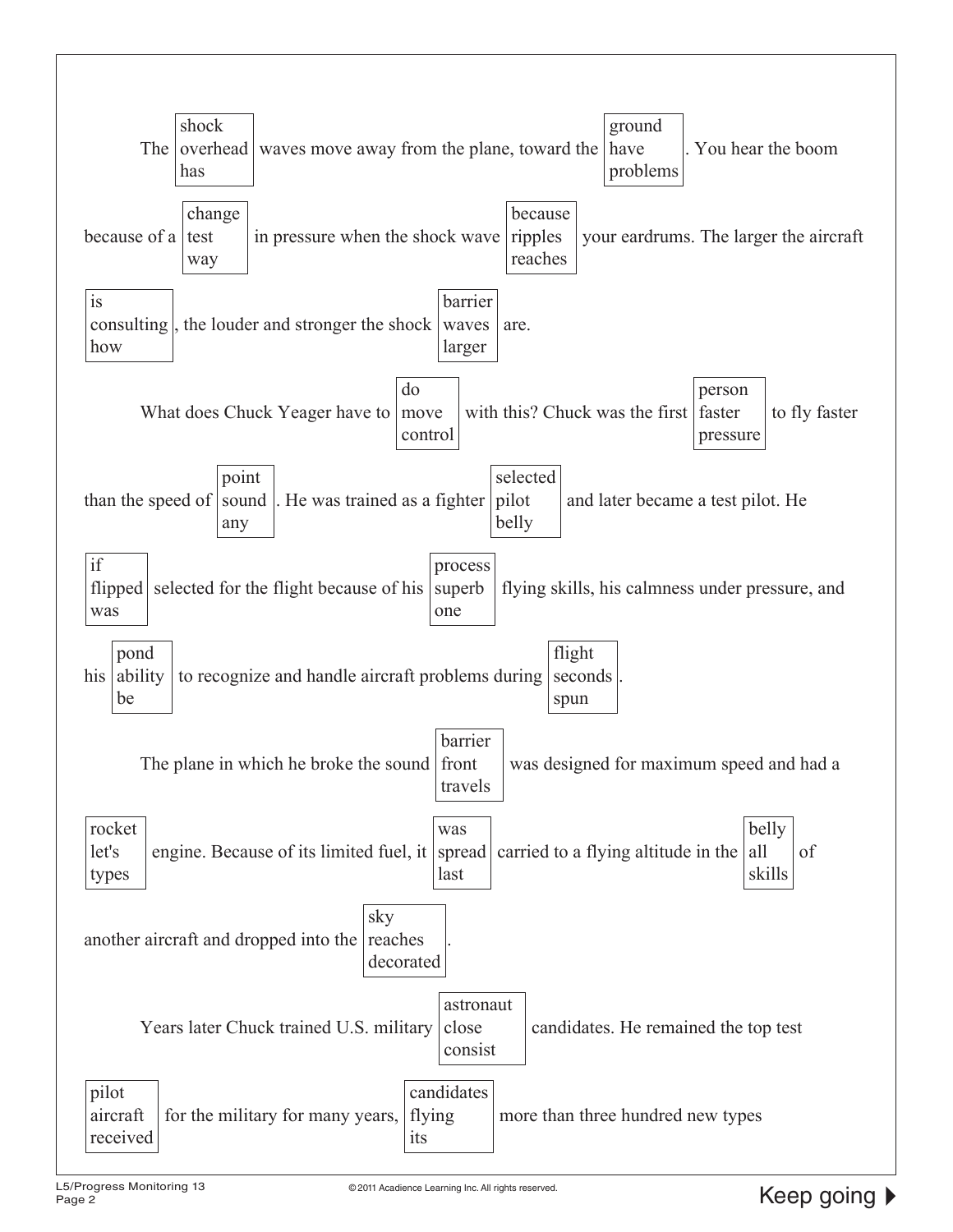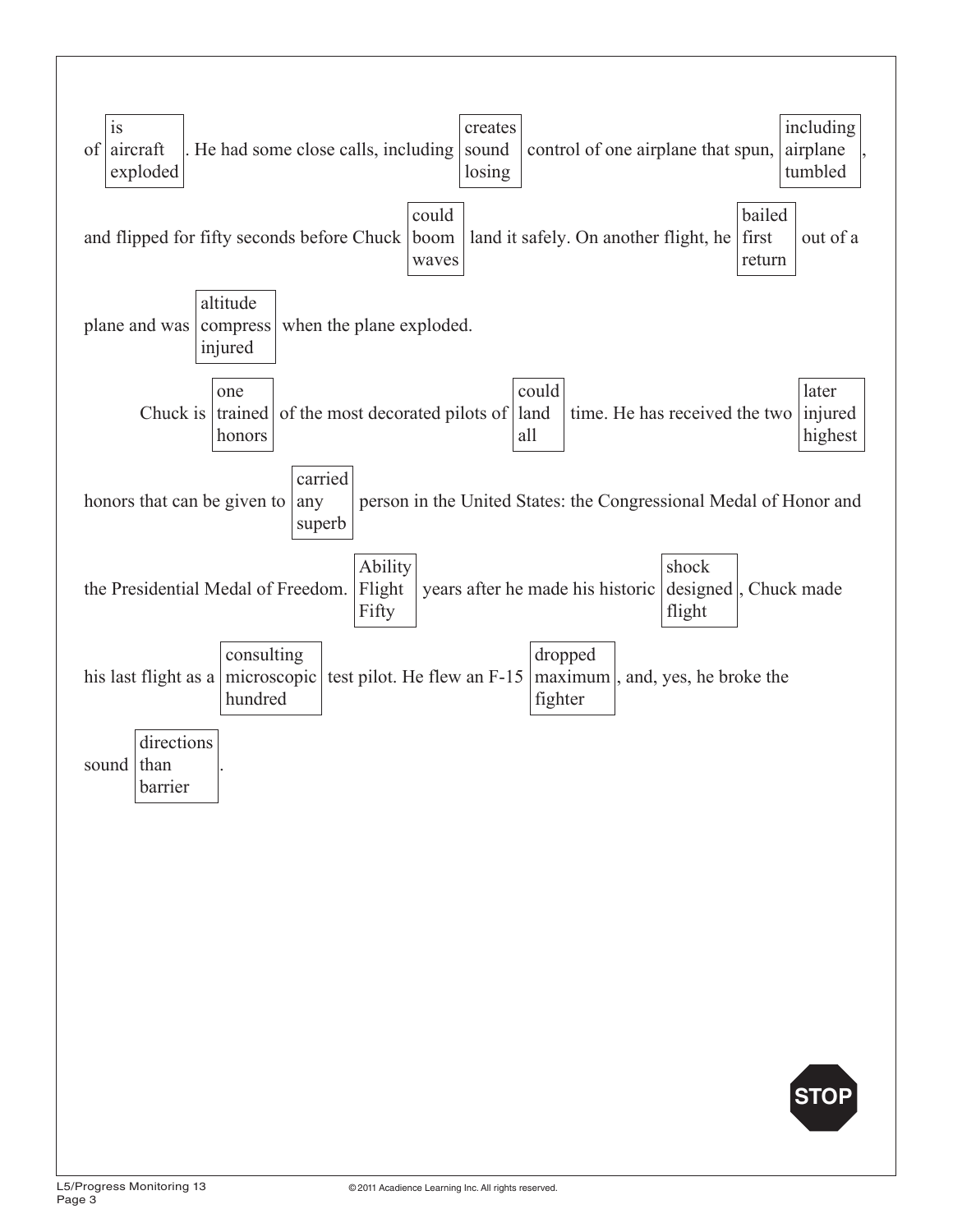#### Progress Monitoring

## **14**

T.

Name: \_\_\_\_\_\_\_\_\_\_\_\_\_\_\_\_\_\_\_\_\_\_\_\_\_\_\_\_\_\_\_\_\_\_\_\_\_\_\_\_\_\_\_\_\_\_\_\_\_\_\_\_\_\_\_\_\_\_\_\_\_\_\_\_\_\_\_\_\_\_\_\_\_\_\_\_\_\_\_\_\_\_\_\_\_\_\_\_\_\_\_\_\_\_\_\_\_\_\_\_\_\_\_

### Practice 1

|     | After playing in the dirt, Sam went   summer   to wash her hands. |
|-----|-------------------------------------------------------------------|
| was |                                                                   |
|     | home                                                              |

<u> 1989 - Johann Stoff, deutscher Stoffen und der Stoffen und der Stoffen und der Stoffen und der Stoffen und der</u>

### Practice 2

| On her way home, she $ $ sleep | chair<br>saw | an ice cream truck. |
|--------------------------------|--------------|---------------------|
|--------------------------------|--------------|---------------------|



| C:  |  |
|-----|--|
| Ŀ   |  |
| AS: |  |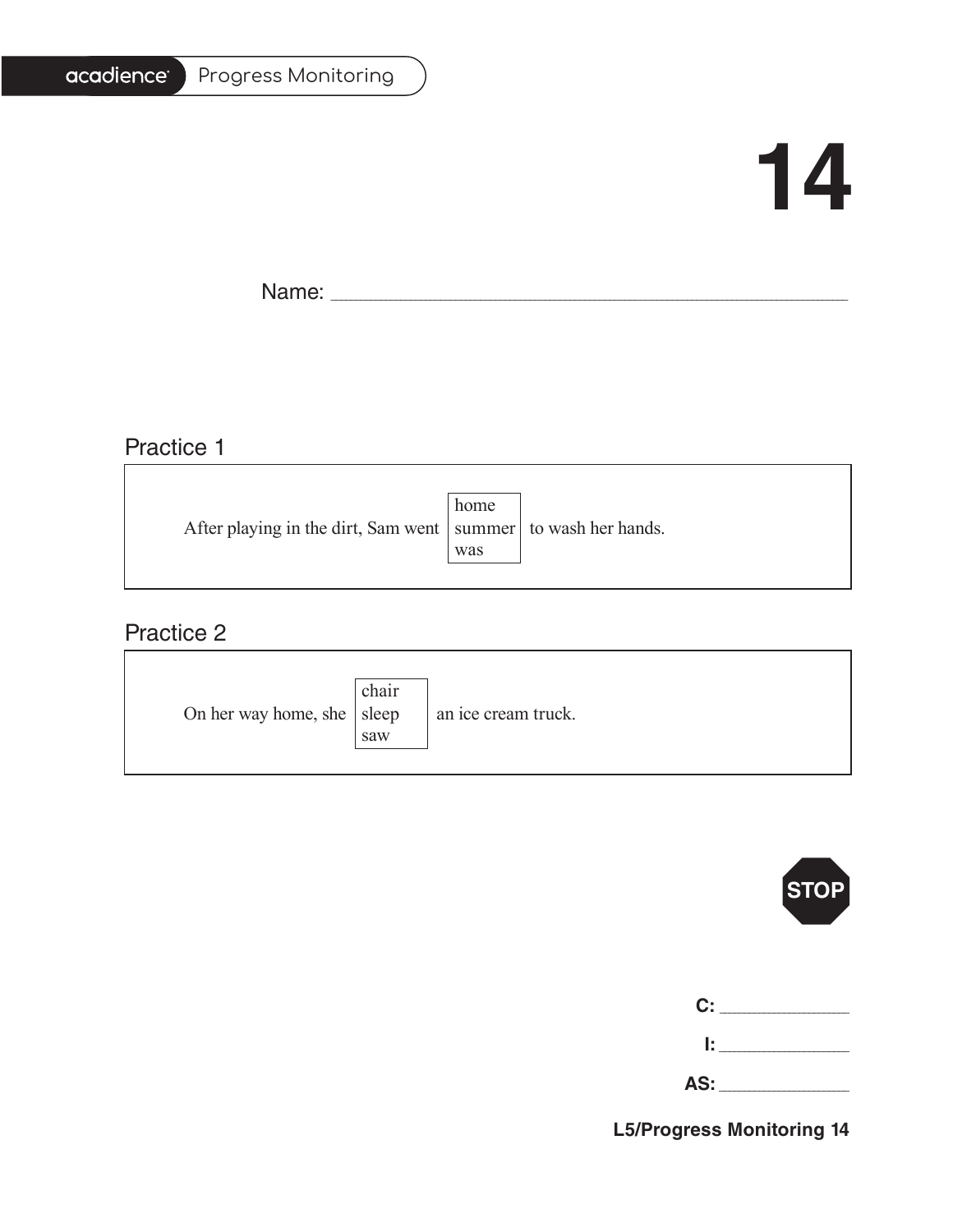#### John Hancock

Have you ever practiced signing your name in different ways? Some people say that when you

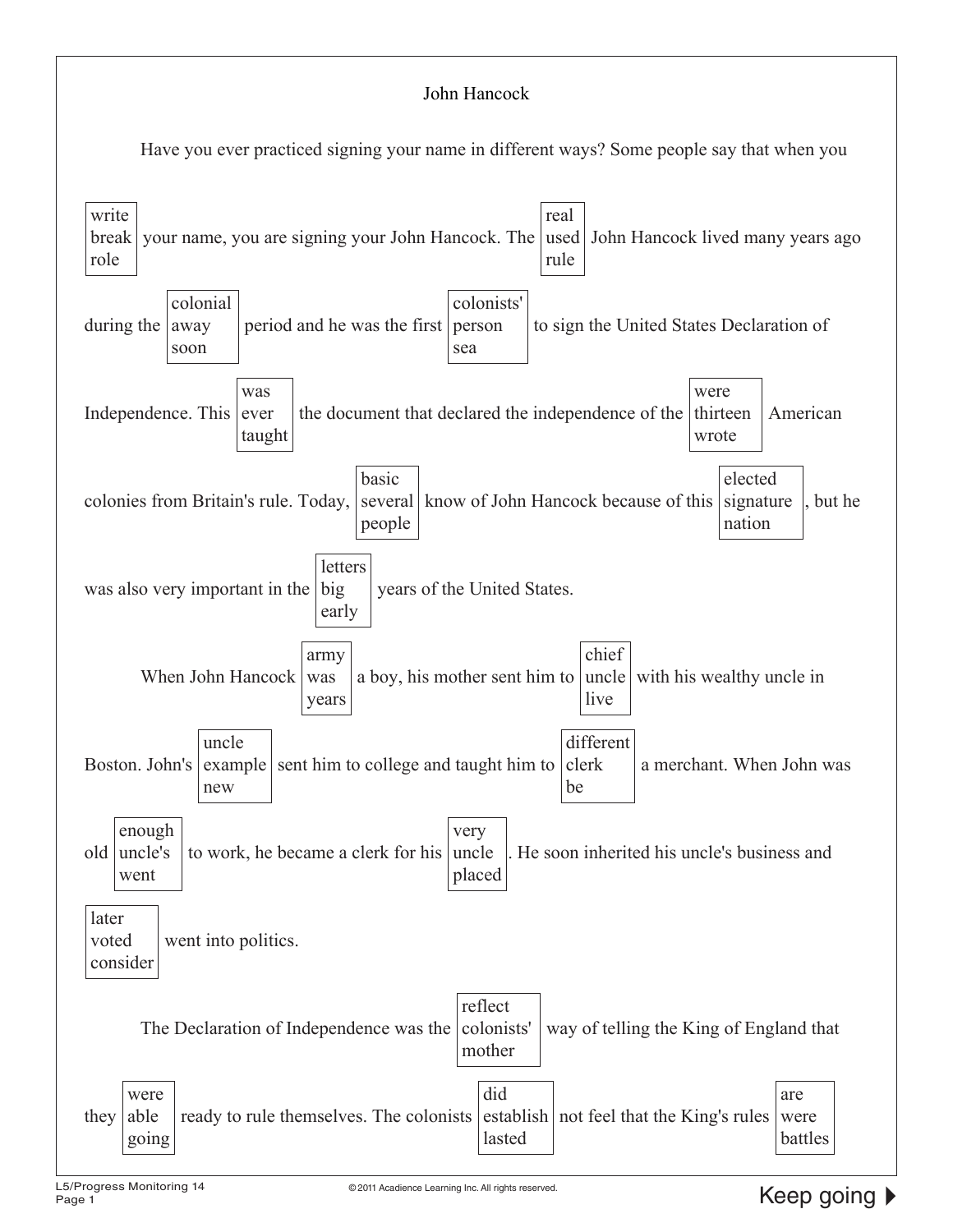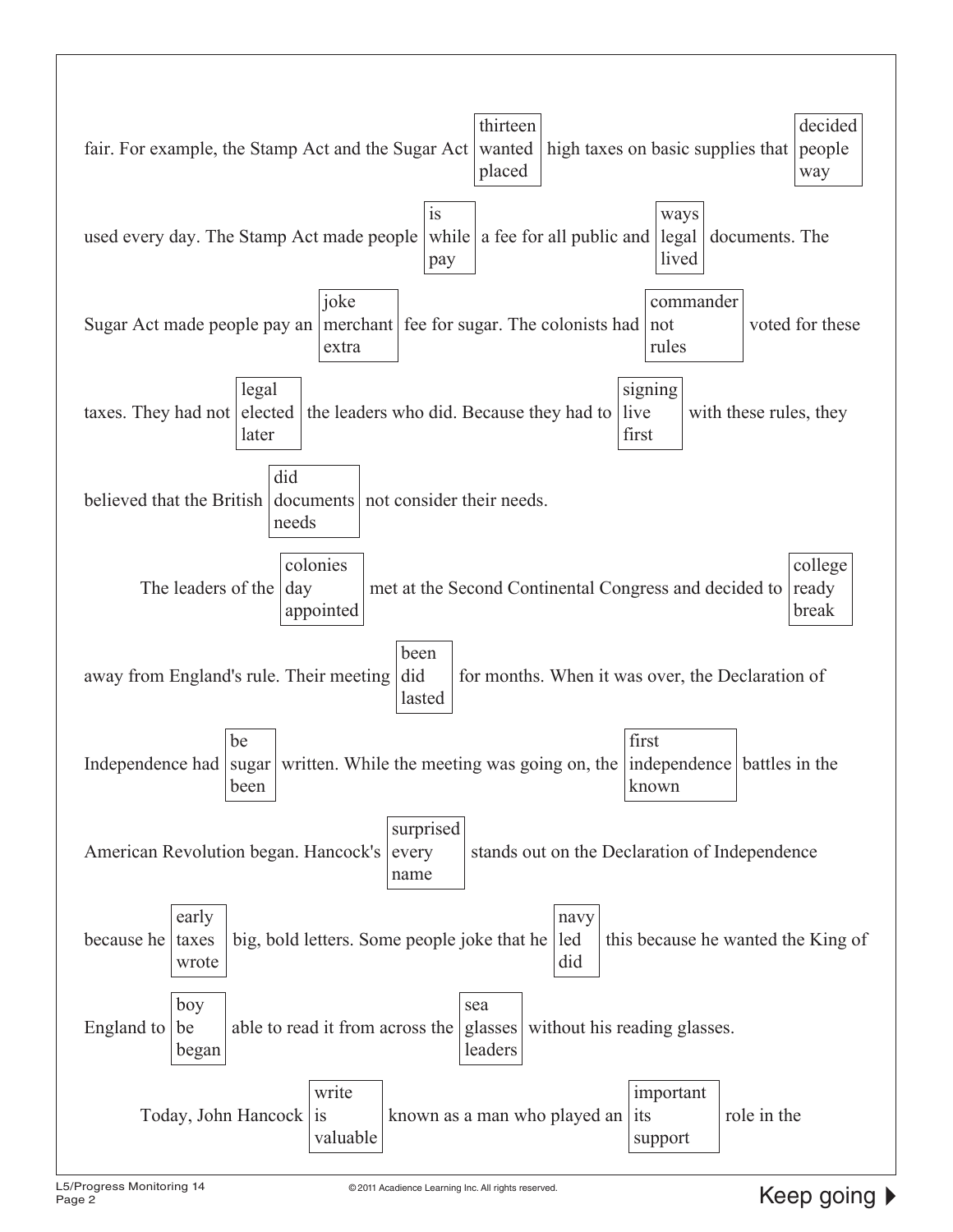

a valuable leader for his nation.

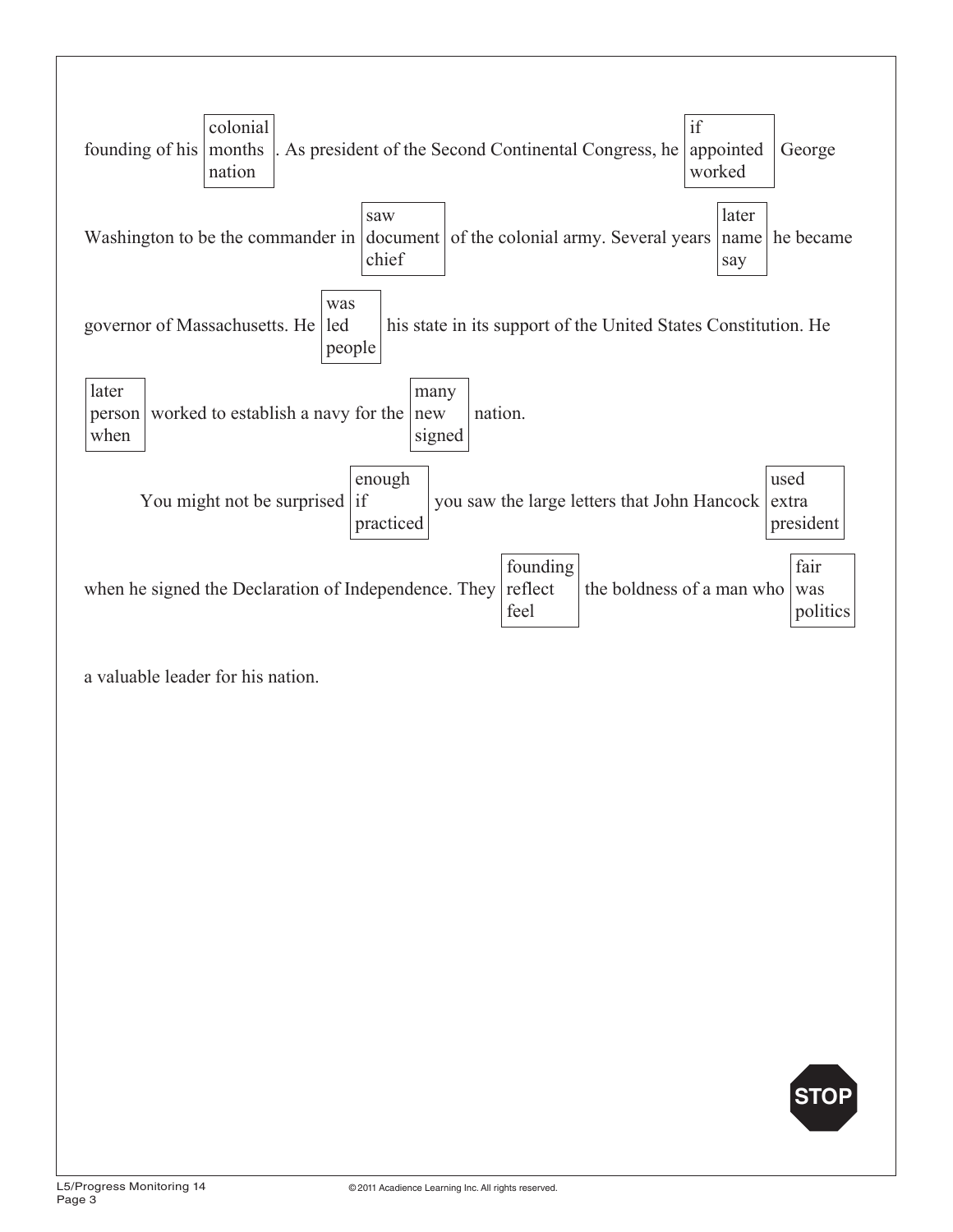#### Progress Monitoring

## **15**

T.

Name: \_\_\_\_\_\_\_\_\_\_\_\_\_\_\_\_\_\_\_\_\_\_\_\_\_\_\_\_\_\_\_\_\_\_\_\_\_\_\_\_\_\_\_\_\_\_\_\_\_\_\_\_\_\_\_\_\_\_\_\_\_\_\_\_\_\_\_\_\_\_\_\_\_\_\_\_\_\_\_\_\_\_\_\_\_\_\_\_\_\_\_\_\_\_\_\_\_\_\_\_\_\_\_

### Practice 1

|                                                                   | home |  |
|-------------------------------------------------------------------|------|--|
| After playing in the dirt, Sam went   summer   to wash her hands. |      |  |
|                                                                   | was  |  |
|                                                                   |      |  |

<u> 1989 - Johann Stoff, deutscher Stoffen und der Stoffen und der Stoffen und der Stoffen und der Stoffen und der</u>

### Practice 2

| On her way home, she $ $ sleep | chair<br>saw | an ice cream truck. |
|--------------------------------|--------------|---------------------|
|--------------------------------|--------------|---------------------|



| C:  |  |
|-----|--|
| Ŀ.  |  |
| AS: |  |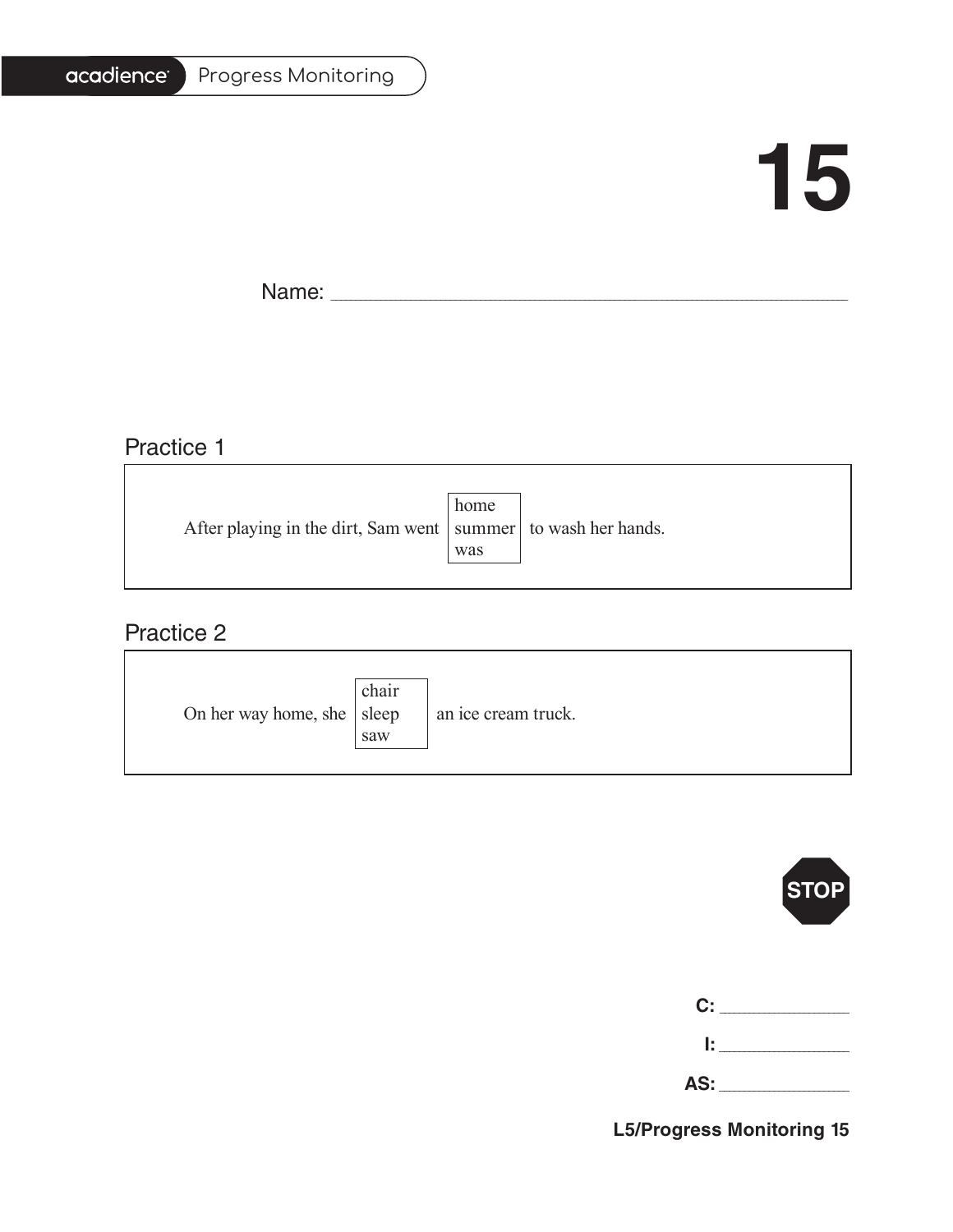#### Using a Special Gift

Born in American Fork, Utah, was a girl with a special gift. Even when she was young, people

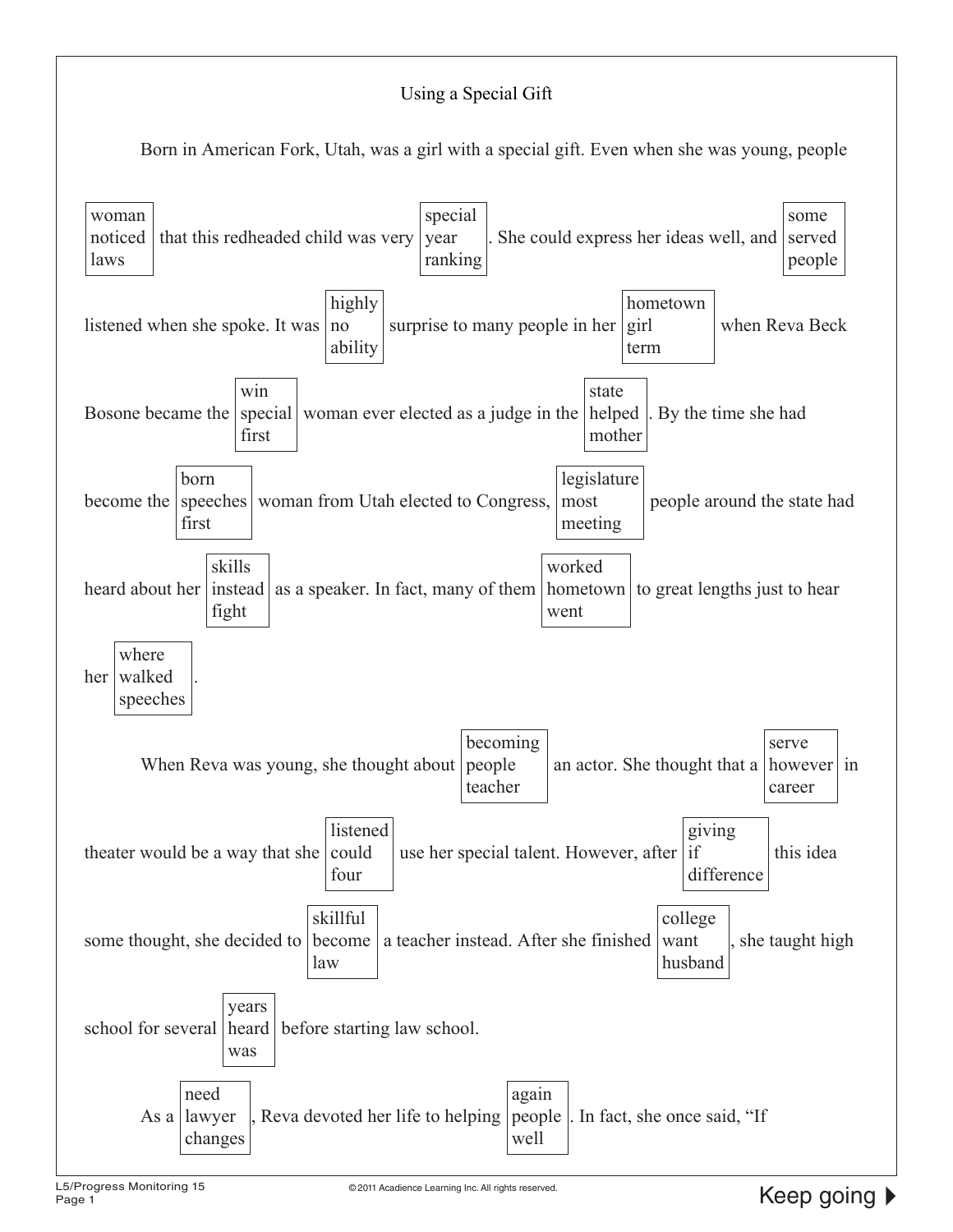| views<br>want<br>neighborhoods to serve the people, go where the<br>are made." She began her career in<br>laws<br>you<br>continued<br>people's                       |  |  |  |
|----------------------------------------------------------------------------------------------------------------------------------------------------------------------|--|--|--|
| husband<br>doors<br>run<br>enjoyed<br>knocking<br>when she opened a law office with her<br>. A year later, she won a<br>publicized<br>law<br>highly<br>judge<br>seat |  |  |  |
| lengths<br>there<br>case and decided to run for a<br>great<br>in the state legislature. At that<br>time<br>she was the mother of a<br>hoped<br>seat                  |  |  |  |
| insisted<br>just<br>child. Because she wanted to meet<br>in person, she walked through neighborhoods<br>people<br>young<br>taught<br>college                         |  |  |  |
| knocking<br>most<br>make<br>on doors. She had to carry her<br>starting<br>with her. Many people who welcomed her<br>speaker<br>daughter                              |  |  |  |
| bring<br>supported<br>first<br>hearing about the changes she hoped to<br>about for Utah. They also enjoyed<br>went<br>believed<br>enjoyed                            |  |  |  |
| talent<br>becoming<br>and playing with her daughter.<br>meeting                                                                                                      |  |  |  |
| won<br>carry<br>the election and served for four<br>. In this position, and later when she<br>Reva<br>years<br>be<br>publicized<br>decided                           |  |  |  |
| life<br>establish<br>years<br>fight<br>for her views. She supported efforts to $ $ fact<br>a judge, she had to learn to<br>became<br>office<br>elected<br>position   |  |  |  |
| lawyer<br>many<br>programs that would help people in<br>She also worked to help women<br>win<br>more public<br>more<br>fighting<br>need                              |  |  |  |
| several<br>young<br>offices. Many people were against her could<br>Some of these opponents believed that,<br>department<br>ideas<br>because                          |  |  |  |
| giving<br>no<br>she was a woman, she would foes<br>down under pressure. However, instead of<br>hearing<br>in to her foes,<br>back<br>became                          |  |  |  |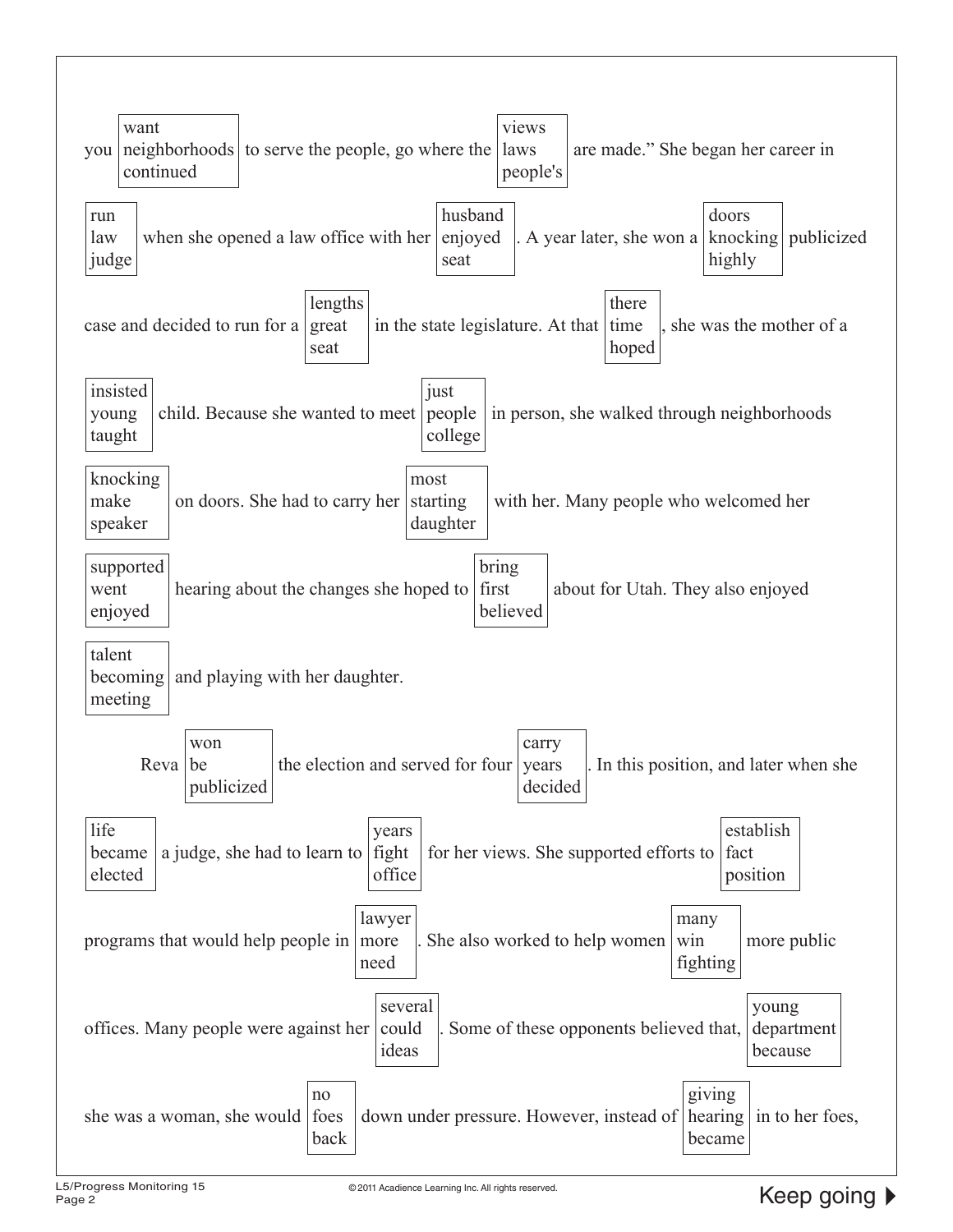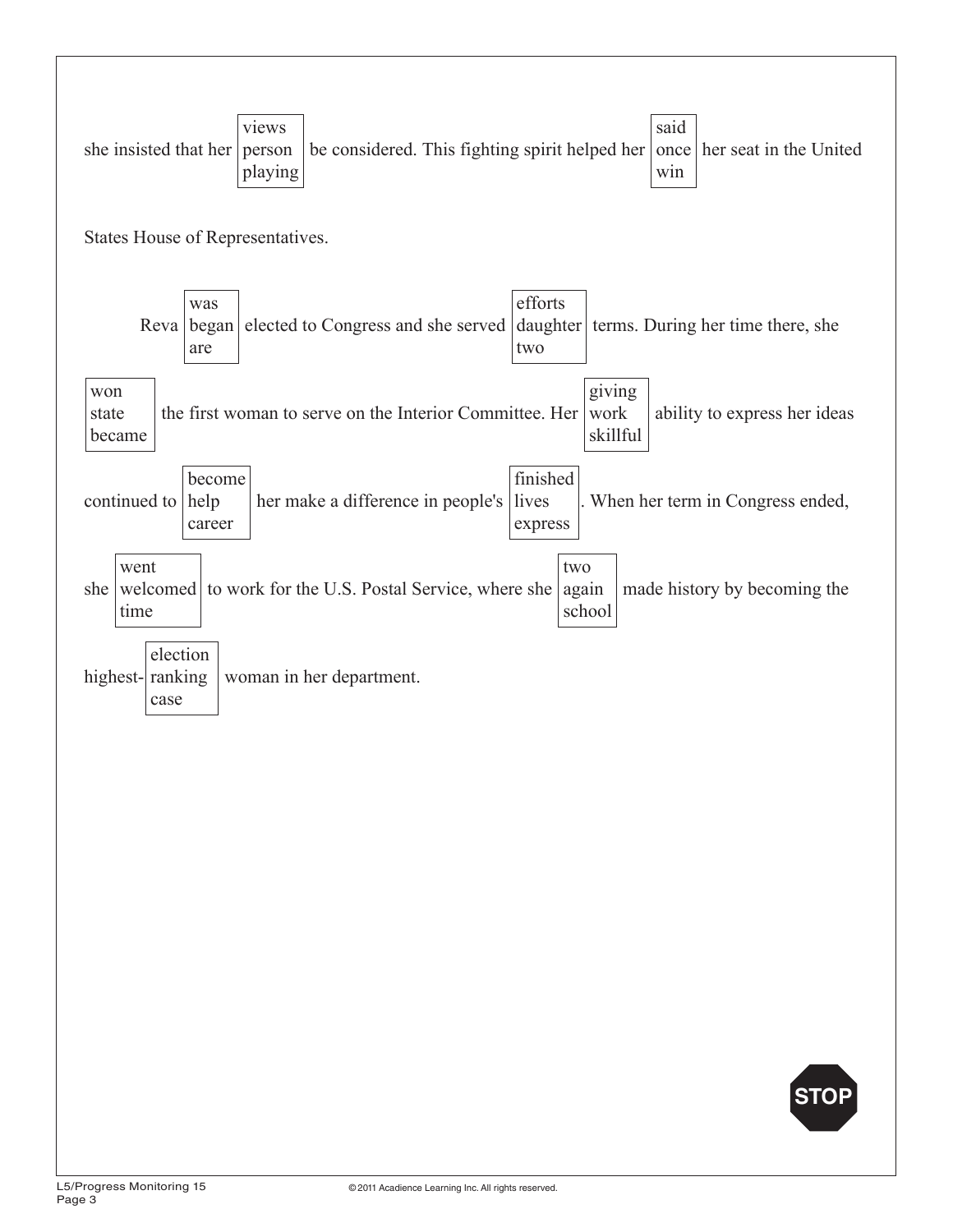#### Progress Monitoring

## **16**

T.

Name: \_\_\_\_\_\_\_\_\_\_\_\_\_\_\_\_\_\_\_\_\_\_\_\_\_\_\_\_\_\_\_\_\_\_\_\_\_\_\_\_\_\_\_\_\_\_\_\_\_\_\_\_\_\_\_\_\_\_\_\_\_\_\_\_\_\_\_\_\_\_\_\_\_\_\_\_\_\_\_\_\_\_\_\_\_\_\_\_\_\_\_\_\_\_\_\_\_\_\_\_\_\_\_

### Practice 1

|                                                                   | home |  |
|-------------------------------------------------------------------|------|--|
| After playing in the dirt, Sam went   summer   to wash her hands. |      |  |
|                                                                   | was  |  |
|                                                                   |      |  |

<u> 1989 - Johann Barbara, martxa alemaniar amerikan basar da a</u>

### Practice 2

| On her way home, she $ $ sleep | chair<br>saw | an ice cream truck. |
|--------------------------------|--------------|---------------------|
|--------------------------------|--------------|---------------------|



| C: C |        |
|------|--------|
|      | lt i v |

**AS:** \_\_\_\_\_\_\_\_\_\_\_\_\_\_\_\_\_\_\_\_\_\_\_\_\_\_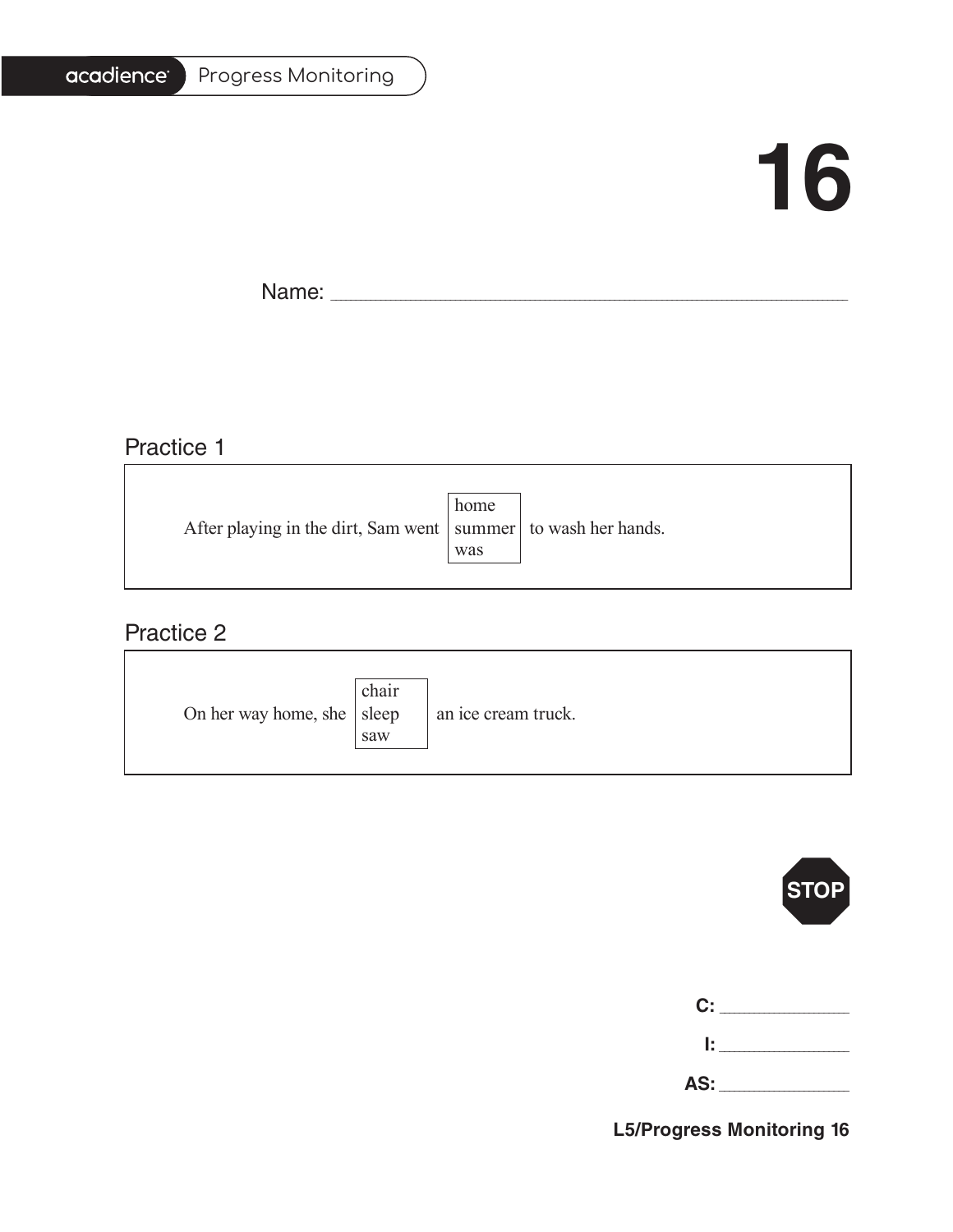### Cy Young

A lot has changed since the first baseball game between rival teams was played. That first game

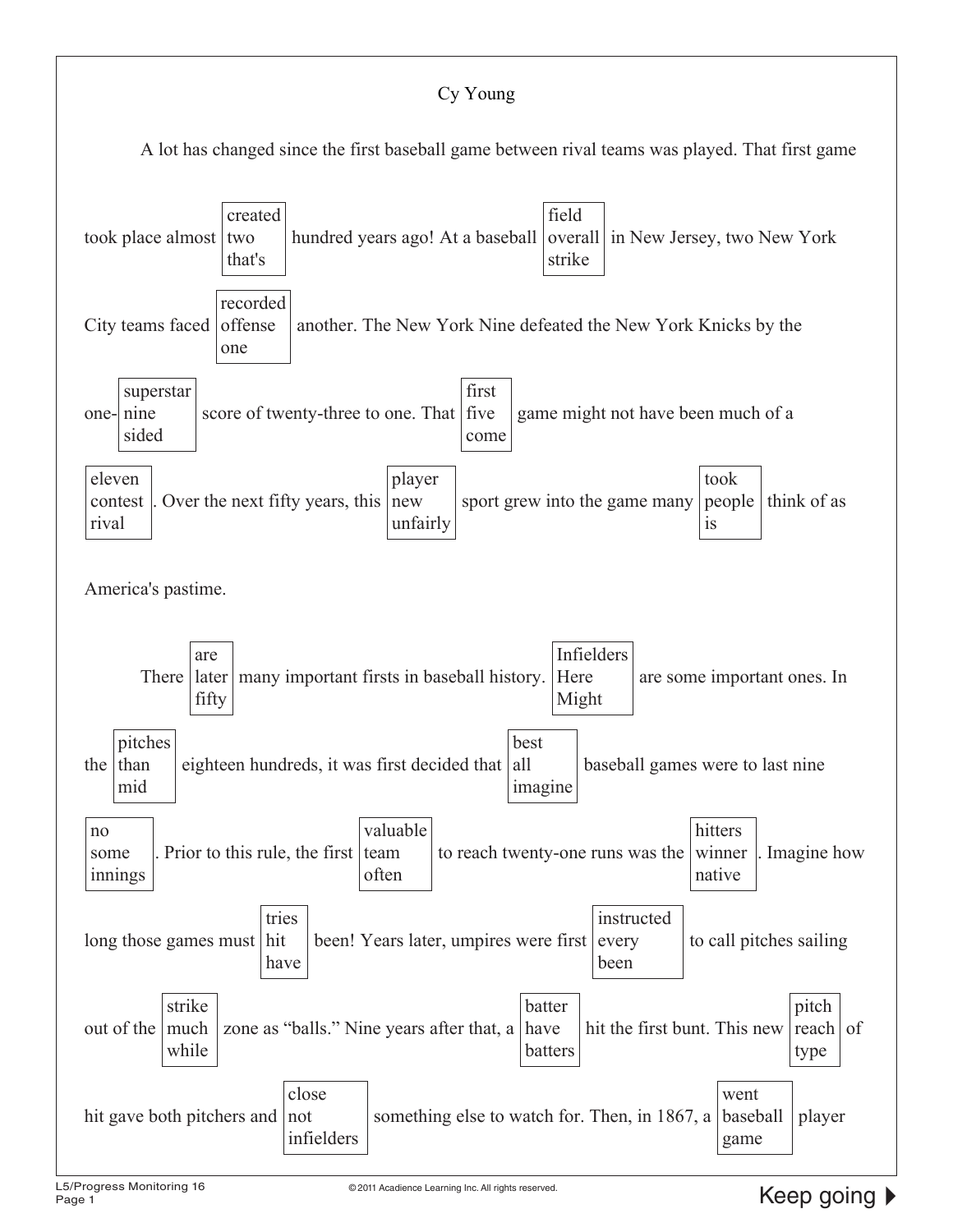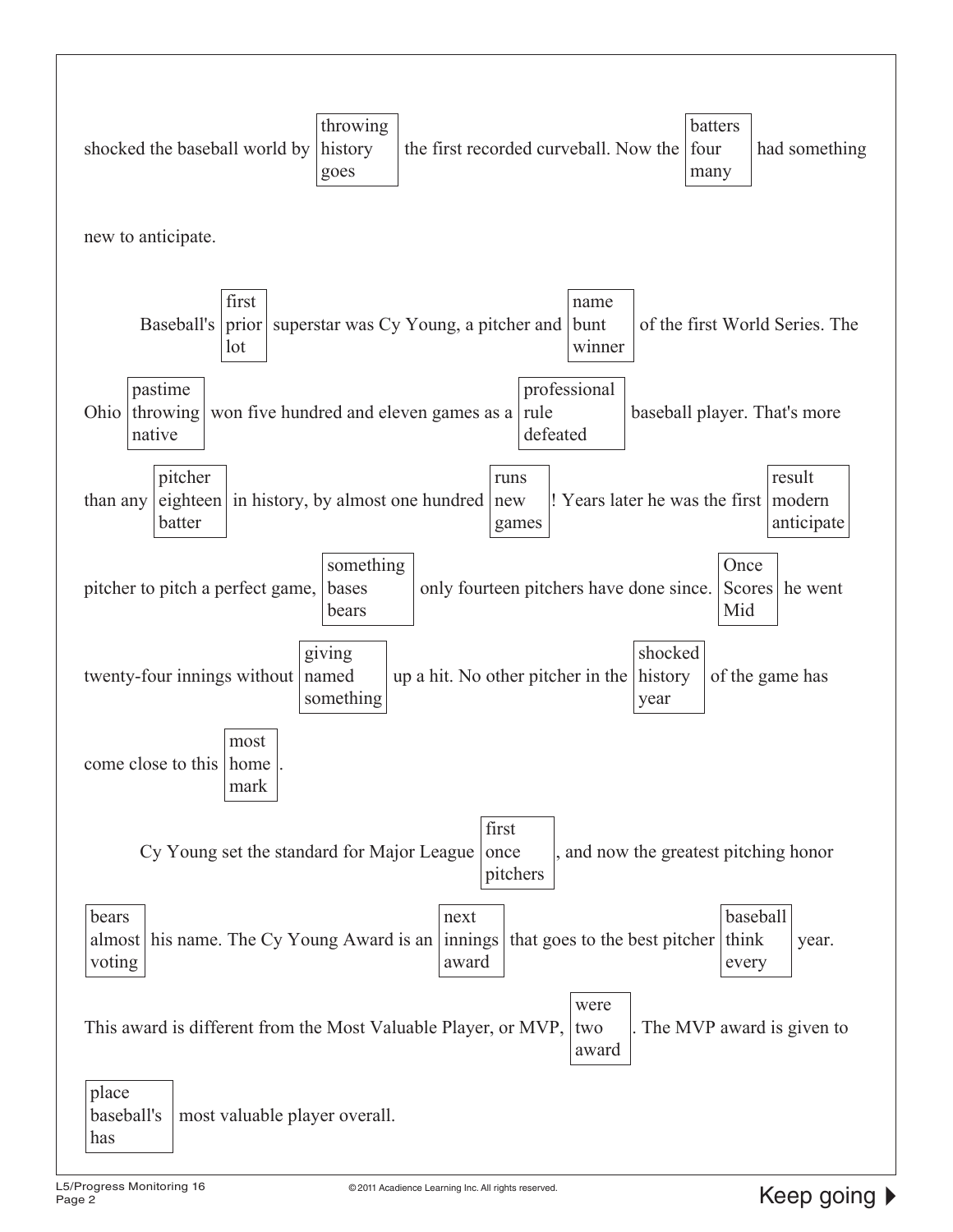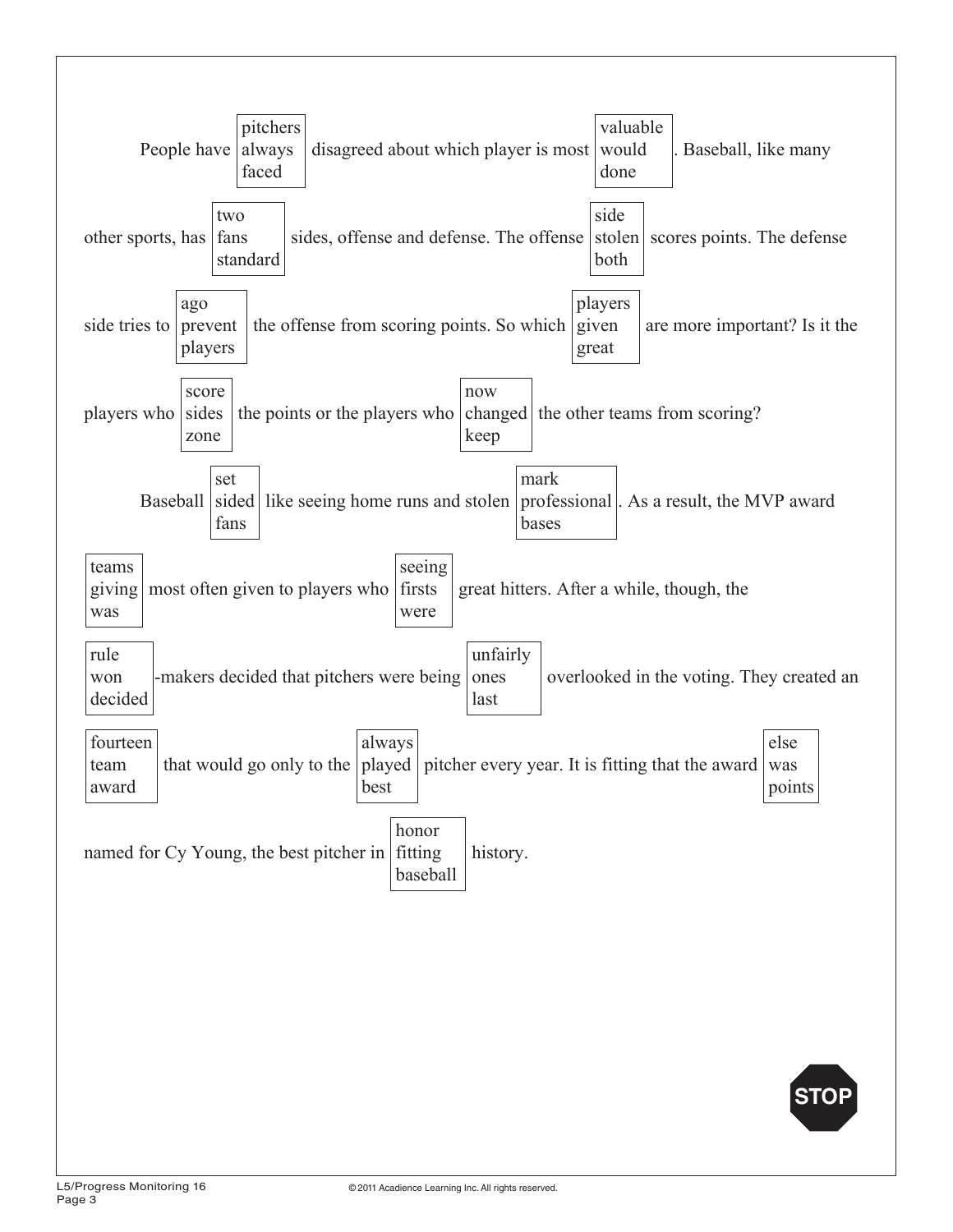#### Progress Monitoring

## **17**

T.

Name: \_\_\_\_\_\_\_\_\_\_\_\_\_\_\_\_\_\_\_\_\_\_\_\_\_\_\_\_\_\_\_\_\_\_\_\_\_\_\_\_\_\_\_\_\_\_\_\_\_\_\_\_\_\_\_\_\_\_\_\_\_\_\_\_\_\_\_\_\_\_\_\_\_\_\_\_\_\_\_\_\_\_\_\_\_\_\_\_\_\_\_\_\_\_\_\_\_\_\_\_\_\_\_

### Practice 1

|                                                                   | home |  |
|-------------------------------------------------------------------|------|--|
| After playing in the dirt, Sam went   summer   to wash her hands. |      |  |
|                                                                   | was  |  |
|                                                                   |      |  |

<u> 1989 - Johann Barbara, martxa alemaniar amerikan basar da a</u>

### Practice 2

| On her way home, she $ $ sleep | chair<br>saw | an ice cream truck. |
|--------------------------------|--------------|---------------------|
|--------------------------------|--------------|---------------------|



| C: C |        |
|------|--------|
|      | lt i v |

**AS:** \_\_\_\_\_\_\_\_\_\_\_\_\_\_\_\_\_\_\_\_\_\_\_\_\_\_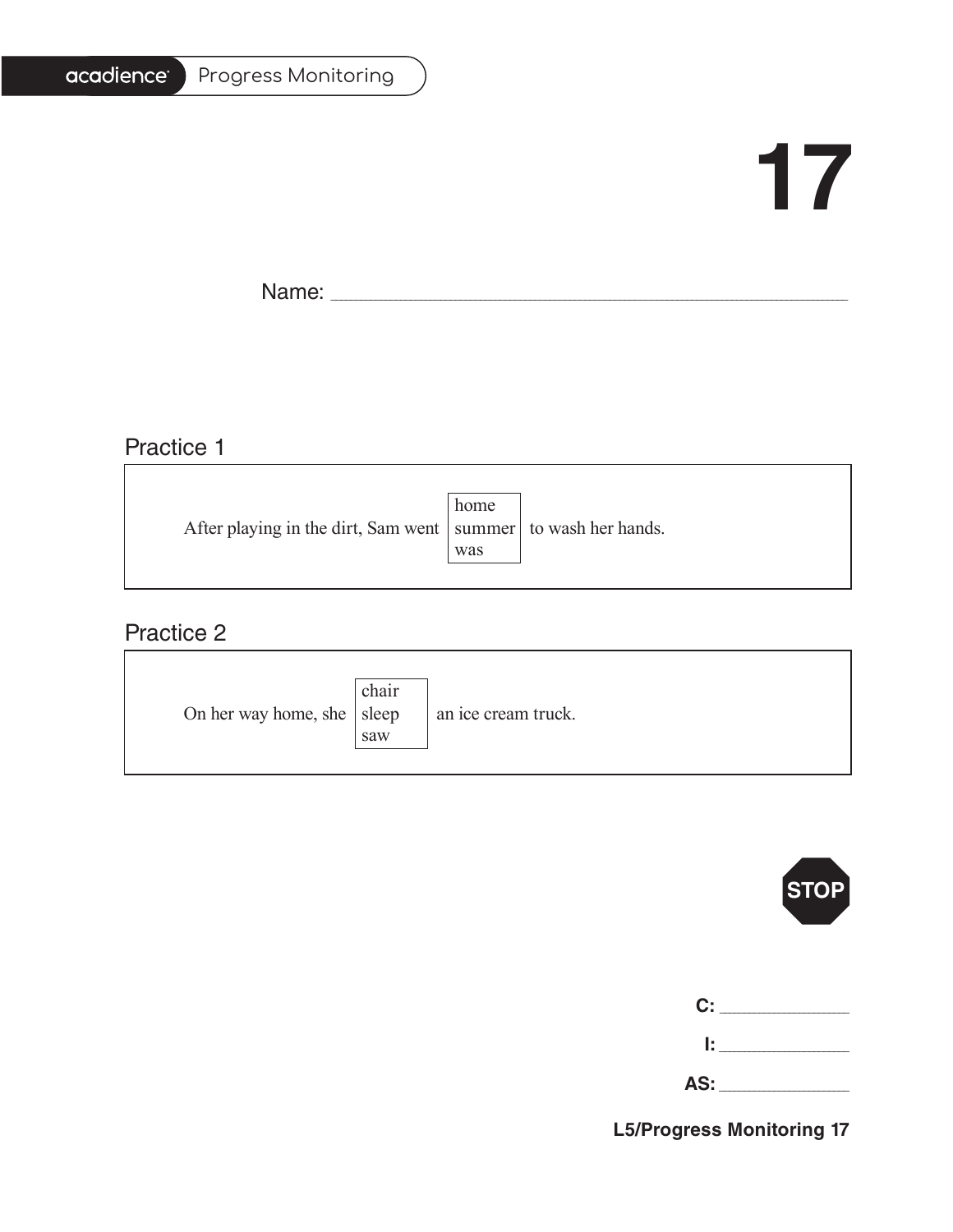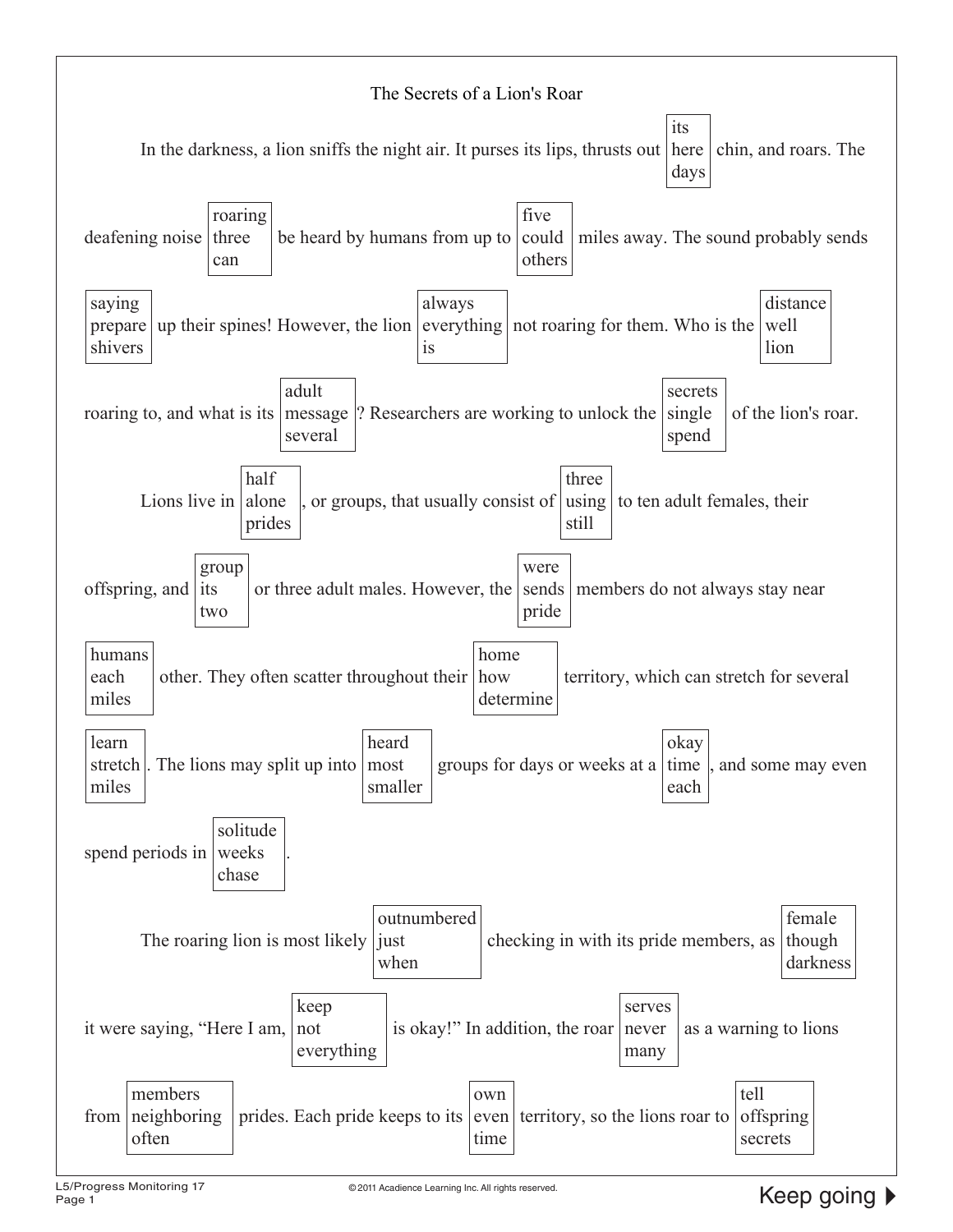strangers to keep their distance.

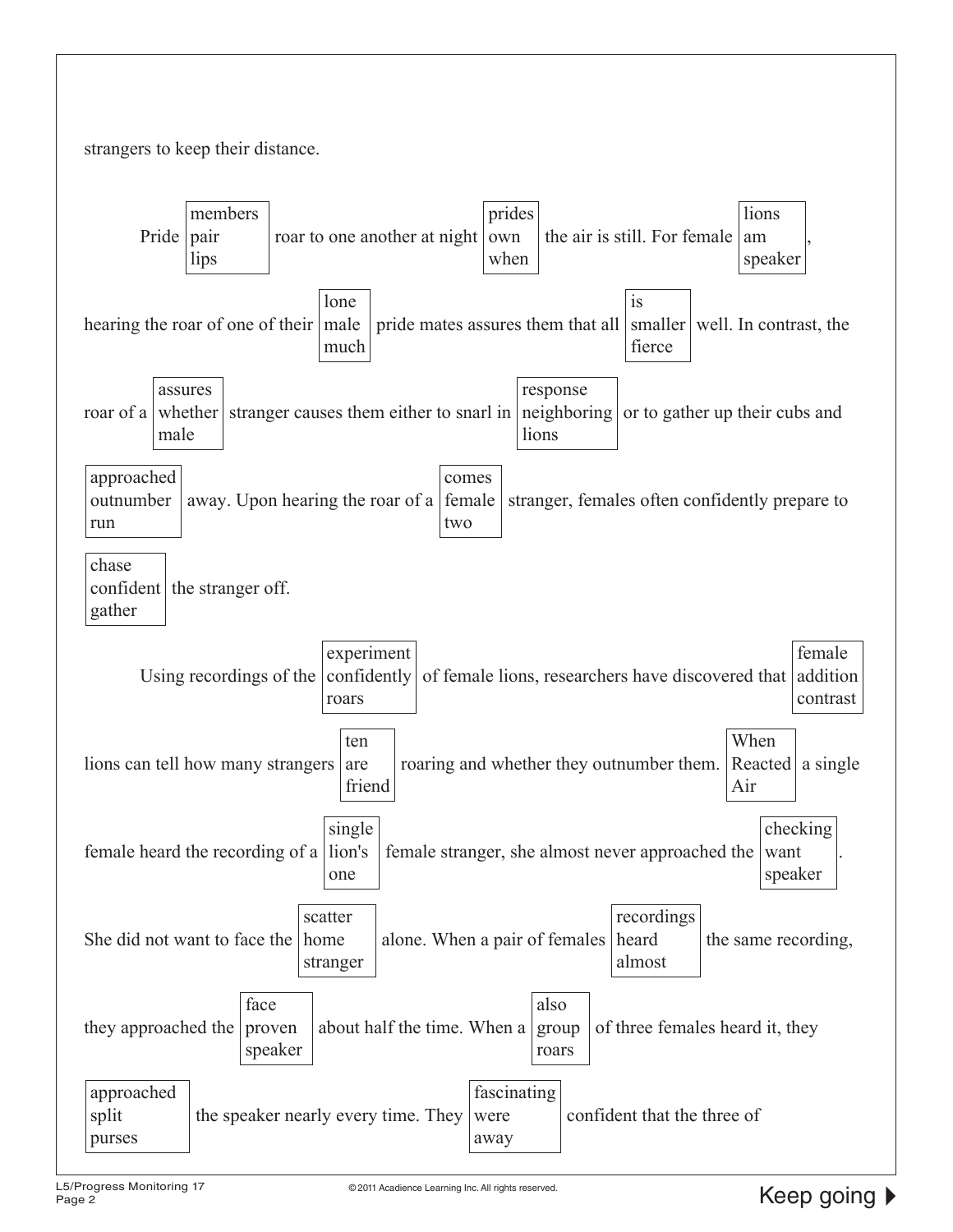

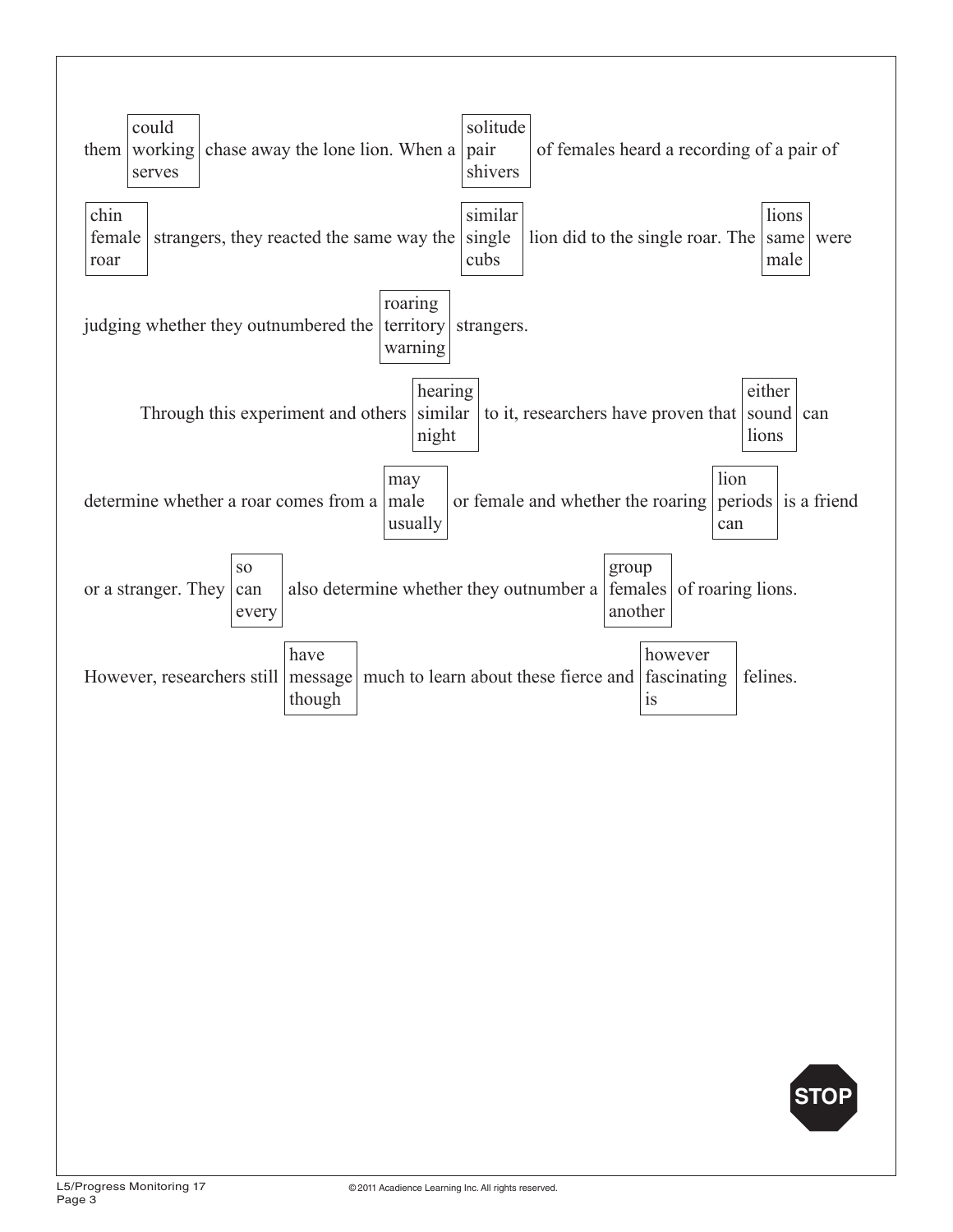#### Progress Monitoring

## **18**

T.

Name: \_\_\_\_\_\_\_\_\_\_\_\_\_\_\_\_\_\_\_\_\_\_\_\_\_\_\_\_\_\_\_\_\_\_\_\_\_\_\_\_\_\_\_\_\_\_\_\_\_\_\_\_\_\_\_\_\_\_\_\_\_\_\_\_\_\_\_\_\_\_\_\_\_\_\_\_\_\_\_\_\_\_\_\_\_\_\_\_\_\_\_\_\_\_\_\_\_\_\_\_\_\_\_

<u> 1989 - Johann Stein, marwolaethau a bhann an t-Amhainn an t-Amhainn an t-Amhainn an t-Amhainn an t-Amhainn a</u>

## Practice 1

|                                                                   | home |  |
|-------------------------------------------------------------------|------|--|
| After playing in the dirt, Sam went   summer   to wash her hands. |      |  |
|                                                                   | was  |  |
|                                                                   |      |  |

<u> 1989 - Johann Stoff, deutscher Stoffen und der Stoffen und der Stoffen und der Stoffen und der Stoffen und der</u>

### Practice 2

| On her way home, she $ $ sleep | chair<br>saw | an ice cream truck. |
|--------------------------------|--------------|---------------------|
|--------------------------------|--------------|---------------------|



| C:  |  |
|-----|--|
| Ŀ   |  |
| AS: |  |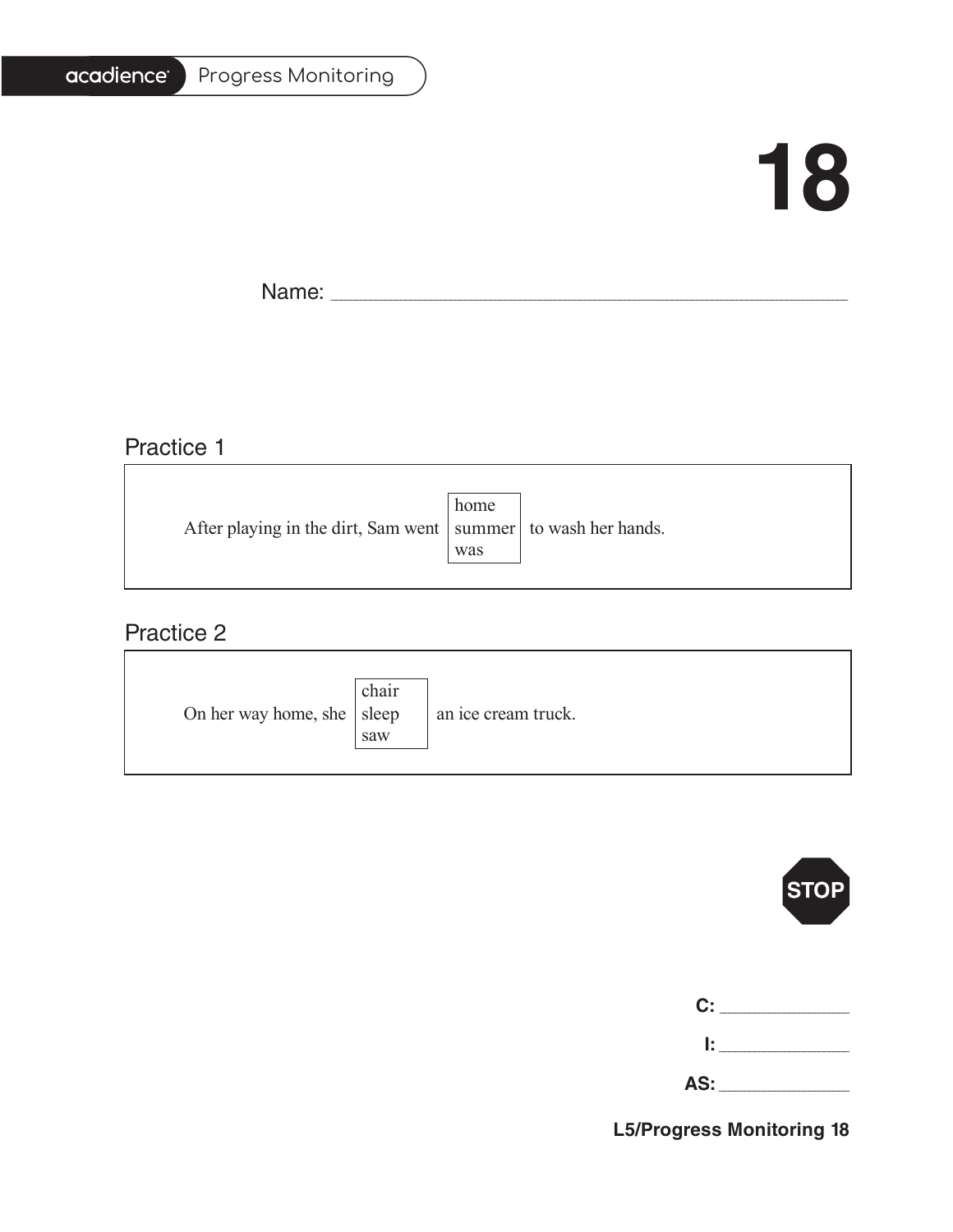#### John Grisham

More than twenty years ago, John Grisham decided that he would like to write a novel. He

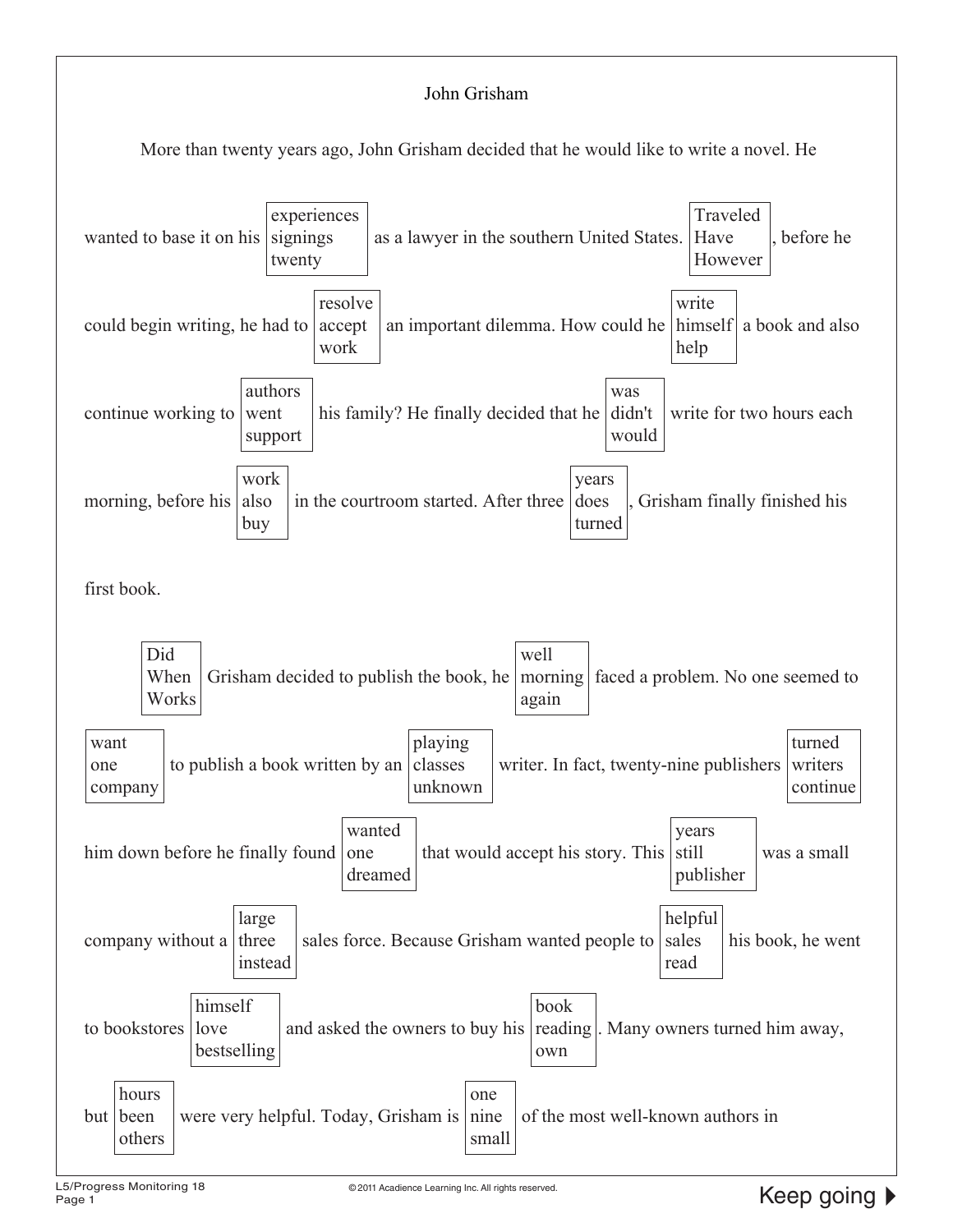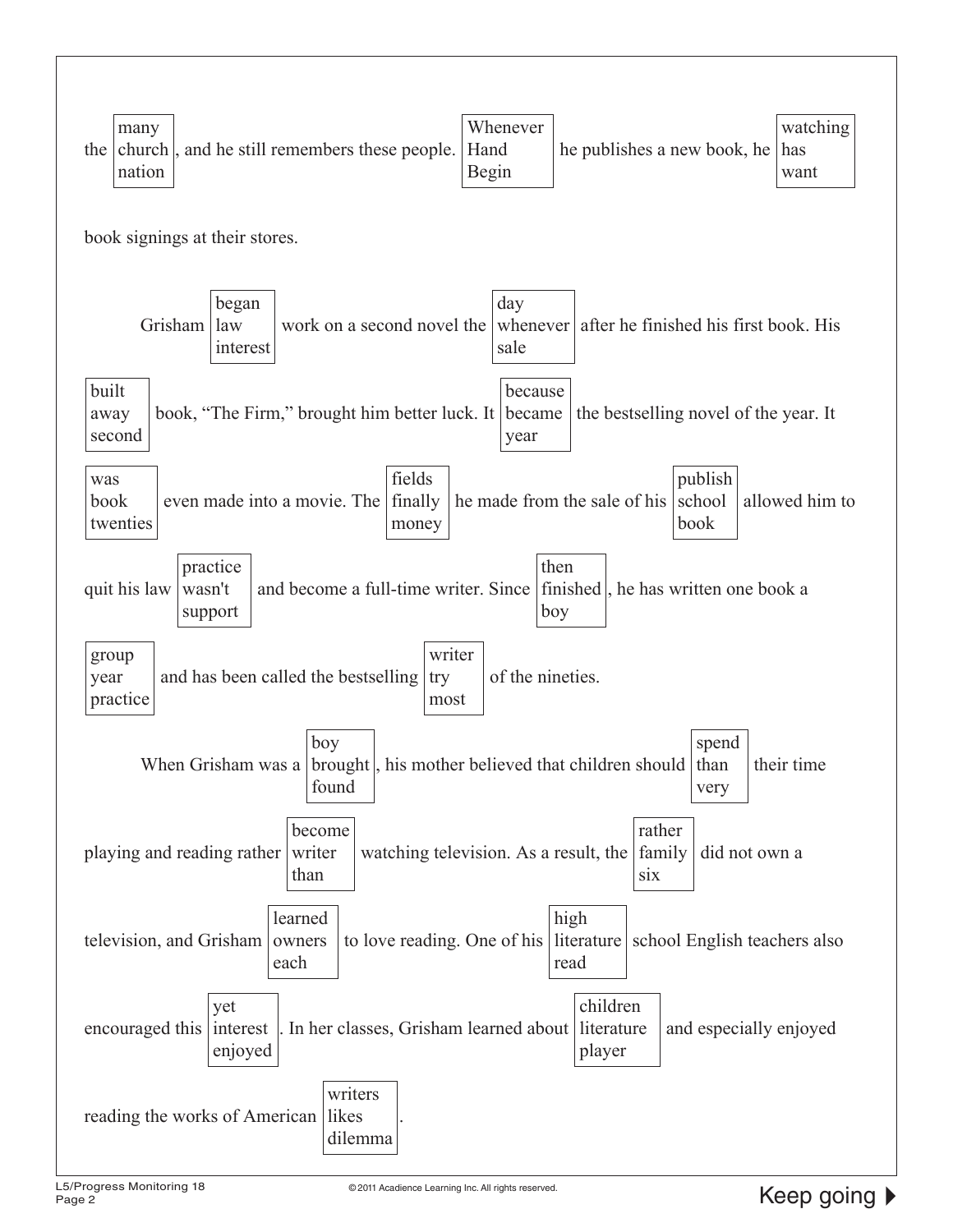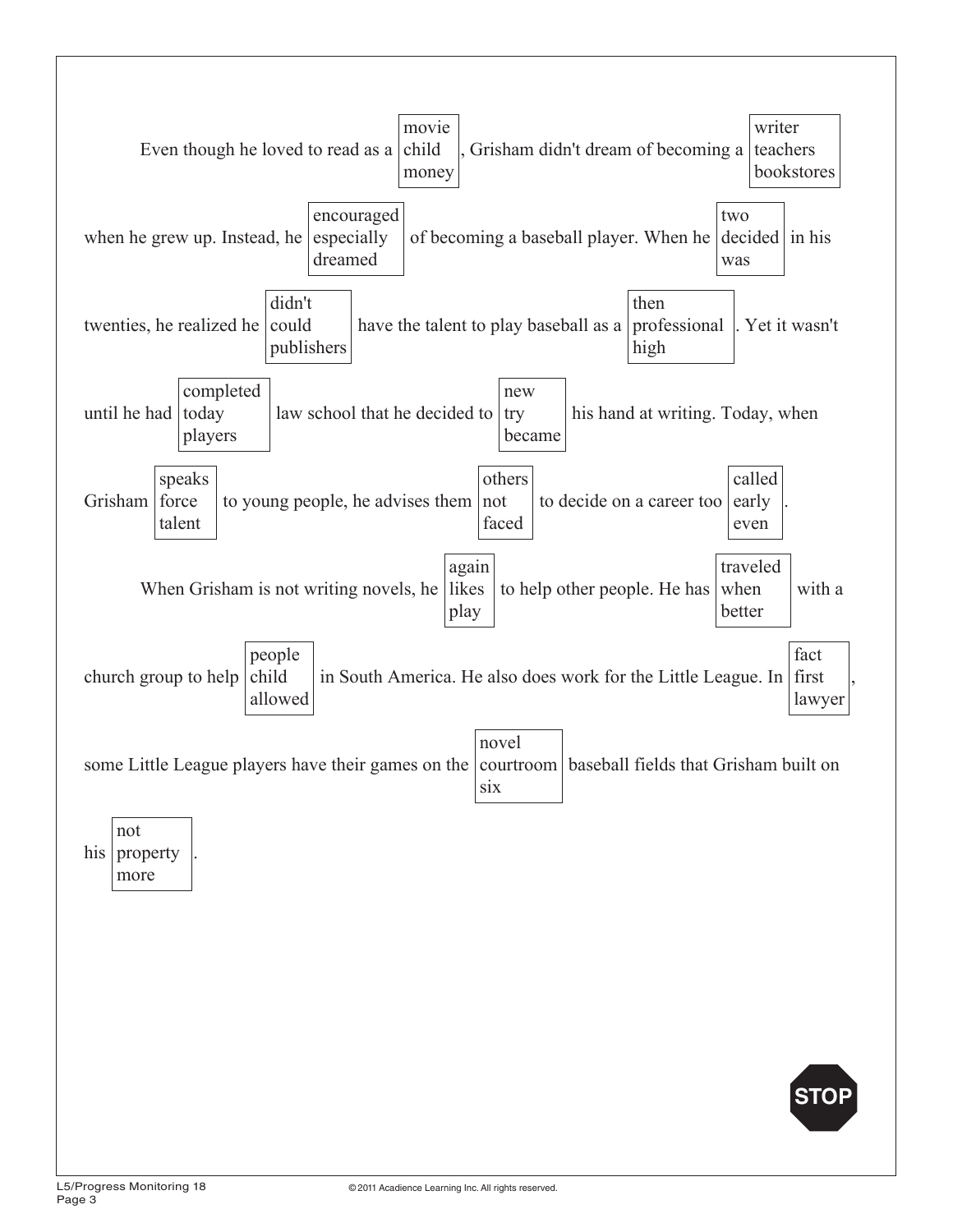# acadience®

#### Progress Monitoring

# **19**

T.

Name: \_\_\_\_\_\_\_\_\_\_\_\_\_\_\_\_\_\_\_\_\_\_\_\_\_\_\_\_\_\_\_\_\_\_\_\_\_\_\_\_\_\_\_\_\_\_\_\_\_\_\_\_\_\_\_\_\_\_\_\_\_\_\_\_\_\_\_\_\_\_\_\_\_\_\_\_\_\_\_\_\_\_\_\_\_\_\_\_\_\_\_\_\_\_\_\_\_\_\_\_\_\_\_

# Practice 1

|                                                                   | home |  |
|-------------------------------------------------------------------|------|--|
| After playing in the dirt, Sam went   summer   to wash her hands. |      |  |
|                                                                   | was  |  |
|                                                                   |      |  |

<u> 1989 - Johann Barn, fransk politik (f. 1989)</u>

### Practice 2

| On her way home, she $ $ sleep | chair<br>saw | an ice cream truck. |
|--------------------------------|--------------|---------------------|
|--------------------------------|--------------|---------------------|



| C:  |  |
|-----|--|
| Ŀ.  |  |
| AS: |  |

**L5/Progress Monitoring 19**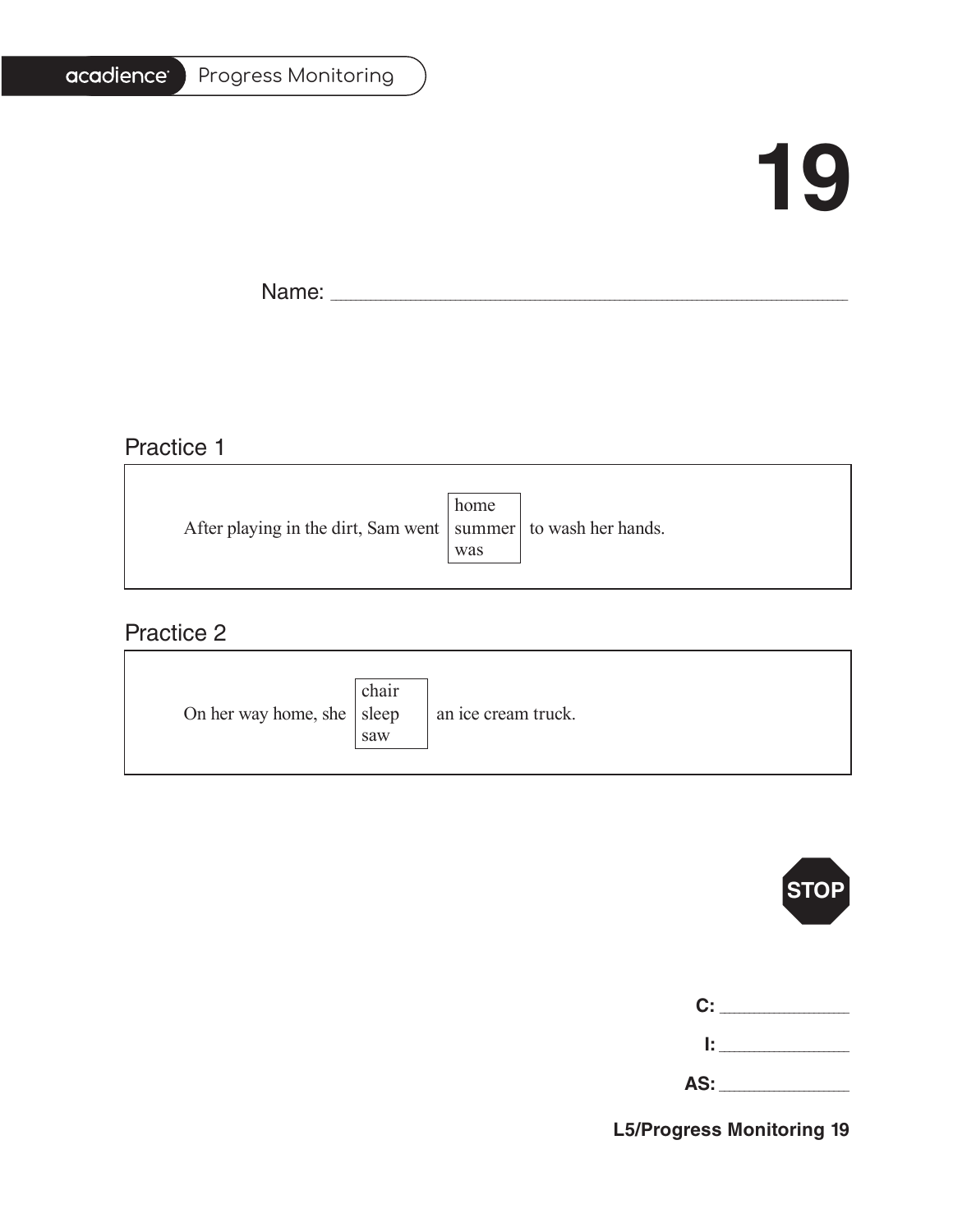#### Step by Step

Curious, Ari examined the device, which resembled a stopwatch. His teacher, Ms. Jefferson, had

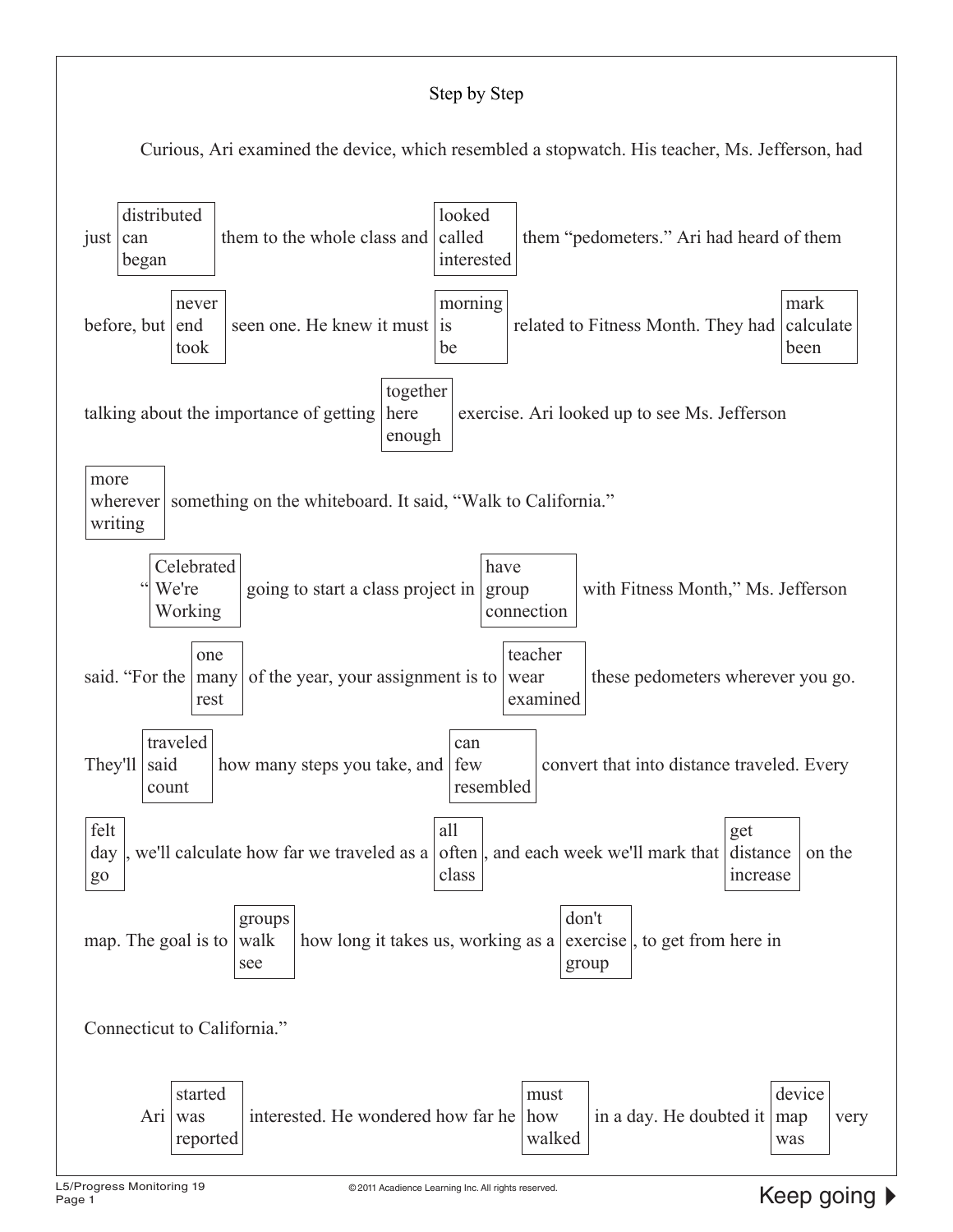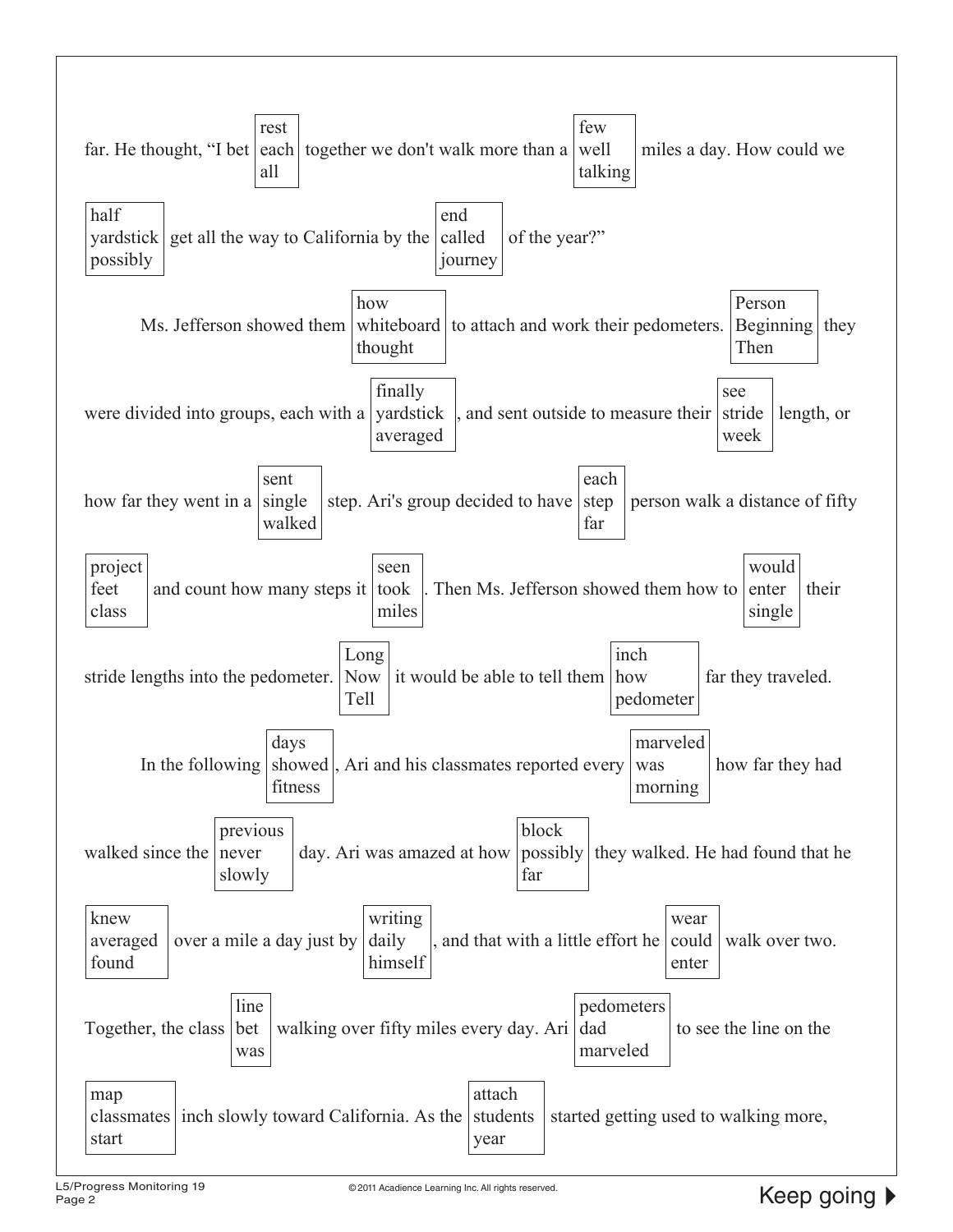

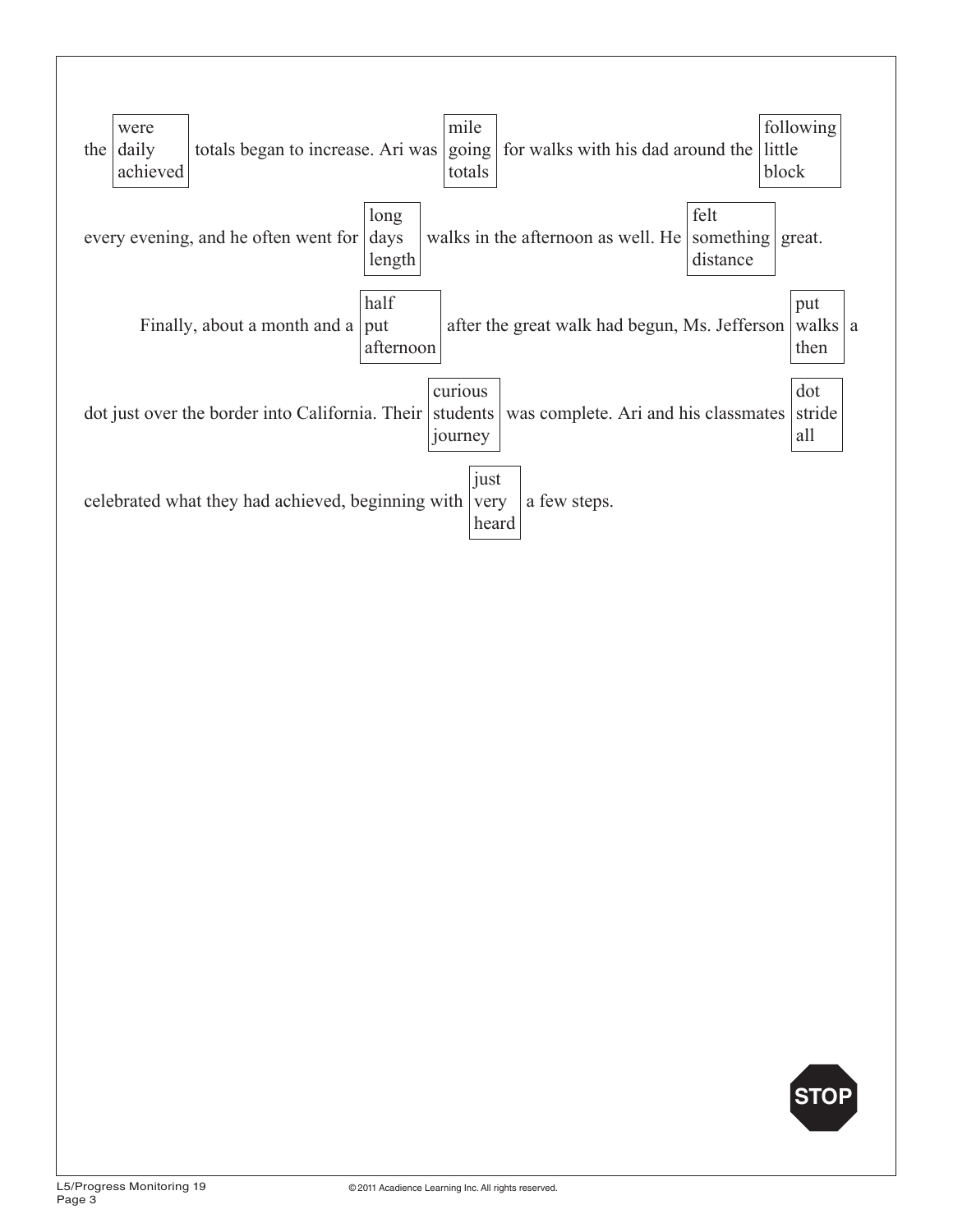# acadience®

#### Progress Monitoring

# **20**

T.

Name: \_\_\_\_\_\_\_\_\_\_\_\_\_\_\_\_\_\_\_\_\_\_\_\_\_\_\_\_\_\_\_\_\_\_\_\_\_\_\_\_\_\_\_\_\_\_\_\_\_\_\_\_\_\_\_\_\_\_\_\_\_\_\_\_\_\_\_\_\_\_\_\_\_\_\_\_\_\_\_\_\_\_\_\_\_\_\_\_\_\_\_\_\_\_\_\_\_\_\_\_\_\_\_

## Practice 1

|                                                                   | home |  |
|-------------------------------------------------------------------|------|--|
| After playing in the dirt, Sam went   summer   to wash her hands. |      |  |
|                                                                   | was  |  |
|                                                                   |      |  |

<u> 1989 - Johann Stoff, deutscher Stoffen und der Stoffen und der Stoffen und der Stoffen und der Stoffen und der</u>

### Practice 2

| On her way home, she $ $ sleep | chair<br>saw | an ice cream truck. |
|--------------------------------|--------------|---------------------|
|--------------------------------|--------------|---------------------|



| C: _________ |
|--------------|
|              |

**L5/Progress Monitoring 20**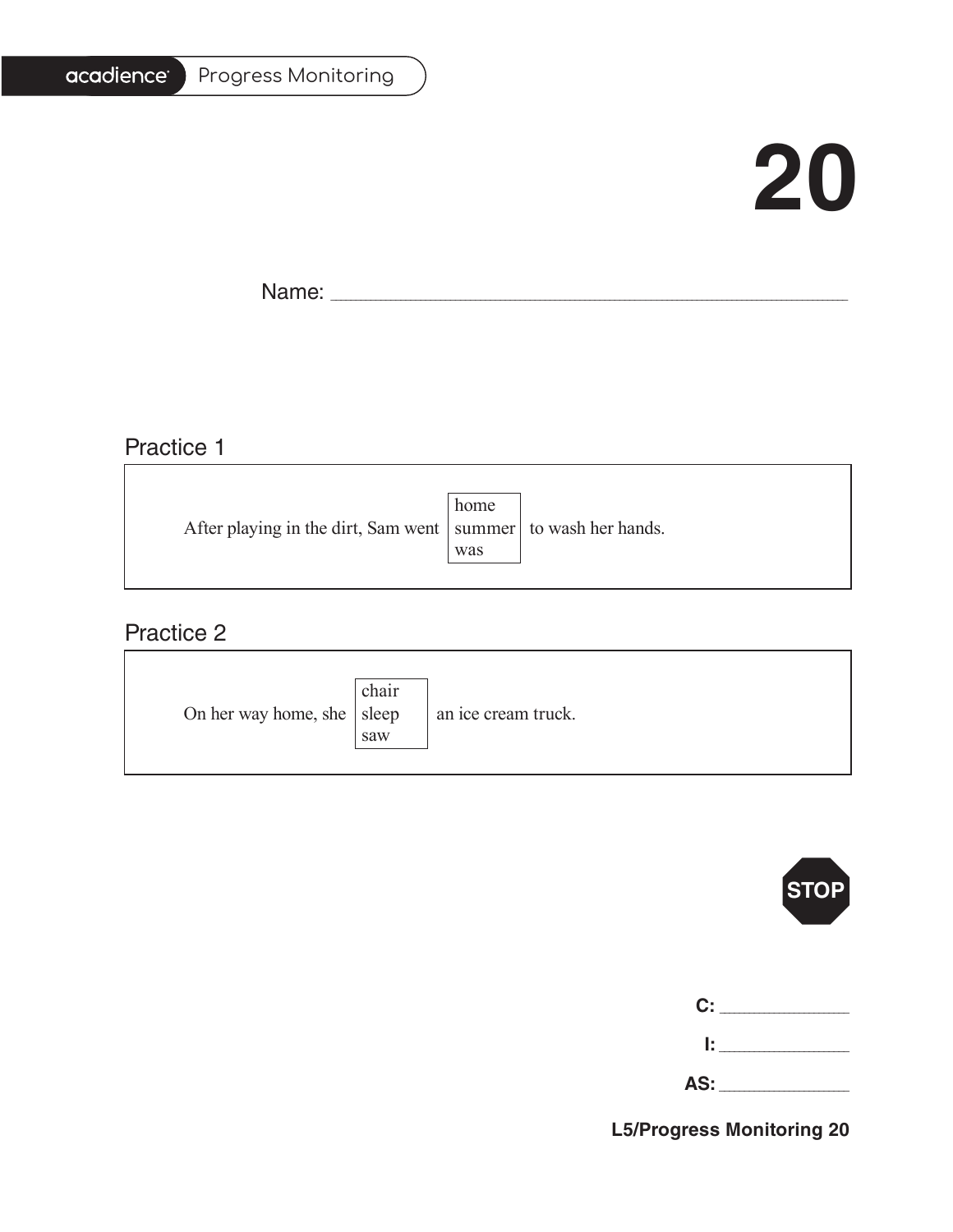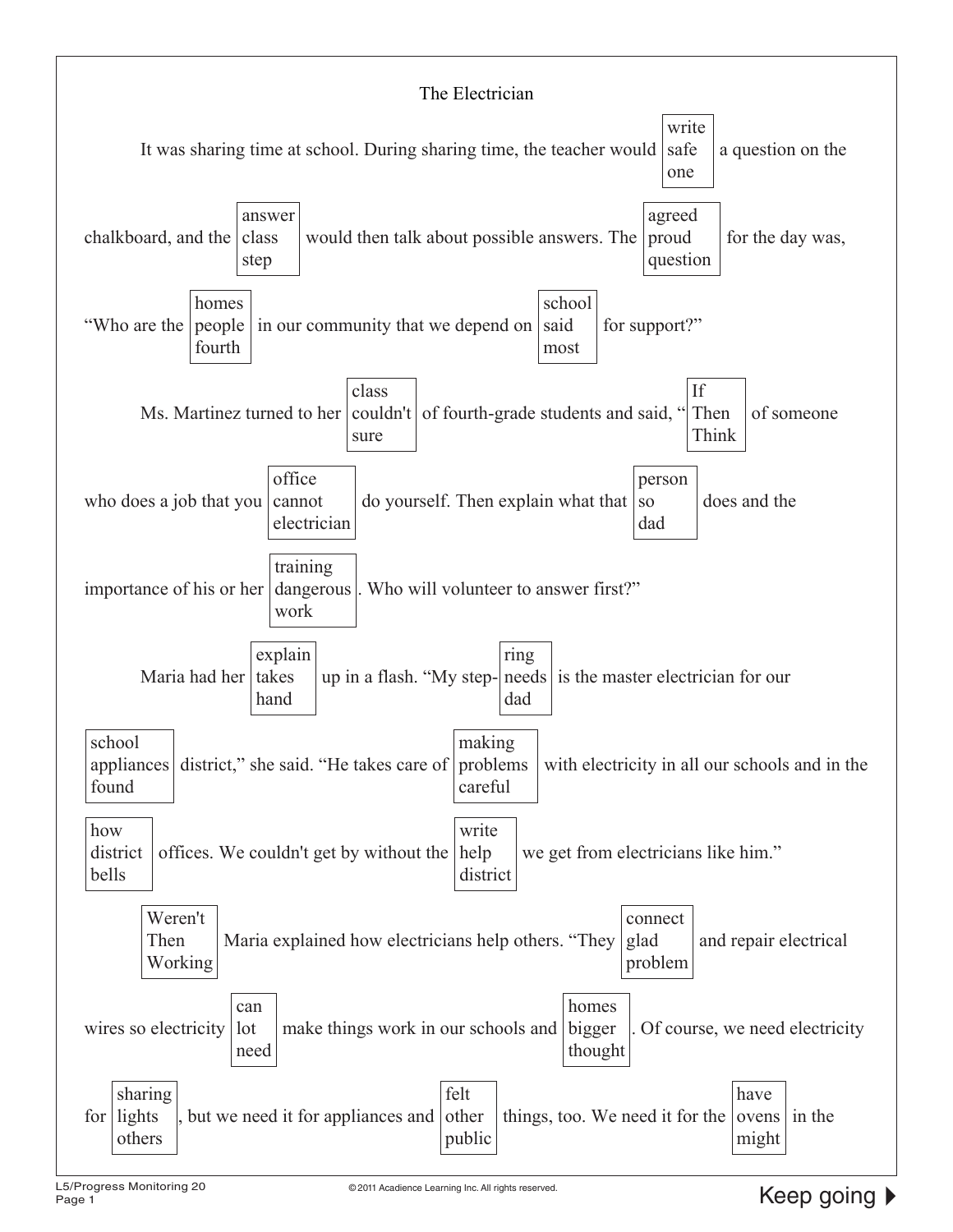